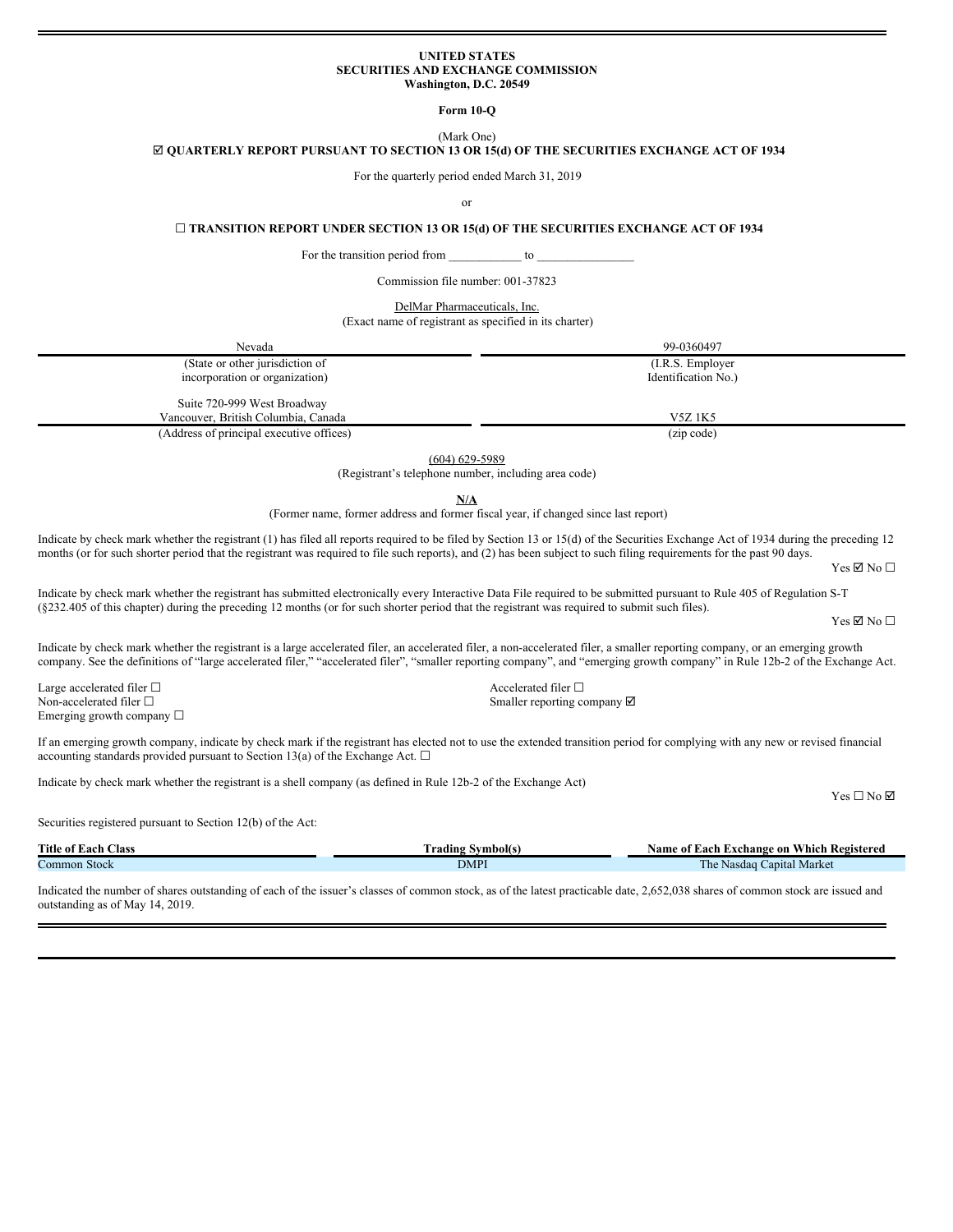### **TABLE OF CONTENTS**

|          |                                                                                        | Page No. |
|----------|----------------------------------------------------------------------------------------|----------|
|          | <b>PART I. - FINANCIAL INFORMATION</b>                                                 |          |
| Item 1.  | Financial Statements.                                                                  |          |
| Item 2.  | Management's Discussion and Analysis of Financial Condition and Results of Operations. | 21       |
| Item 3.  | Quantitative and Qualitative Disclosures About Market Risk.                            | 37       |
| Item 4   | Controls and Procedures.                                                               | 37       |
|          | <b>PART II - OTHER INFORMATION</b>                                                     |          |
| Item 1.  | Legal Proceedings.                                                                     | 38       |
| Item 1A. | Risk Factors.                                                                          | 38       |
| Item 2.  | Unregistered Sales of Equity Securities and Use of Proceeds.                           | 39       |
| Item 3.  | Defaults Upon Senior Securities.                                                       | 39       |
| Item 4.  | Mine Safety Disclosures.                                                               | 39       |
| Item 5.  | Other Information.                                                                     | 39       |
| Item 6.  | Exhibits.                                                                              | 39       |
|          |                                                                                        |          |

i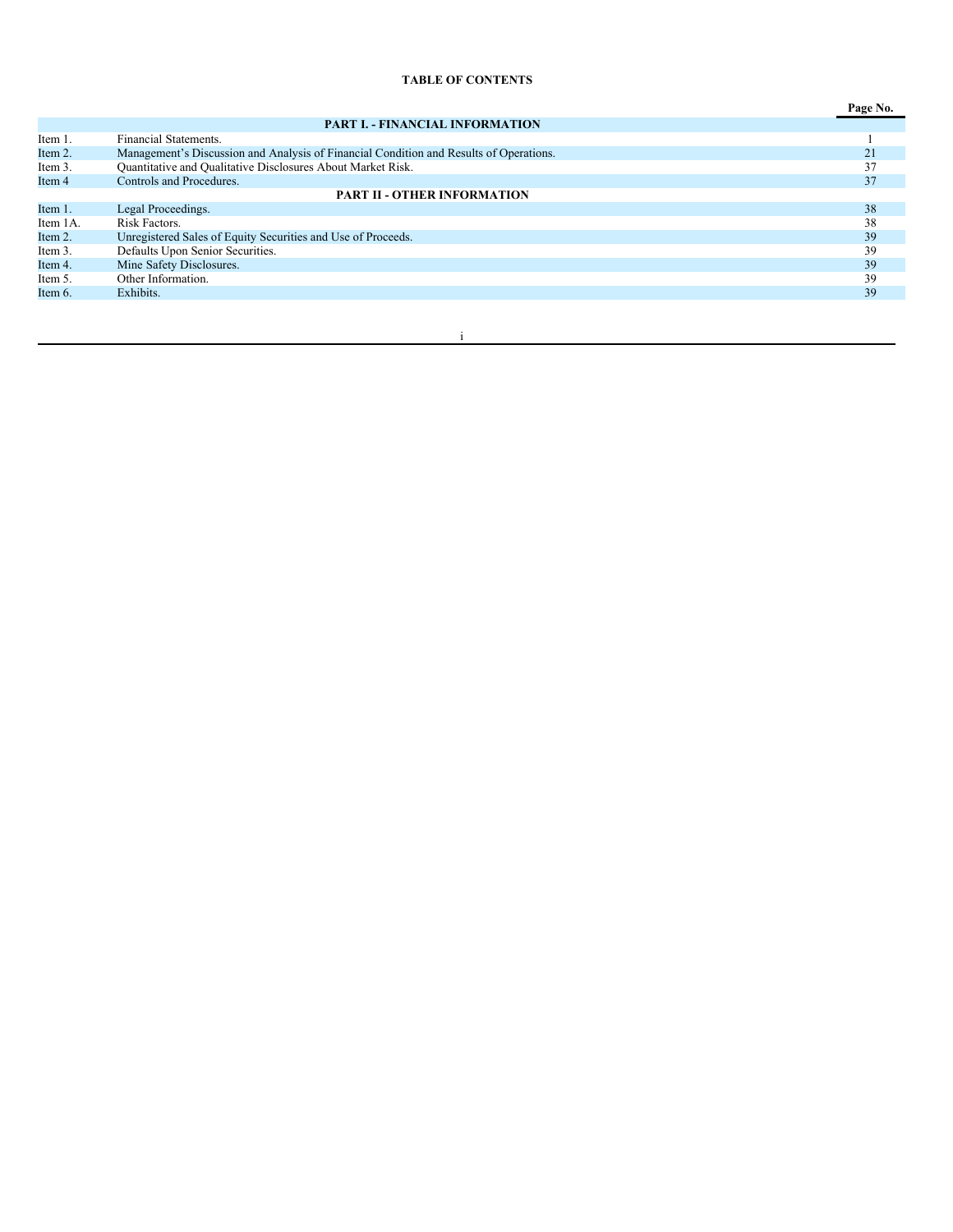**Item 1. Financial Statements.**

# **DelMar Pharmaceuticals, Inc.**

Consolidated Condensed Interim Financial Statements (Unaudited) **For the nine months ended March 31, 2019** (expressed in US dollars unless otherwise noted)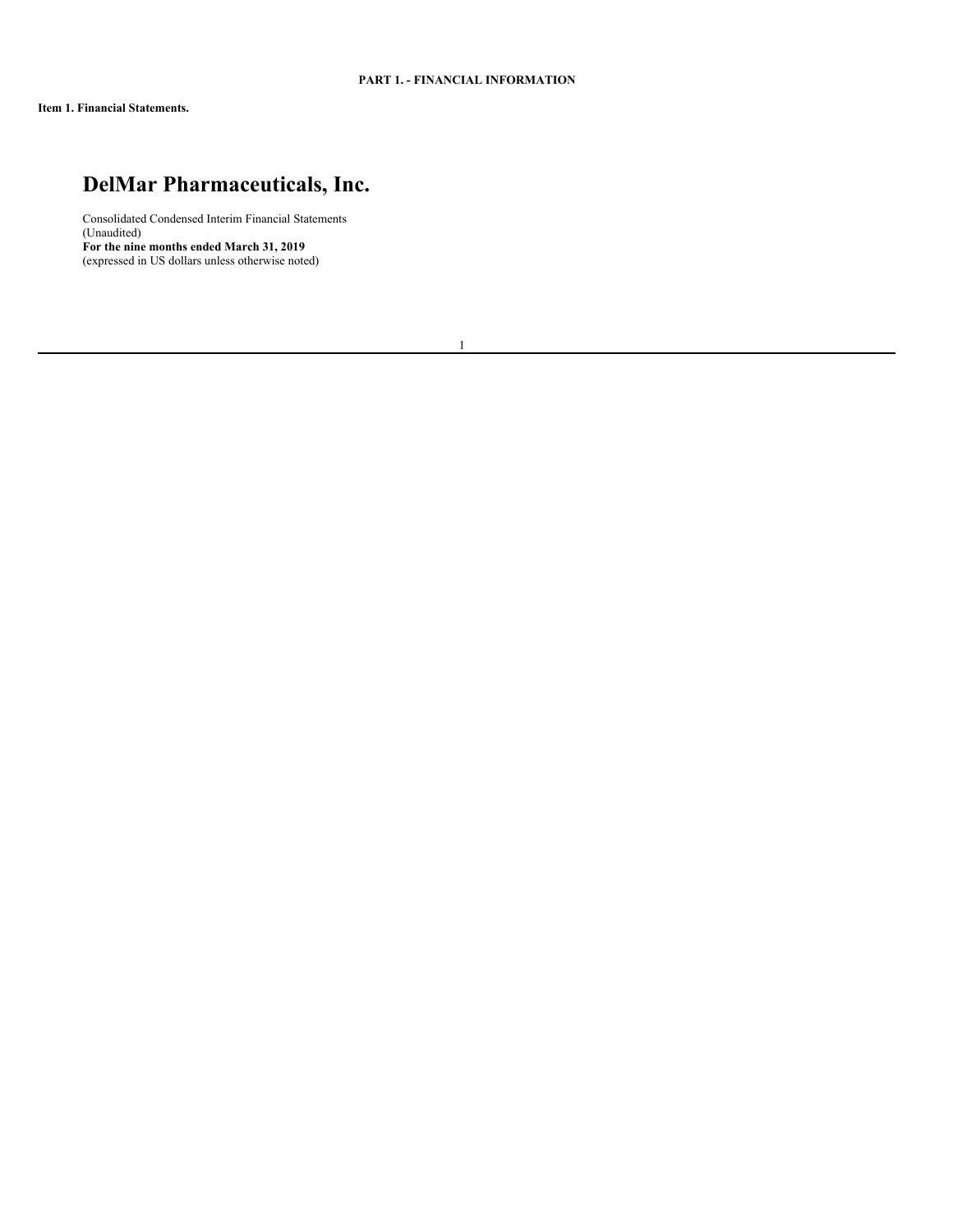Consolidated Condensed Interim Balance Sheets (Unaudited)

| (expressed in US dollars unless otherwise noted)                                                                                           |                |                          |                               |
|--------------------------------------------------------------------------------------------------------------------------------------------|----------------|--------------------------|-------------------------------|
|                                                                                                                                            | <b>Note</b>    | March 31,<br>2019<br>\$  | <b>June 30,</b><br>2018<br>\$ |
| <b>Assets</b>                                                                                                                              |                |                          |                               |
| <b>Current assets</b>                                                                                                                      |                |                          |                               |
| Cash and cash equivalents                                                                                                                  |                | 2,152,233                | 5,971,995                     |
| Prepaid expenses and deposits                                                                                                              |                | 240,071                  | 1,034,930                     |
| Interest, taxes and other receivables<br>Deferred financing costs                                                                          | 7,8            | 9,086                    | 39,519                        |
|                                                                                                                                            |                | 40,873<br>2,442,263      | 7,046,444                     |
| Intangible assets - net                                                                                                                    |                |                          | 28,411                        |
|                                                                                                                                            |                | 14,863                   |                               |
|                                                                                                                                            |                | 2,457,126                | 7,074,855                     |
| <b>Liabilities</b>                                                                                                                         |                |                          |                               |
|                                                                                                                                            |                |                          |                               |
| <b>Current liabilities</b>                                                                                                                 |                |                          |                               |
| Accounts payable and accrued liabilities                                                                                                   |                | 1,084,460                | 1,478,086                     |
| Related party payables                                                                                                                     |                | 113,240                  | 160,429                       |
|                                                                                                                                            |                |                          |                               |
|                                                                                                                                            |                | 1,197,700                | 1,638,515                     |
| <b>Derivative liability</b>                                                                                                                | $\overline{4}$ |                          |                               |
|                                                                                                                                            |                | 265                      | 1,117                         |
|                                                                                                                                            |                | 1,197,965                | 1,639,632                     |
| Stockholders' equity                                                                                                                       |                |                          |                               |
|                                                                                                                                            |                |                          |                               |
| Preferred stock                                                                                                                            |                |                          |                               |
| Authorized                                                                                                                                 |                |                          |                               |
| 5,000,000 shares, \$0.001 par value                                                                                                        |                |                          |                               |
| Issued and outstanding                                                                                                                     |                |                          |                               |
| 278,530 Series A shares at March 31, 2019 (June 30, 2018 – 278,530)<br>841,113 Series B shares at March 31, 2019 (June 30, 2018 – 881,113) | 3,5<br>5       | 278,530<br>5,867,829     | 278,530<br>6,146,880          |
| 1 special voting share at March 31, 2019 (June 30, $2018 - 1$ )                                                                            |                | $\overline{\phantom{a}}$ | $\overline{\phantom{a}}$      |
|                                                                                                                                            |                |                          |                               |
| <b>Common stock</b>                                                                                                                        |                |                          |                               |
| Authorized                                                                                                                                 |                |                          |                               |
| 7,000,000 shares (June 30, 2018 – 7,000,000), \$0.001 par value                                                                            |                |                          |                               |
| 2,620,033 issued at March 31, 2019 (June 30, 2018 – 2,296,667)                                                                             | 5              | 2,620                    | 2,297                         |
| <b>Additional paid-in capital</b>                                                                                                          | 5              | 47,022,252               | 43,198,193                    |
|                                                                                                                                            |                |                          |                               |
| <b>Warrants</b>                                                                                                                            | $\sqrt{5}$     | 6,055,319                | 8,229,482                     |
|                                                                                                                                            |                |                          |                               |
| <b>Accumulated deficit</b>                                                                                                                 |                | (57,988,567)             | (52, 441, 337)                |
| Accumulated other comprehensive income                                                                                                     |                | 21,178                   |                               |
|                                                                                                                                            |                |                          | 21,178                        |
|                                                                                                                                            |                | 1,259,161                | 5,435,223                     |
|                                                                                                                                            |                |                          |                               |
|                                                                                                                                            |                | 2,457,126                | 7,074,855                     |
|                                                                                                                                            |                |                          |                               |

**Going concern, nature of operations, and corporate history** (note 1) **Subsequent events** (note 8)

The accompanying notes are an integral part of these consolidated condensed interim financial statements.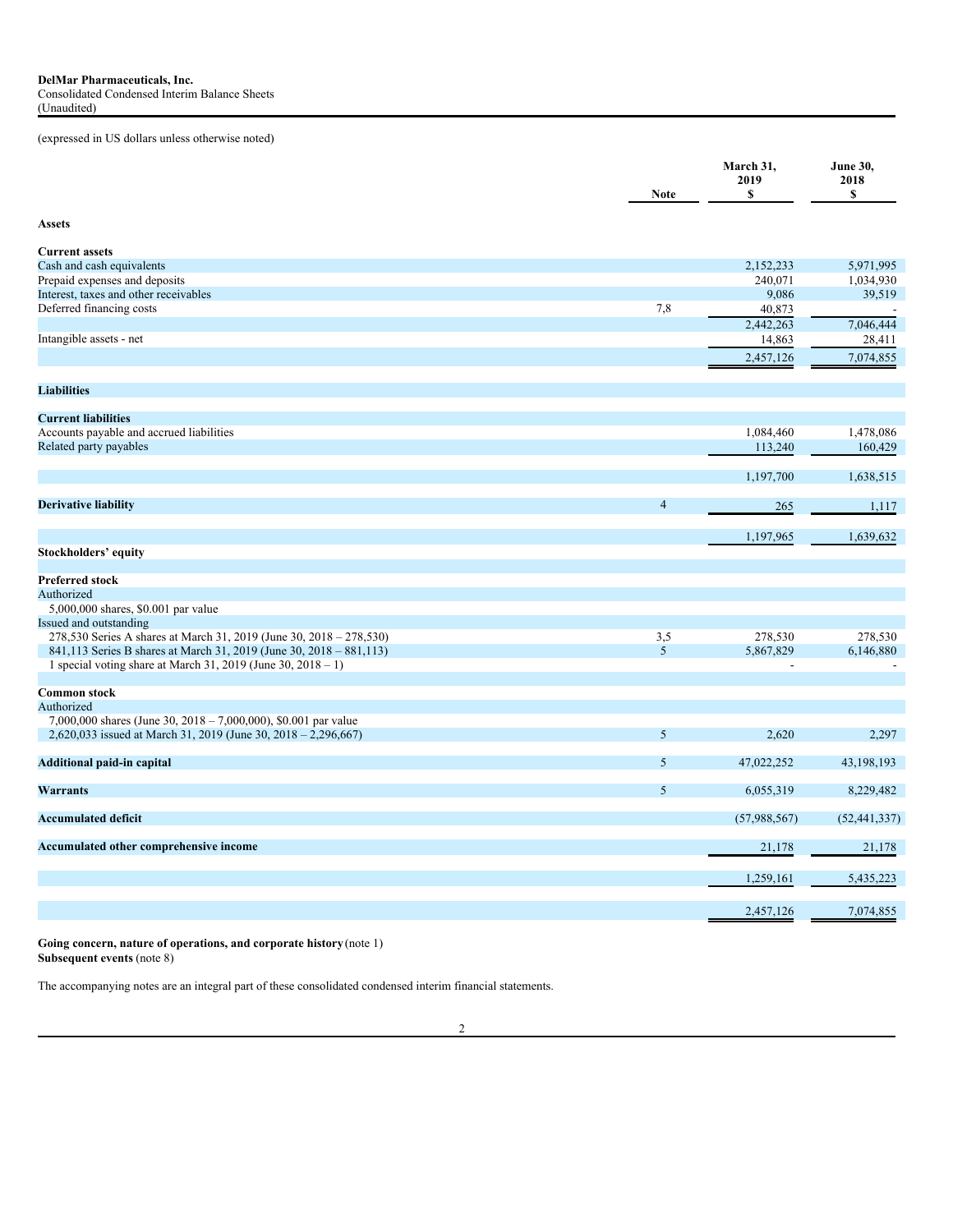### **DelMar Pharmaceuticals, Inc.**

Consolidated Condensed Interim Statements of Loss and Comprehensive Loss

(Unaudited)

(expressed in US dollars unless otherwise noted)

|                                                             | <b>Note</b>    | <b>Three months</b><br>ended<br>March 31,<br>2019<br>S | <b>Three months</b><br>ended<br>March 31,<br>2018<br>S | <b>Nine months</b><br>ended<br>March 31,<br>2019<br>S | <b>Nine months</b><br>ended<br>March 31,<br>2018<br>S |
|-------------------------------------------------------------|----------------|--------------------------------------------------------|--------------------------------------------------------|-------------------------------------------------------|-------------------------------------------------------|
|                                                             |                |                                                        |                                                        |                                                       |                                                       |
| <b>Expenses</b>                                             |                |                                                        |                                                        |                                                       |                                                       |
| Research and development                                    | 5              | 735,844                                                | 1,779,609                                              | 2,702,213                                             | 5,856,197                                             |
| General and administrative                                  | 5              | 935,530                                                | 1,155,038                                              | 2,796,884                                             | 2,911,538                                             |
|                                                             |                | 1,671,374                                              | 2,934,647                                              | 5,499,097                                             | 8,767,735                                             |
| Other loss (income)                                         |                |                                                        |                                                        |                                                       |                                                       |
| Change in fair value of derivative liability                | $\overline{4}$ | 189                                                    | (2,160)                                                | (852)                                                 | (57, 839)                                             |
| Foreign exchange loss                                       |                | 5,819                                                  | 6.420                                                  | 16,754                                                | 57,406                                                |
| Interest income                                             |                | (13, 397)                                              | (5,850)                                                | (49, 513)                                             | (6,241)                                               |
|                                                             |                | (7,389)                                                | (1,590)                                                | (33,611)                                              | (6,674)                                               |
| Net and comprehensive loss for the period                   |                | 1,663,985                                              | 2,933,057                                              | 5,465,486                                             | 8,761,061                                             |
| <b>Computation of basic loss per share</b>                  |                |                                                        |                                                        |                                                       |                                                       |
| Net and comprehensive loss for the period                   |                | 1,663,985                                              | 2,933,057                                              | 5,465,486                                             | 8,761,061                                             |
| Series B Preferred stock dividend                           |                | 23,202                                                 | 46,626                                                 | 75,477                                                | 142,358                                               |
| Net and comprehensive loss available to common stockholders |                | 1,687,187                                              | 2,979,683                                              | 5,540,963                                             | 8,903,419                                             |
| Basic and fully diluted loss per share                      |                | 0.67                                                   | 1.31                                                   | 2.27                                                  | 4.41                                                  |
|                                                             |                |                                                        |                                                        |                                                       |                                                       |
| Basic weighted average number of shares                     |                | 2,518,452                                              | 2,283,245                                              | 2,444,065                                             | 2,017,977                                             |

The accompanying notes are an integral part of these consolidated condensed interim financial statements.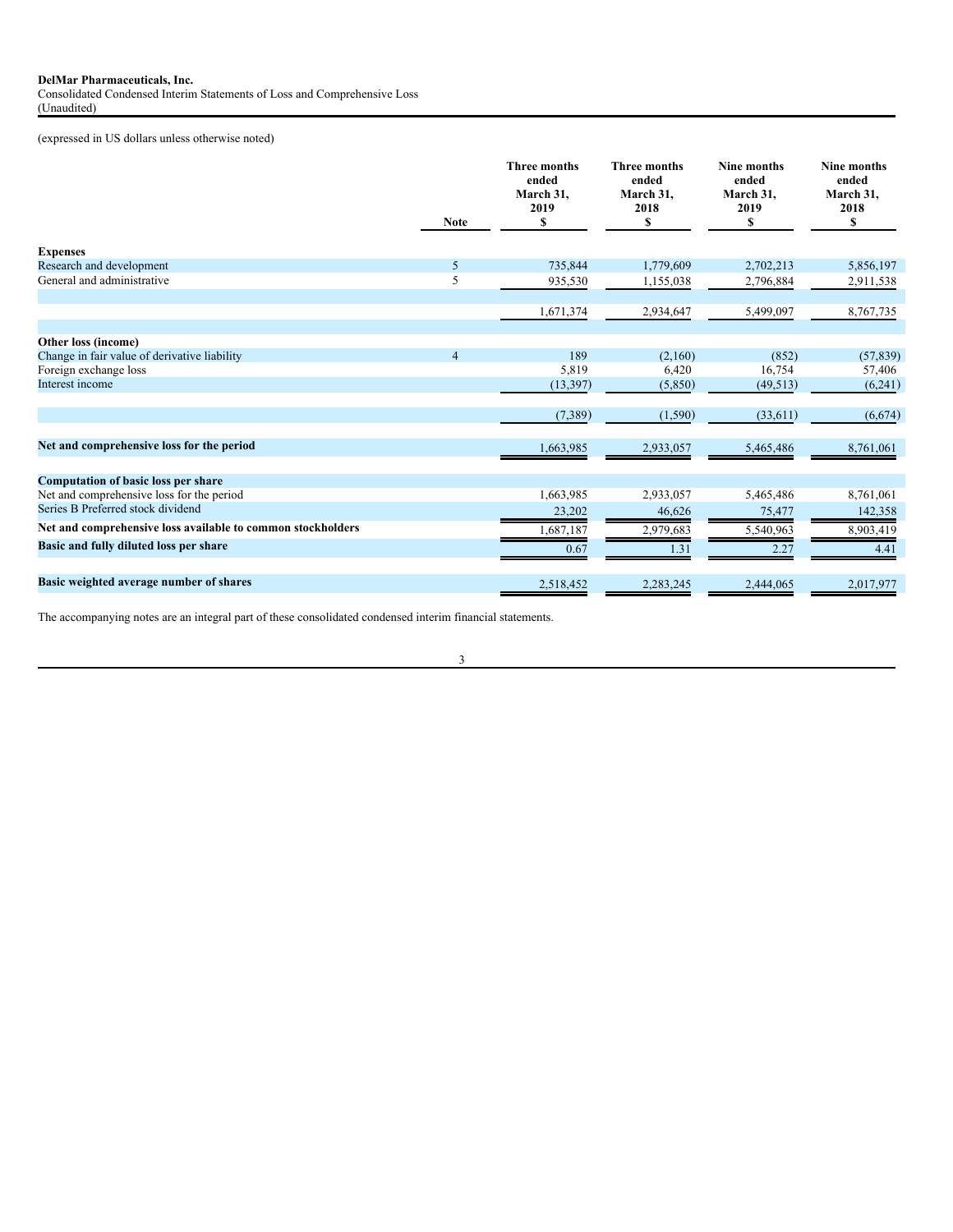Consolidated Condensed Interim Statements of Cash Flows (Unaudited)

(expressed in US dollars unless otherwise noted)

|                                                         | <b>Nine months ended</b><br>March 31. |             |             |
|---------------------------------------------------------|---------------------------------------|-------------|-------------|
|                                                         | <b>Note</b>                           | 2019<br>\$  | 2018<br>\$  |
| Cash flows from operating activities                    |                                       |             |             |
| Loss for the period                                     |                                       | (5,465,486) | (8,761,061) |
| Items not affecting cash                                |                                       |             |             |
| Amortization of intangible assets                       |                                       | 13,548      | 17,869      |
| Change in fair value of derivative liability            | 4                                     | (852)       | (57, 839)   |
| Shares issued for services                              | 5                                     | 10,269      | 4,821       |
| Warrants issued for services                            | 5                                     | 36.534      | 155,204     |
| Stock option expense                                    | 5                                     | 355,388     | 430,673     |
| Performance stock unit expense                          | 5                                     | 183,205     |             |
| Changes in non-cash working capital                     |                                       |             |             |
| Interest, taxes and other receivables                   |                                       | 30.433      | 14,578      |
| Prepaid expenses and deposits                           |                                       | 794,859     | 135,293     |
| Accounts payable and accrued liabilities                |                                       | (425, 383)  | 708,634     |
| Related party payables                                  |                                       | (47, 189)   | 33,816      |
|                                                         |                                       | (4,514,674) | (7,318,012) |
| <b>Cash flows from investing activities</b>             |                                       |             |             |
| Intangible assets - website development costs           |                                       |             |             |
|                                                         |                                       |             | (12, 649)   |
|                                                         |                                       |             | (12, 649)   |
| <b>Cash flows from financing activities</b>             |                                       |             |             |
| Net proceeds from the issuance of shares and warrants   | 5                                     |             | 8,945,336   |
| Net proceeds from the exercise and exchange of warrants | 5,7                                   | 726,179     | 312,500     |
| Series A preferred cash dividend                        | 5                                     | (6,267)     | (6,267)     |
| Deferred financing costs                                | 7,8                                   | (25,000)    |             |
|                                                         |                                       | 694,912     | 9,251,569   |
|                                                         |                                       |             |             |
| (Decrease) increase in cash and cash equivalents        |                                       | (3,819,762) | 1,920,908   |
| Cash and cash equivalents - beginning of period         |                                       | 5,971,995   | 6,586,014   |
| Cash and cash equivalents - end of period               |                                       | 2,152,233   | 8,506,922   |

4

**Supplementary information** (note 7)

The accompanying notes are an integral part of these consolidated condensed interim financial statements.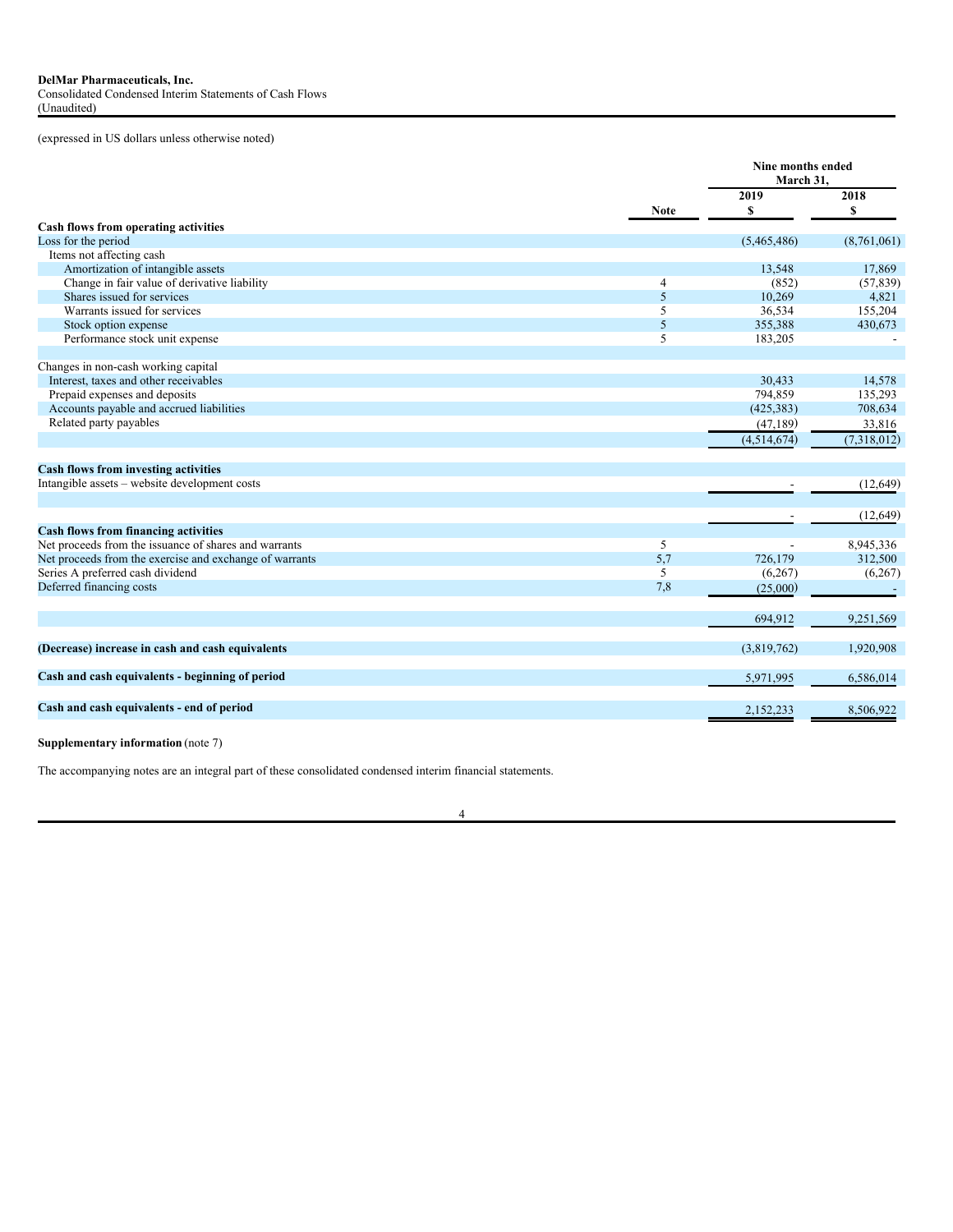#### **1 Going concern, nature of operations, and corporate history**

#### **Going concern**

These consolidated condensed interim financial statements have been prepared on a going concern basis which assumes that DelMar Pharmaceuticals, Inc. (the "Company") will continue its operations for the foreseeable future and contemplates the realization of assets and the settlement of liabilities in the normal course of business.

For the nine months ended March 31, 2019, the Company reported a loss of \$5,465,486, and a negative cash flow from operations of \$4,514,674. The Company had an accumulated deficit of \$57,988,567 as of March 31, 2019. As of March 31, 2019, the Company had cash and cash equivalents on hand of \$2,152,233. The Company is in the development stage and has not generated any revenues to date. The Company does not have the prospect of achieving revenues until such time that its product candidate is commercialized, or partnered, which may not ever occur. In the near future, the Company will require additional funding to maintain its clinical trials, research and development projects, and for general operations. These circumstances indicate substantial doubt exists about the Company's ability to continue as a going concern.

Consequently, management is pursuing various financing alternatives to fund the Company's operations so it can continue as a going concern. Management plans to secure the necessary financing through the issue of new equity and/or the entering into of strategic partnership arrangements. The Company may tailor its drug candidate development program based on the amount of funding the Company is able to raise in the future. Nevertheless, there is no assurance that these initiatives will be successful.

These financial statements do not give effect to any adjustmentsto the amounts and classification of assets and liabilities that may be necessary should the Company be unable to continue as a going concern. Such adjustments could be material.

#### **Nature of operations**

The Company is a clinical stage drug development company with a focus on the treatment of cancer that is conducting clinical trials in the United States and China with our product candidate, VAL-083, as a potential new treatment for glioblastoma multiforme, the most common and aggressive form of brain cancer. The Company has also acquired certain commercial rights to VAL-083 in China where it is approved as a chemotherapy for the treatment of chronic myelogenous leukemia and lung cancer. In order to accelerate the Company's development timelines, the Company leverages existing clinical and commercial data from a wide range of sources. The Company may seek marketing partnerships in order to potentially generate future royalty revenue.

The address of the Company's administrative offices is Suite 720 - 999 West Broadway, Vancouver, British Columbia, Canada, V5Z 1K5 with clinical operations located at 3485 Edison Way, Suite R, Menlo Park, California, 94025.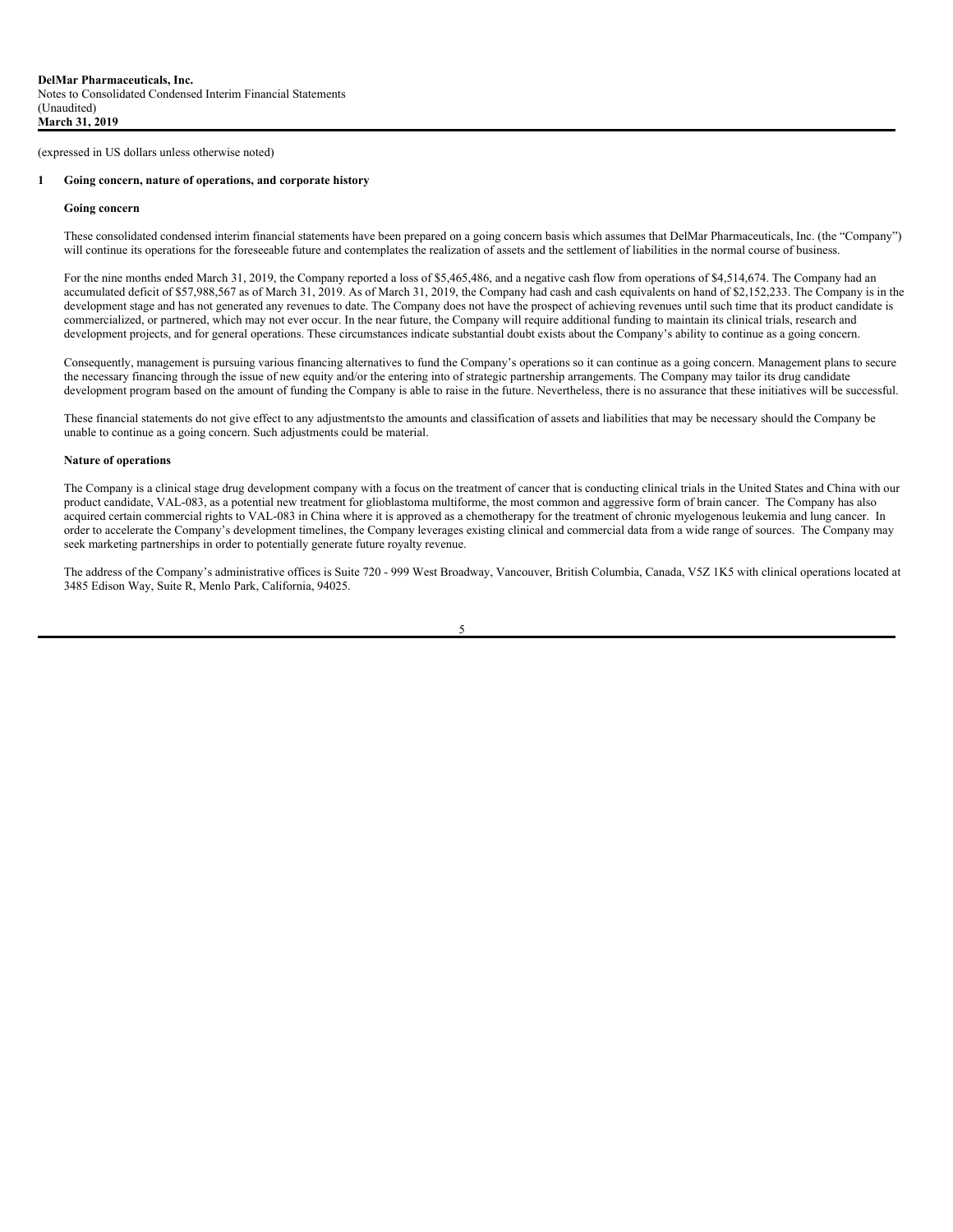#### **Corporate history**

The Company is a Nevada corporation formed on June 24, 2009 under the name Berry Only, Inc. On January 25, 2013, the Company entered into and closed an exchange agreement (the "Exchange Agreement"), with Del Mar Pharmaceuticals (BC) Ltd. ("Del Mar (BC)"), 0959454 B.C. Ltd. ("Callco"), and 0959456 B.C. Ltd. ("Exchangeco") and the security holders of Del Mar (BC). Upon completion of the Exchange Agreement, Del Mar (BC) became a wholly-owned subsidiary of the Company (the "Reverse Acquisition").

DelMar Pharmaceuticals, Inc. is the parent company of Del Mar (BC), a British Columbia, Canada corporation incorporated on April 6, 2010, which is a clinical stage company with a focus on the development of drugs for the treatment of cancer. The Company is also the parent company to Callco and Exchangeco which are British Columbia, Canada corporations. Callco and Exchangeco were formed to facilitate the Reverse Acquisition.

References to the Company refer to the Company and its wholly-owned subsidiaries, Del Mar (BC), Callco and Exchangeco.

#### **2 Significant accounting policies**

#### **Basis of presentation**

The consolidated condensed interim financial statements of the Company have been prepared in accordance with United States Generally Accepted Accounting Principles ("U.S. GAAP") and are presented in United States dollars. The functional currency of the Company and each of its subsidiaries is the United States dollar.

The accompanying consolidated condensed interim financial statements include the accounts of the Company and its wholly-owned subsidiaries, Del Mar (BC), Callco, and Exchangeco. All intercompany balances and transactions have been eliminated in consolidation.

The principal accounting policies applied in the preparation of these consolidated condensed interim financial statements are set out below and have been consistently applied to all periods presented.

#### **Unaudited interim financial data**

The accompanying unaudited consolidated condensed interim financial statements have been prepared in accordance with the rules and regulations of the Securities and Exchange Commission for interim financial information. Accordingly, they do not include all of the information and the notes required by U.S. GAAP for complete financial statements. These unaudited consolidated condensed interim financial statements should be read in conjunction with the audited financial statements of the Company as at June 30, 2018 included in our Form 10-K. In the opinion of management, the unaudited consolidated condensed interim financial statements reflect all adjustments, consisting of normal and recurring adjustments, necessary for a fair presentation. The results for three and nine months ended March 31, 2019 are not necessarily indicative of the results to be expected for the fiscal year ending June 30, 2019 or for any other future annual or interim period.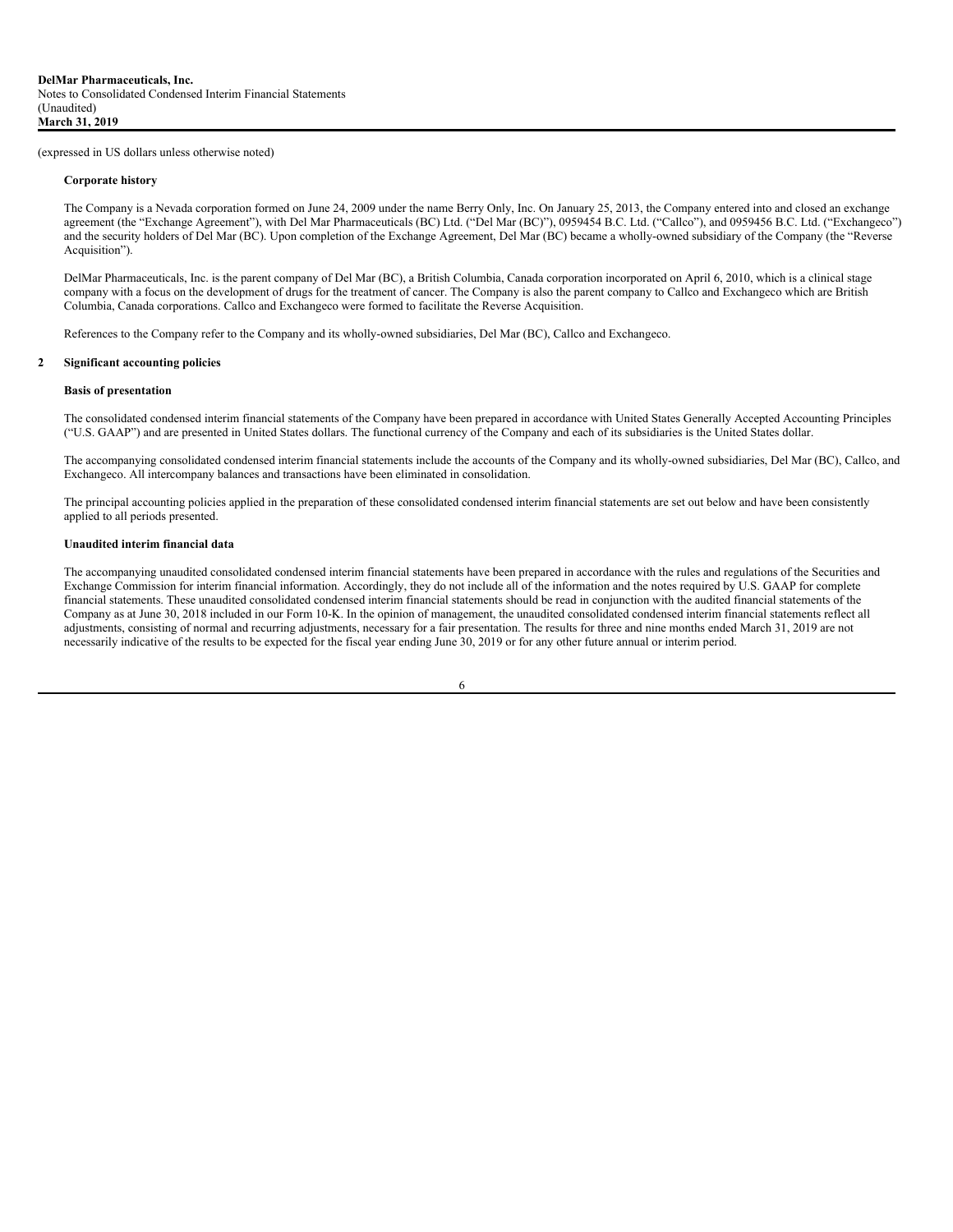#### **Use of estimates**

The preparation of financial statements in conformity with US GAAP requires management to make estimates and assumptions about future events that affect the reported amounts of assets, liabilities, expenses, contingent assets and contingent liabilities as at the end of, or during, the reporting period. Actual results could significantly differ from those estimates. Significant areas requiring management to make estimates include the derivative liability, the valuation of equity instruments issued for services, and clinical trial accruals. Further details of the nature of these assumptions and conditions may be found in the relevant notes to these consolidated condensed interim financial statements.

#### **Loss per share**

Income or loss per share is calculated based on the weighted average number of common shares outstanding. For the three- and nine-month periods ended March 31, 2019 and 2018, diluted loss per share does not differ from basic loss per share since the effect of the Company's warrants, stock options, performance stock units, and convertible preferred shares is anti-dilutive. As of March 31, 2019, potential shares of common stock of 862,502 (2018 – 1,428,128) related to outstanding warrants, 292,683 (2018 – 172,085) relating to stock options, 120,000 (2018 – 0) relating to performance stock units, and 210,279 (2018 – 220,279) relating to outstanding Series B convertible preferred shares were excluded from the calculation of net loss per common share because their inclusion would be anti-dilutive.

#### **Recent accounting pronouncements**

From time to time, new accounting pronouncements are issued by the Financial Accounting Standards Board ("FASB") or other standard setting bodies that are adopted by the Company as of the specified effective date.

#### Recently adopted

Accounting Standards Board ("ASU") 2017-09 - Compensation - Stock Compensation (Topic 718): Scope of Modification Accounting

The amendments in this update provide guidance about which changes to the terms, or conditions of a stock-based payment award, require an entity to apply modification accounting in Topic 718. The amendments in ASU 2017-09 are effective for all entities for annual periods, and interim periods within those annual periods, beginning after December 15, 2017. Early adoption is permitted, including adoption in any interim period, for (1) public business entities for reporting periods for which financial statements have not yet been issued and (2) all other entities for reporting periods for which financial statements have not yet been made available for issuance. The adoption of ASU 2017-09 did not have a material impact on our results of operations or financial position.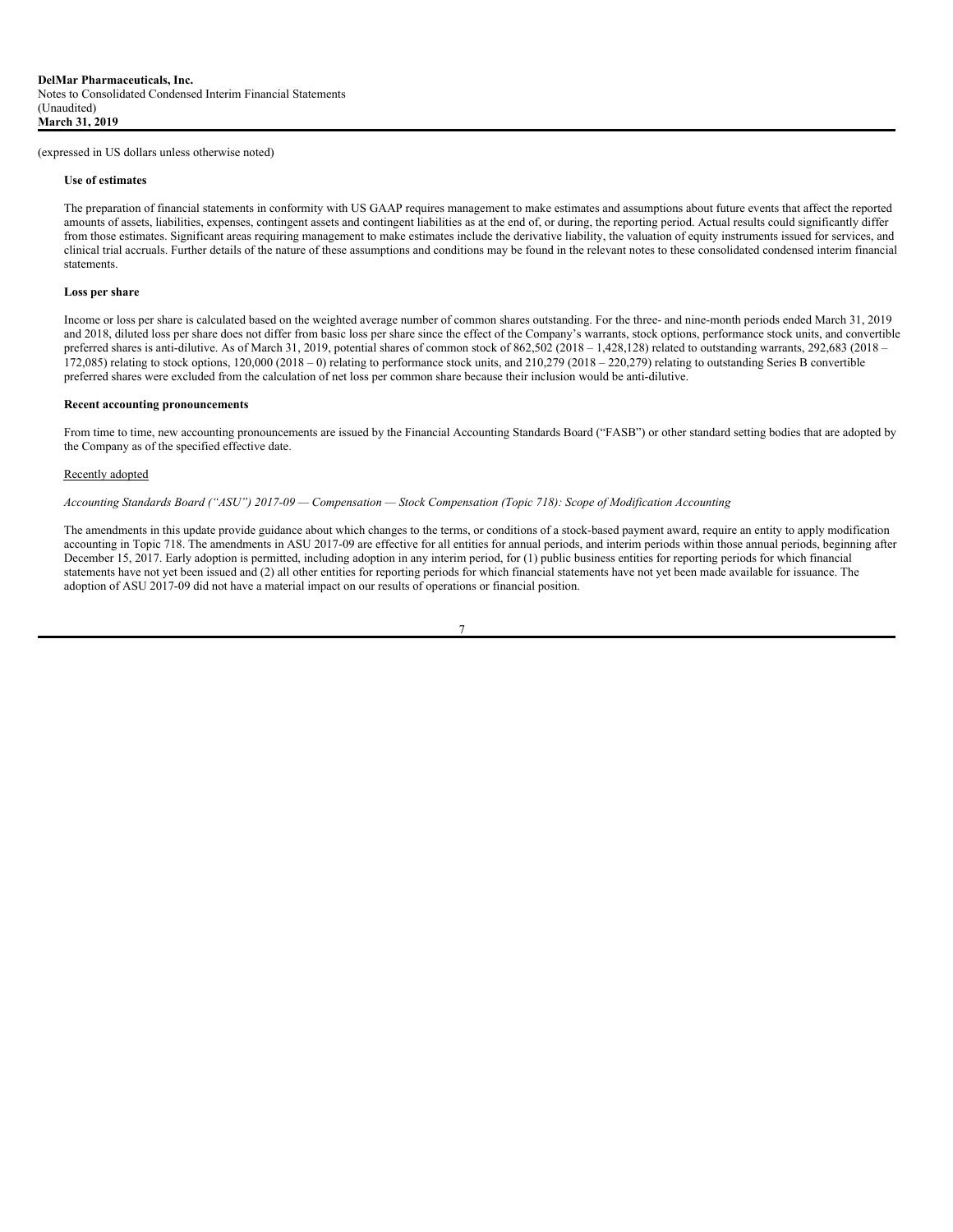ASU 2016-01 - Financial Instruments - Overall (Subtopic 825-10): Recognition and Measurement of Financial Assets and Financial Liabilities

The updated guidance enhances the reporting model for financial instruments and requires entities to use the exit price notion when measuring the fair value of financial instruments for disclosure purposes, and the separate presentation of financial assets and financial liabilities by measurement category and form of financial asset (i.e., securities or loans and receivables) on the balance sheet or the accompanying notes to the financial statements. The guidance is effective for annual reporting periods beginning after December 15, 2017. The adoption of ASU 2016-01 did not have a material impact on our results of operations or financial position.

#### Not yet adopted

ASU 2017-11 - I. Accounting for Certain Financial Instruments with Down Round Features, II. Replacement of the Indefinite Deferral for Mandatorily Redeemable Financial Instruments of Certain Non-public Entities and Certain Mandatorily Redeemable Noncontrolling Interests with a Scope Exception

The amendments in this update are intended to reduce the complexity associated with the accounting for certain financial instruments with characteristics of liabilities and equity. Specifically, a down round feature would no longer cause a freestanding equity-linked financial instrument (or an embedded conversion option) to be accounted for as a derivative liability at fair value with changes in fair value recognized in current earnings. In addition, the indefinite deferral of certain provisions of Topic 480 have been re-characterized to a scope exception. The re-characterization has no accounting effect. ASU 2017-11 is effective for public business entities for fiscal years, and interim periods within those fiscal years, beginning after December 15, 2019. Early adoption is permitted. The Company is currently evaluating the potential impact of the adoption of this standard.

#### *ASU 2016-02 — Leases (Topic 842)*

The new standard establishes a right-of-use ("ROU") model that requires a lessee to record a ROU asset and a lease liability on the consolidated balance sheet for all leases with terms longer than 12 months. Leases will be classified as either finance or operating, with classification affecting the pattern of expense recognition in the consolidated income statement. ASU 2016-02 is effective for annual periods beginning after December 15, 2018, including interim periods within those annual periods, with early adoption permitted. A modified retrospective transition approach is required for lessees for capital and operating leases existing at, or entered into after, the beginning of the earliest comparative period presented in the financial statements, with certain practical expedients available. The Company is currently evaluating the potential impact of the adoption of this standard.

#### *ASU 2018-07 — Stock Compensation (Topic 718) Improvements to Nonemployee Shares-based Payment Accounting*

The amendments in this update are intended to the reduce cost and complexity and to improve financial reporting for share-based payments issued to nonemployees. The ASU expands the scope of Topic 718, Compensation —Stock Compensation, which currently only includes share-based payments issued to employees, to also include share-based payments issued to nonemployees for goods and services. The existing guidance on nonemployee share-based payments is significantly different from current guidance for employee share-based payments. This ASU expands the scope of the employee share-based payments guidance to include share-based payments issued to nonemployees. By doing so, the FASB improves the accounting of nonemployee share-based payments issued to acquire goods and services used in its own operations. The amendments in this ASU are effective for public companies for fiscal years beginning after December 15, 2018, including interim periods within that fiscal year. The Company is currently evaluating the potential impact of the adoption of this standard.

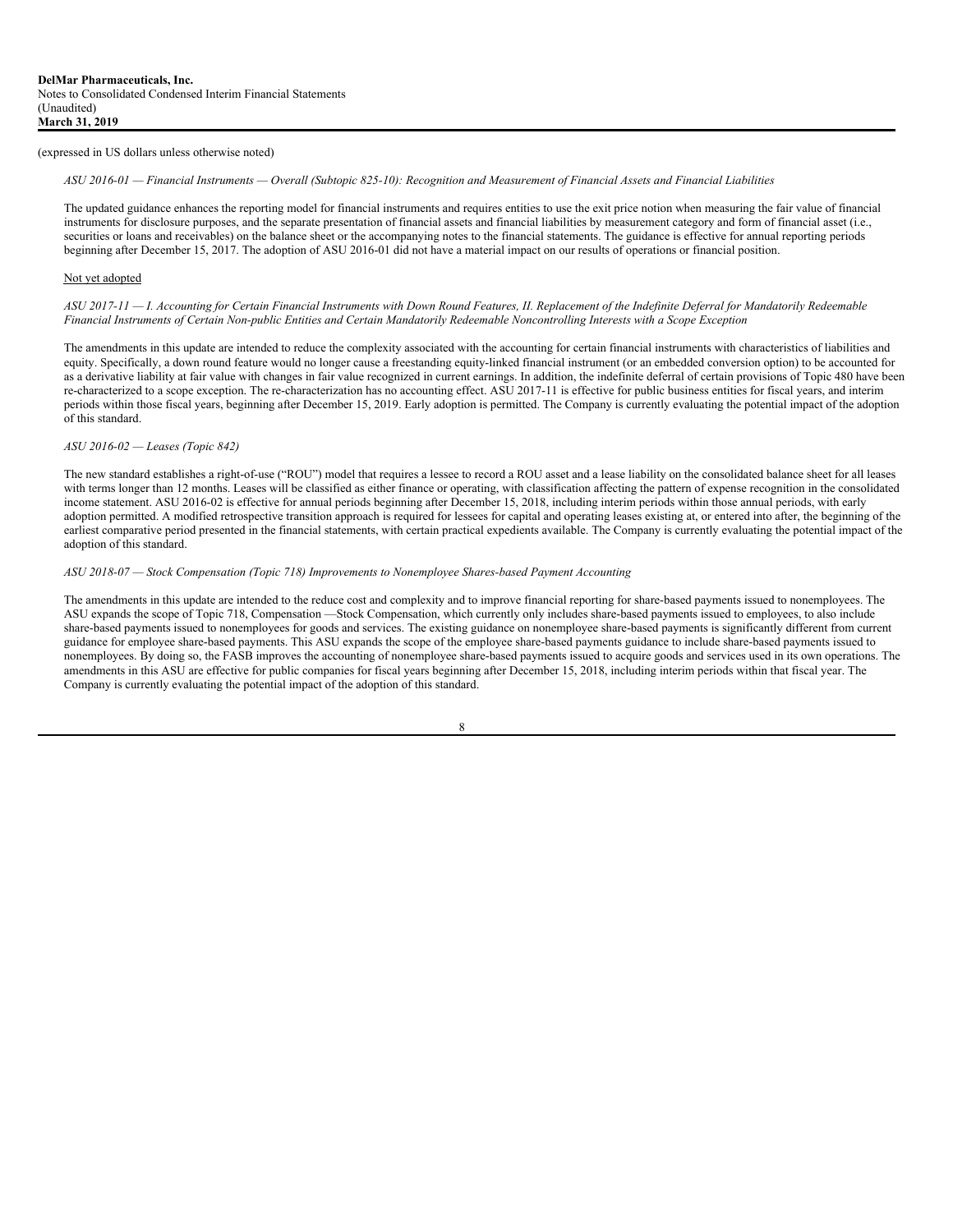#### **3 Valent Technologies, LLC**

On September 30, 2014, the Company entered into an exchange agreement (the "Valent Exchange Agreement") with Valent Technologies, LLC ("Valent"), an entity owned by Dr. Dennis Brown, the Company's Chief Scientific Officer, and Del Mar (BC). Pursuant to the Valent Exchange Agreement, Valent exchanged its loan payable in the outstanding amount of \$278,530 (including aggregate accrued interest to September 30, 2014 of \$28,530), issued to Valent by Del Mar (BC), for 278,530 shares of the Company's Series A Preferred Stock. The Series A Preferred Stock has a stated value of \$1.00 per share (the "Series A Stated Value") and is not convertible into common stock. The holder of the Series A Preferred Stock is entitled to dividends at the rate of 3% of the Series A Stated Value per year, payable quarterly in arrears.

For the three months ended March 31, 2019 and 2018 respectively, the Company recorded \$2,089 related to the dividend payable to Valent. For the nine months ended March 31, 2019 and 2018 respectively, the Company recorded \$6,267 related to the dividend payable to Valent. The dividends have been recorded as a direct increase in accumulated deficit.

#### **4 Derivative liability**

The Company has issued common stock purchase warrants. Based on the terms of certain of these warrants the Company determined that the warrants were a derivative liability which is recognized at fair value at the date of the transaction and re-measured at fair value each reporting period with the changes in fair value recorded in the consolidated condensed interim statement of loss and comprehensive loss.

The Company's derivative liability is summarized as follows:

|                                  | Three months ended<br>March 31, |         |
|----------------------------------|---------------------------------|---------|
|                                  | 2019                            | 2018    |
| <b>Opening balance</b>           | 76                              | 5,549   |
| Change in fair value of warrants | 189                             | (2,160) |
| <b>Closing balance</b>           | 265                             | 3,389   |
| Less current portion             |                                 | (5)     |
| Long term portion                | 265                             | 3,384   |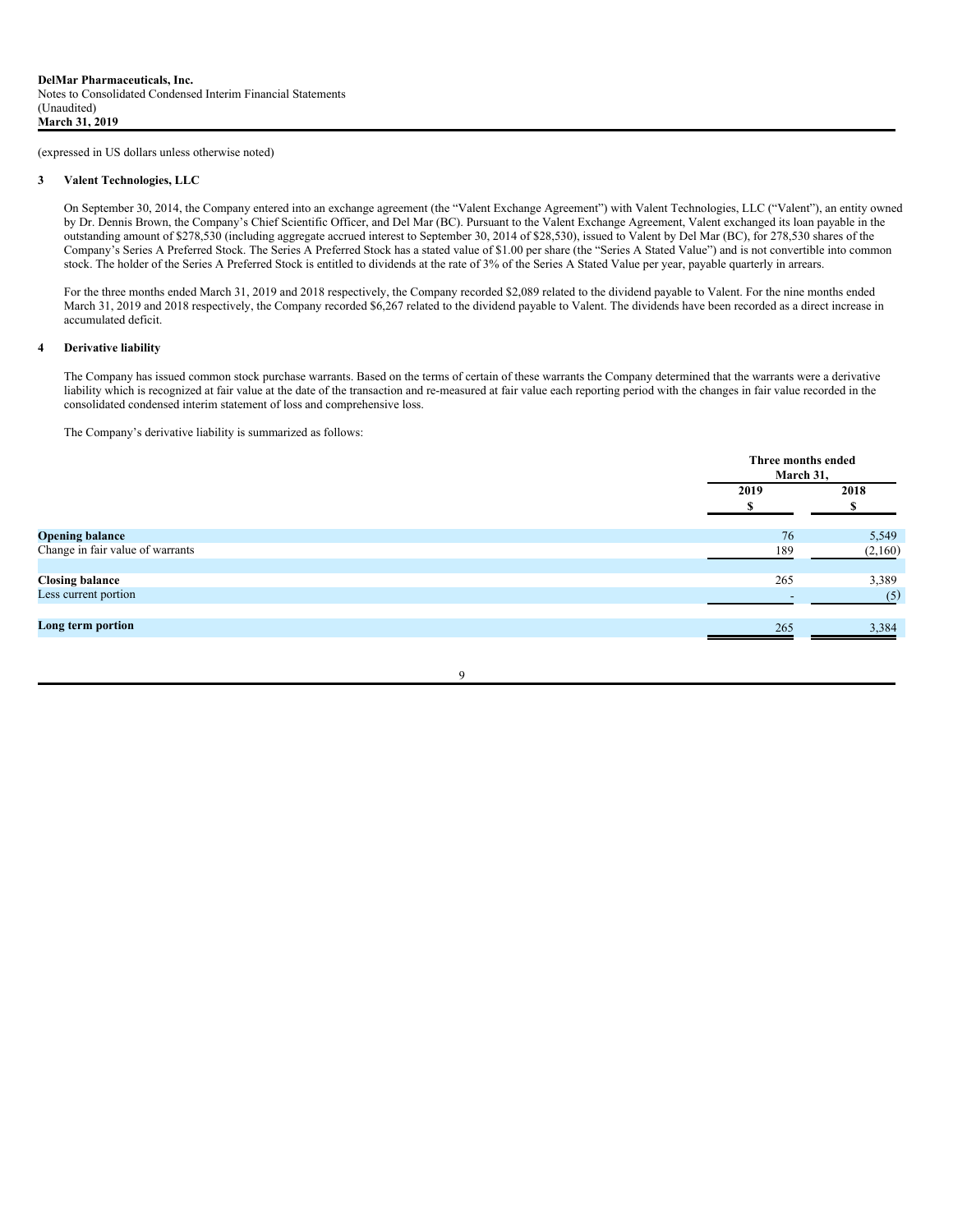Notes to Consolidated Condensed Interim Financial Statements (Unaudited) **March 31, 2019**

(expressed in US dollars unless otherwise noted)

|                                  |       | Nine months ended<br>March 31, |  |
|----------------------------------|-------|--------------------------------|--|
|                                  | 2019  | 2018                           |  |
| <b>Opening balance</b>           | 1,117 | 61,228                         |  |
| Change in fair value of warrants | (852) | (57, 839)                      |  |
| <b>Closing balance</b>           | 265   | 3,389                          |  |
| Less current portion             |       | (5)                            |  |
|                                  |       |                                |  |
| Long term portion                | 265   | 3,384                          |  |

The derivative liability consists of the following warrants:

|                                                | March 31, 2019        |                                 |
|------------------------------------------------|-----------------------|---------------------------------|
|                                                | Number of<br>warrants |                                 |
| 2015 Agent Warrants                            | 2,177                 | 265                             |
| <b>Closing balance</b><br>Less current portion | 2,177                 | 265<br>$\overline{\phantom{0}}$ |
| Long-term portion                              | 2,177                 | 265                             |

#### **5 Stockholders' equity**

#### **Preferred stock**

### Series B Preferred Shares

During the year ended June 30, 2016, the Company issued an aggregate of 902,238 shares of Series B Preferred Stock at a purchase price of at \$8.00 per share. Each share of Series B Preferred Stock is convertible into 0.25 shares of common stock equating to a conversion price of \$32.00 (the "Conversion Price") and will automatically convert to common stock at the earlier of 24 hours following regulatory approval of VAL-083 with a minimum closing bid price of \$80.00 or five years from the final closing date. The holders of the Series B Preferred Stock are entitled to an annual cumulative, in arrears, dividend at the rate of 9% payable quarterly. The 9% dividend accrues quarterly commencing on the date of issue and is payable quarterly on June 30, September 30, March 31, and March 31 of each year commencing on June 30, 2016. Dividends are payable solely by delivery of shares of common stock, in an amount for each holder equal to the aggregate dividend payable to such holder with respect to the shares of Series B Preferred Stock held by such holder divided by the Conversion Price. The Series B Preferred Stock does not contain any repricing features. Each share of Series B Preferred Stock entitles its holder to vote with the common stock on an as-converted basis.

In addition, the Company and the holders entered into a royalty agreement, pursuant to which the Company will pay the holders of the Series B Preferred Stock, in aggregate, a low, single-digit royalty based on their pro rata ownership of the Series B Preferred Stock on products sold directly by the Company or sold pursuant to a licensing or partnering arrangement (the "Royalty Agreement").

Upon conversion of a holder's Series B Preferred Stock to common stock, such holder shall no longer receive ongoing royalty payments under the Royalty Agreement but will be entitled to receive any residual royalty payments that have vested. Rights to the royalties shall vest during the first three years following the applicable closing date, in equal thirds to holders of the Series B Preferred Stock on each of the three vesting dates, upon which vesting dates such royalty amounts shall become vested royalties.

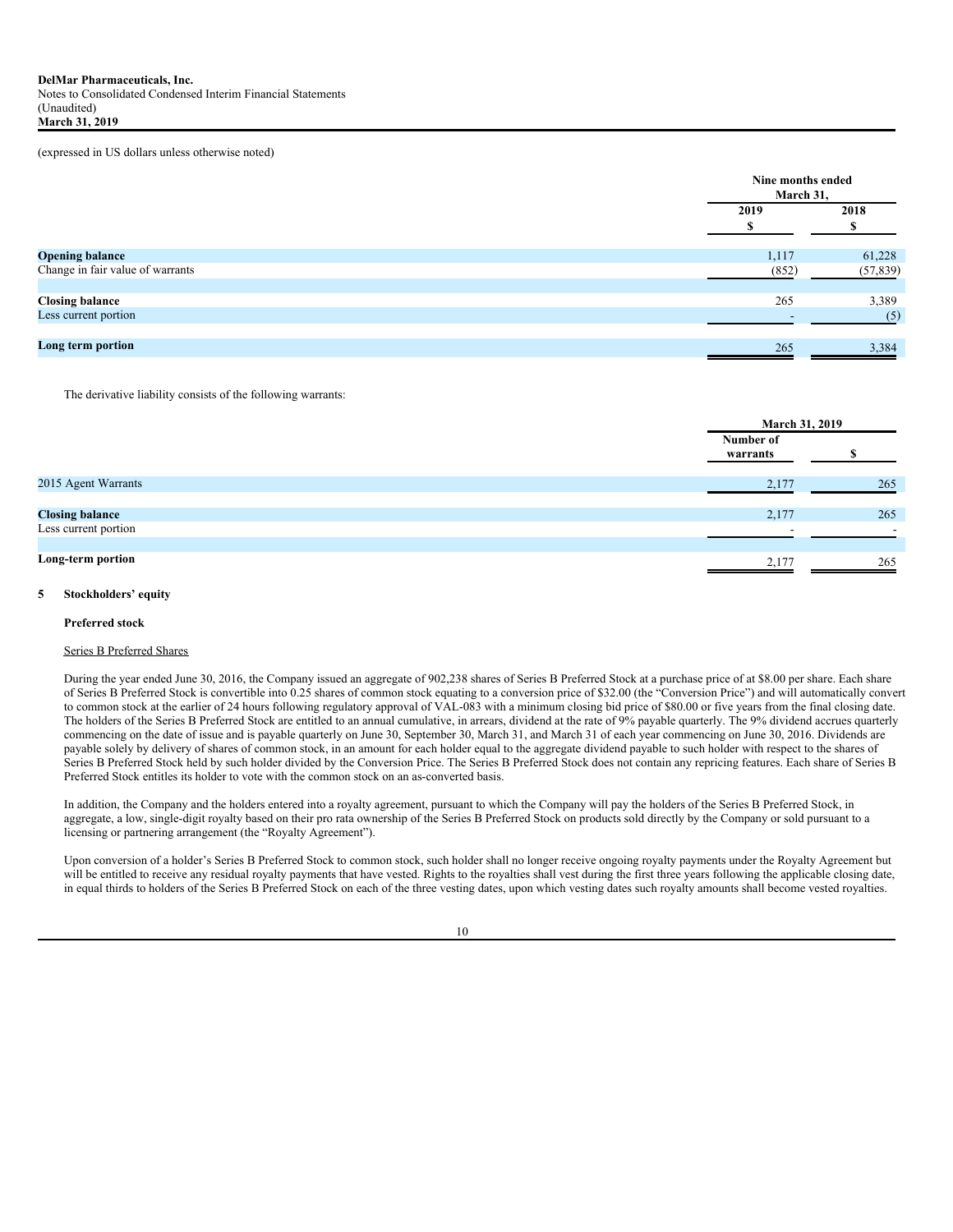Pursuant to the Series B Preferred Stock dividend, during the three months ended March 31, 2019, the Company issued 4,735 (2018 – 4,960) shares of common stock and recognized \$23,202 (2018 – \$46,626). During the nine months ended March 31, 2019, the Company issued 14,430 (2018 – 14,881) shares of common stock and recognized \$75,477 (2018 – \$142,358). These dividends have been recognized as a direct increase in accumulated deficit.

During the nine months ended March 31, 2019, 40,000 Series B Preferred shares were converted to 10,000 shares of common stock. There were no conversions during the three months ended March 31, 2019 and 2018 or for the nine months ended March 31, 2018. A total of 841,113 (2018 – 881,113) shares of Series B Preferred Stock are outstanding as of March 31, 2019, such that a total of 210,279 (2018 – 220,279) shares of common stock are issuable upon conversion of the Series B Preferred Stock as at March 31, 2019. Converted shares are rounded up to the nearest whole share.

#### Series A Preferred Shares

Effective September 30, 2014 pursuant to the Company's Valent Exchange Agreement (note 3), the Company filed a Certificate of Designation of Series A Preferred Stock (the "Series A Certificate of Designation") with the Secretary of State of Nevada. Pursuant to the Series A Certificate of Designation, the Company designated 278,530 shares of preferred stock as Series A Preferred Stock. The shares of Series A Preferred Stock have a stated value of \$1.00 per share (the "Series A Stated Value") and are not convertible into common stock. The holder of the Series A Preferred Stock is entitled to dividends at the rate of 3% of the Series A Stated Value per year, payable quarterly in arrears. Upon any liquidation of the Company, the holder of the Series A Preferred Stock will be entitled to be paid, out of any assets of the Company available for distribution to stockholders, the Series A Stated Value of the shares of Series A Preferred Stock held by such holder, plus any accrued but unpaid dividends thereon, prior to any payments being made with respect to the common stock.

#### **Common stock**

|                                                        | <b>Shares</b> of<br>common stock<br>outstanding | <b>Common stock</b> | <b>Additional paid-</b><br>in capital | Warrants    | Accumulated<br>deficit |
|--------------------------------------------------------|-------------------------------------------------|---------------------|---------------------------------------|-------------|------------------------|
|                                                        |                                                 | S                   | S                                     | \$          | \$                     |
| Nine months ended March 31, 2019                       |                                                 |                     |                                       |             |                        |
| <b>Balance - June 30, 2018</b>                         | 2,296,667                                       | 2,297               | 43,198,193                            | 8,229,482   | (52, 441, 337)         |
| Exercise and exchange of warrants                      | 296,667                                         | 297                 | 2,920,695                             | (2,210,697) |                        |
| Warrants issued for services                           |                                                 |                     |                                       | 36,534      |                        |
| Conversion of Series B preferred stock to common stock | 10.000                                          | 10                  | 279,041                               |             |                        |
| Series B Preferred stock dividend                      | 14,430                                          | 14                  | 75,463                                |             | (75, 477)              |
| Shares issued for services                             | 2,269                                           | 2                   | 10,267                                |             |                        |
| Stock option expense                                   |                                                 |                     | 355,388                               |             |                        |
| Performance stock unit expense                         |                                                 |                     | 183,205                               |             |                        |
| Series A Preferred cash dividend                       |                                                 |                     |                                       |             | (6,267)                |
| Loss for the period                                    |                                                 |                     |                                       |             | (5,465,486)            |
| Balance - March 31, 2019                               | 2,620,033                                       | 2,620               | 47,022,252                            | 6,055,319   | (57,988,567)           |
| Three months ended March 31, 2019                      |                                                 |                     |                                       |             |                        |
| Balance - December 31, 2018                            | 2,614,342                                       | 2,614               | 46,851,817                            | 6,046,587   | (56, 299, 291)         |
|                                                        |                                                 |                     |                                       |             |                        |
| Exercise and exchange of warrants – issue costs        |                                                 |                     | (16, 186)                             |             |                        |
| Warrants issued for services                           |                                                 |                     |                                       | 8,732       |                        |
| Series B Preferred stock dividend                      | 4,735                                           | 5                   | 23,197                                |             | (23,202)               |
| Shares issued for services                             | 956                                             |                     | 3,512                                 |             |                        |
| Stock option expense                                   |                                                 |                     | 99,735                                |             |                        |
| Performance stock unit expense                         | $\overline{\phantom{a}}$                        |                     | 60,177                                |             |                        |
| Series A Preferred cash dividend                       | $\overline{\phantom{a}}$                        |                     |                                       |             | (2,089)                |
| Loss for the period                                    |                                                 |                     |                                       |             | (1,663,985)            |
| <b>Balance - March 31, 2019</b>                        | 2,620,033                                       | 2,620               | 47,022,252                            | 6,055,319   | (57,988,567)           |

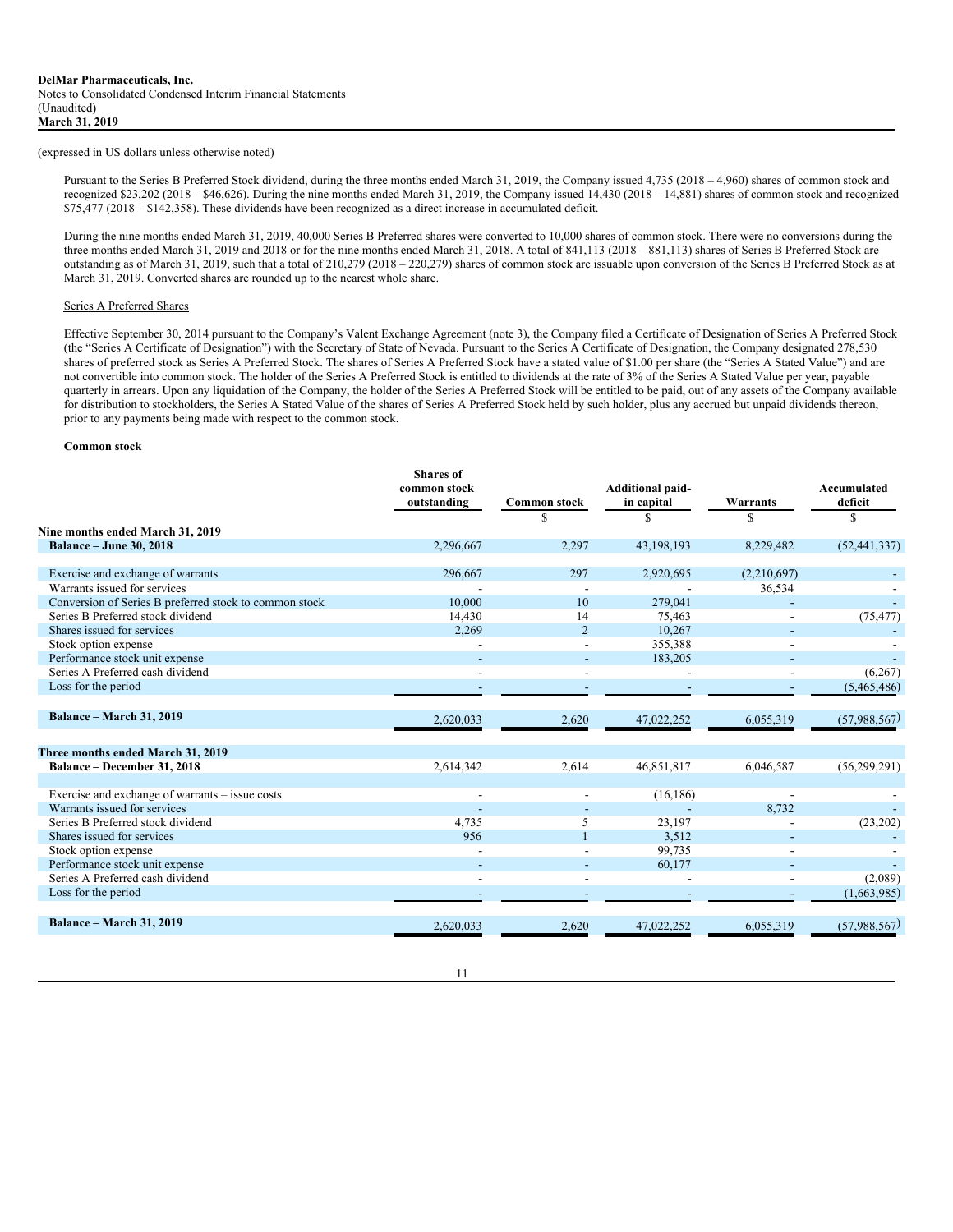Notes to Consolidated Condensed Interim Financial Statements (Unaudited) **March 31, 2019**

(expressed in US dollars unless otherwise noted)

|                                   | <b>Shares</b> of            |                                |                                       |                          |                               |
|-----------------------------------|-----------------------------|--------------------------------|---------------------------------------|--------------------------|-------------------------------|
|                                   | common stock<br>outstanding | <b>Common stock</b>            | <b>Additional paid-</b><br>in capital | Warrants                 | <b>Accumulated</b><br>deficit |
|                                   |                             | S                              | S                                     | \$                       | \$                            |
| Nine months ended March 31, 2018  |                             |                                |                                       |                          |                               |
| <b>Balance - June 30, 2017</b>    | 1,450,963                   | 1,451                          | 36,678,344                            | 4,570,574                | (41, 118, 433)                |
| Issuance of shares and warrants   |                             |                                |                                       |                          |                               |
| Warrants exercised for cash       | 800,000                     | 800                            | 6,191,785                             | 2,752,751                |                               |
| Warrants issued for services      | 25,000                      | 25                             | 312,475                               |                          |                               |
| Series B Preferred stock dividend | 14,881                      | $\overline{\phantom{a}}$<br>15 | 142,343                               | 155,204                  |                               |
| Shares issued for services        | 407                         |                                | 4,821                                 |                          | (142, 358)                    |
| Stock option expense              |                             |                                | 430,673                               | $\overline{\phantom{m}}$ |                               |
| Series A Preferred cash dividend  | ٠                           | $\overline{\phantom{a}}$       |                                       | $\overline{\phantom{0}}$ | (6,267)                       |
| Loss for the period               |                             |                                |                                       |                          |                               |
|                                   |                             |                                |                                       |                          | (8,761,061)                   |
| <b>Balance - March 31, 2018</b>   | 2,291,251                   | 2,291                          | 43,760,441                            | 7,478,529                | (50,028,119)                  |
|                                   |                             |                                |                                       |                          |                               |
| Three months ended March 31, 2018 |                             |                                |                                       |                          |                               |
| Balance - December 31, 2017       | 2,260,884                   | 2,261                          | 43,259,228                            | 7,321,844                | (47,046,347)                  |
|                                   |                             |                                |                                       |                          |                               |
| Warrants exercised for cash       | 25,000                      | 25                             | 312,475                               | $\overline{\phantom{a}}$ |                               |
| Warrants issued for services      |                             |                                |                                       | 156,685                  |                               |
| Series B Preferred stock dividend | 4,960                       | 5                              | 46,621                                |                          | (46, 626)                     |
| Shares issued for services        | 407                         |                                | 4,821                                 |                          |                               |
| Stock option expense              |                             |                                | 137,296                               |                          |                               |
| Series A Preferred cash dividend  | $\blacksquare$              | $\overline{\phantom{a}}$       | $\overline{\phantom{a}}$              |                          | (2,089)                       |
| Loss for the period               | $\overline{\phantom{a}}$    |                                |                                       | ٠                        | (2,933,057)                   |
|                                   |                             |                                |                                       |                          |                               |
|                                   | 2,291,251                   | 2,291                          | 43,760,441                            | 7,478,529                | (50,028,119)                  |
| <b>Balance - March 31, 2018</b>   |                             |                                |                                       |                          |                               |
|                                   |                             |                                |                                       |                          |                               |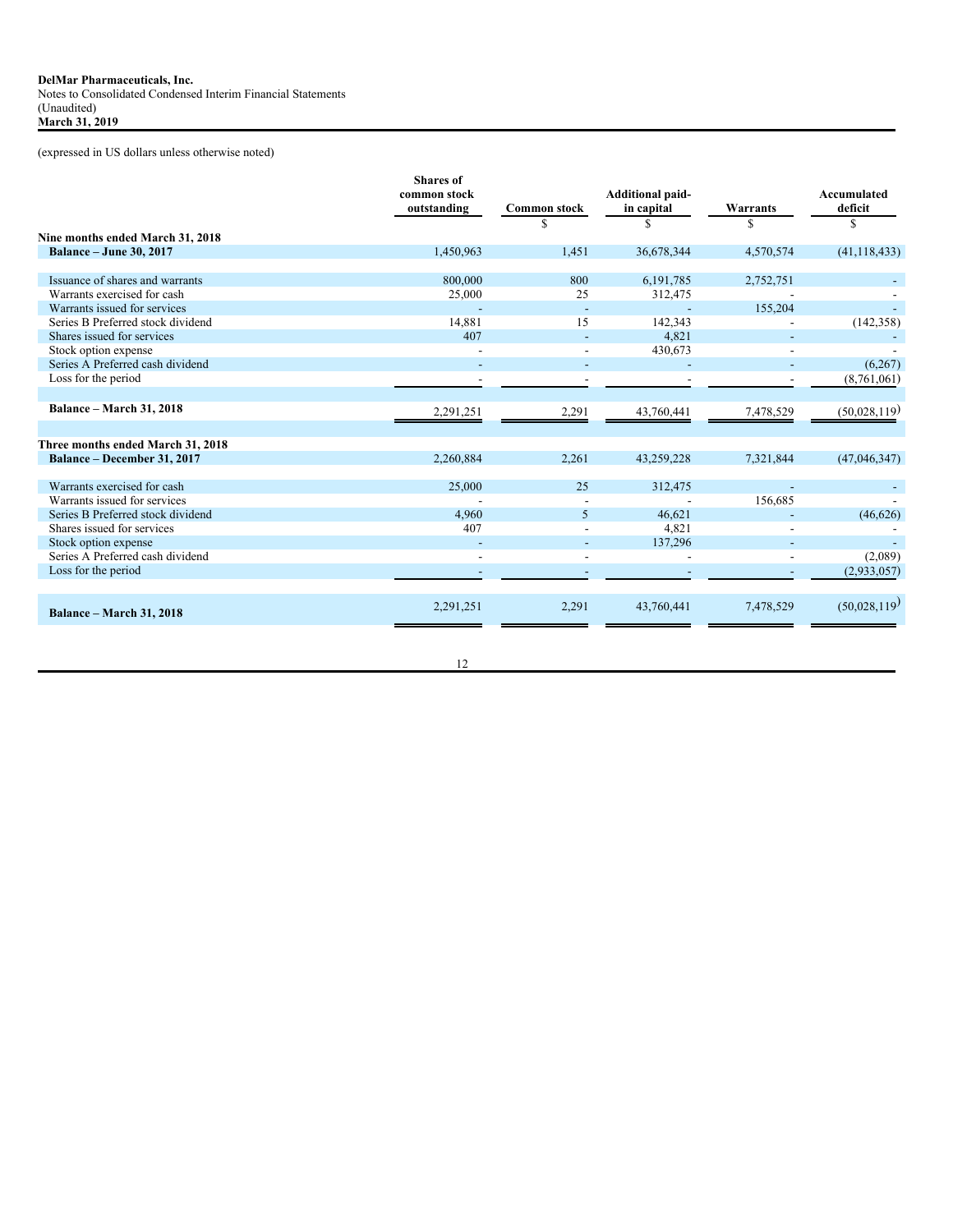The issued and outstanding common shares at March 31, 2019 include 9,063 (June 30, 2018 - 91,276) shares of common stock on an as-exchanged basis with respect to the shares of Exchangeco that can be exchanged for shares of common stock of the Company.

#### Nine months ended March 31, 2018

On September 22, 2017, the Company completed a registered direct offering (the "2018 Registered Offering") of an aggregate of 800,000 shares of common stock and warrants to purchase an additional 800,000 shares of common stock at a price of \$12.50 per share and related warrant for gross proceeds of \$10.0 million. The warrants have an exercise price of \$12.50 per share, are immediately exercisable and have a term of exercise of five years (the "2018 Investor Warrants").

The Company engaged a placement agent for the 2018 Registered Offering. Under the Company's engagement agreement with the placement agent, the Company paid \$800,000 in cash commission and other fees to the placement agent and issued warrants to purchase 40,000 shares of common stock to the placement agent (the "2018 Agent Warrants"). The 2018 Agent Warrants are exercisable at a per share price of \$12.50 and have a term of exercise of five years.

In addition to the cash commission and other placement agent fees, the Company also incurred additional cash issue costs of \$254,664 resulting in net cash proceeds of \$8,945,336.

#### **2017 Omnibus Incentive Plan**

As approved by the Company's stockholders at the annual meeting of stockholders held on April 11, 2018, on July 7, 2017, as amended on February 1, 2018, the Company's board of directors approved adoption of the Company's 2017 Omnibus Equity Incentive Plan (the "2017 Plan"). The board of directors also approved a form of Performance Stock Unit Award Agreement to be used in connection with grants of performance stock units ("PSUs") under the 2017 Plan. Under the 2017 Plan, 780,000 shares of Company common stock are reserved for issuance, less the number of shares of common stock issued under the Del Mar (BC) 2013 Amended and Restated Stock Option Plan (the "Legacy Plan") or that are subject to grants of stock options made, or that may be made, under the Legacy Plan. A total of 169,985 shares of common stock have been issued under the Legacy Plan and/or are subject to outstanding stock options granted under the Legacy Plan, and a total of 122,698 shares of common stock have been issued under the 2017 Plan and/or are subject to outstanding stock options granted under the 2017 Plan. In addition, 120,000 PSU's have been issued under the 2017 Plan leaving a potential 367,317 shares of common stock available for issuance under the 2017 Plan if all such options under the Legacy Plan were exercised and no new grants are made under the Legacy Plan. The maximum number of shares of Company common stock with respect to which any one participant may be granted awards during any calendar year is 8% of the Company's fully diluted shares of common stock on the date of grant (excluding the number of shares of common stock issued under the 2017 Plan and/or the Legacy Plan or subject to outstanding awards granted under the 2017 Plan and/or the Legacy Plan). No award will be granted under the 2017 Plan on or after July 7, 2027, but awards granted prior to that date may extend beyond that date.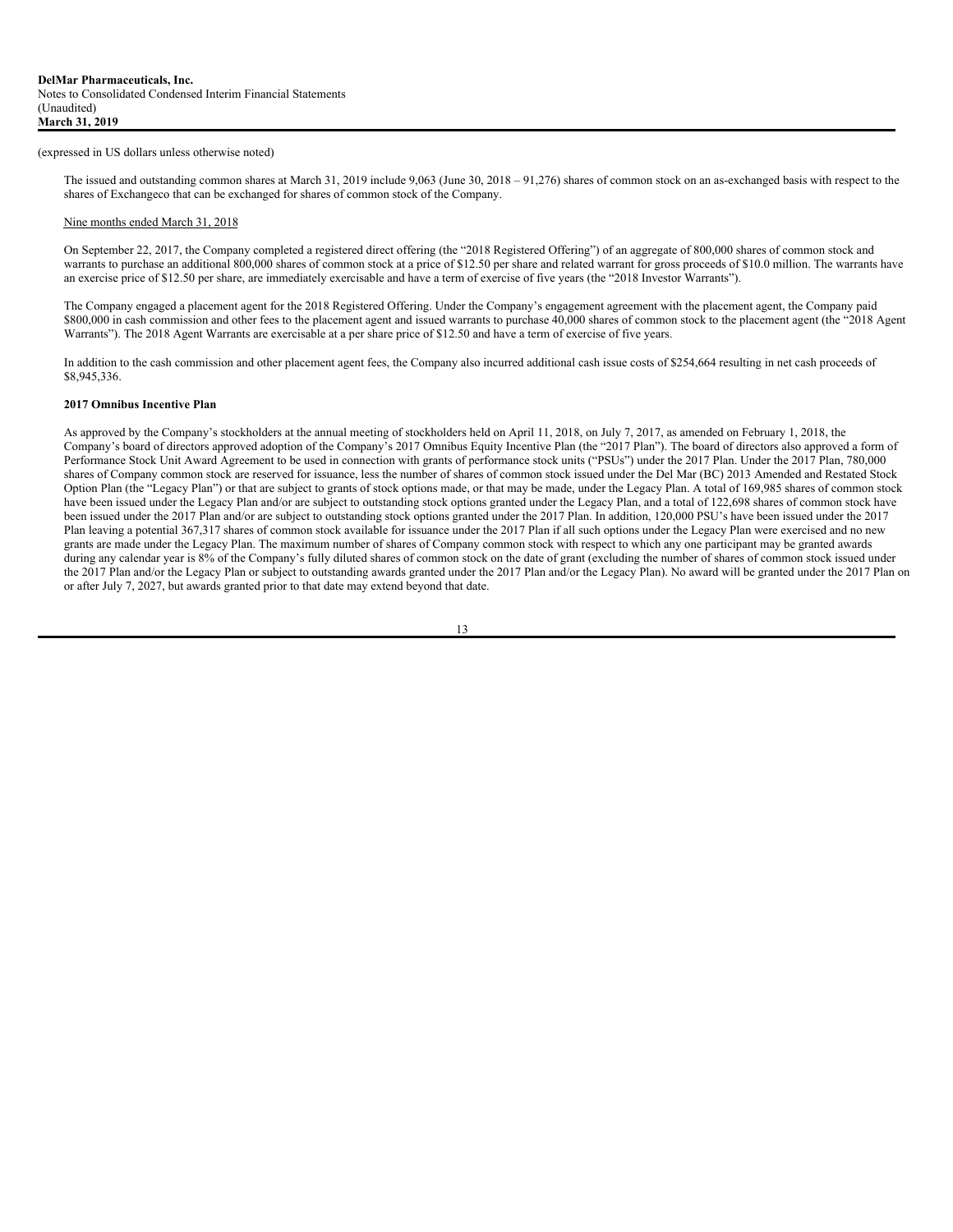#### **Performance stock units**

The Company's board of directors has granted PSUs under the 2017 Plan to the Company's directors. The awards represent the right to receive shares of the Company's common stock upon vesting of the PSU based on targets approved by the Company's board of directors related to the Company's fully diluted market capitalization. The PSUs vest at various fully diluted market capitalization levels with full vesting occurring upon the later of one year from the grant date and the Company achieving a fully diluted market capitalization of at least \$500 million for five consecutive business days. The PSUs expire on July 7, 2022. There are 120,000 PSUs outstanding as of March 31, 2019 and June 30, 2018.

The Company has recognized \$60,177 (2018 - \$0) and \$183,205 (2018 - \$0) in expense related to the PSUs during the three and nine months ended March 31, 2019, respectively, with all of it being recognized as general and administrative expense. As at March 31, 2019 there was \$342,936 (2018 - \$0) in unrecognized compensation expense that will be recognized over the next 2.47 years.

The PSUs have been valued using the following assumptions:

| Dividend rate  | $0\%$          |
|----------------|----------------|
| Volatility     | 79.0 to 82.5%  |
| Risk-free rate | 2.56% to 2.71% |
| $Term - years$ | 1.67 to 3.24   |
|                |                |

## **Stock Options**

The following table sets forth the stock options outstanding under all plans as of March 31, 2019:

|                                 | Number of<br>stock<br>options<br>outstanding | Weighted<br>average<br>exercise<br>price |
|---------------------------------|----------------------------------------------|------------------------------------------|
| <b>Balance - June 30, 2018</b>  | 262,683                                      | 24.27                                    |
| Granted                         | 30,000                                       | 6.10                                     |
|                                 |                                              |                                          |
| <b>Balance - March 31, 2019</b> | 292,683                                      | 22.40                                    |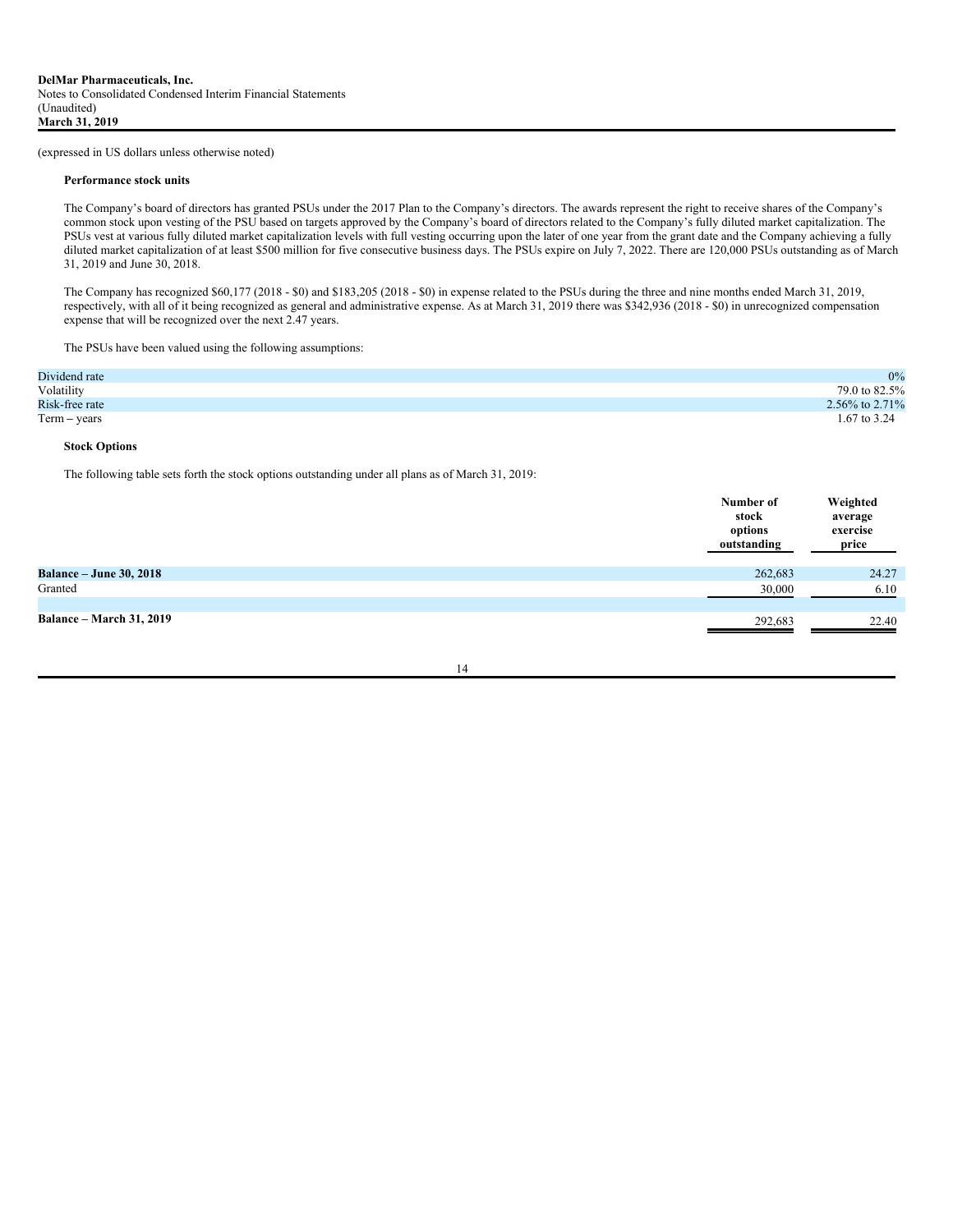Notes to Consolidated Condensed Interim Financial Statements (Unaudited) **March 31, 2019**

(expressed in US dollars unless otherwise noted)

The following table summarizes stock options currently outstanding and exercisable at March 31, 2019 under all plans:

| <b>Exercise price</b><br>\$ | <b>Number</b><br>Outstanding | Weighted<br>average<br>remaining<br>contractual<br>life<br>(years) | <b>Number</b><br>exercisable |
|-----------------------------|------------------------------|--------------------------------------------------------------------|------------------------------|
| 6.10                        | 30,000                       | 9.60                                                               | 6,666                        |
| 7.00                        | 5,451                        | 9.23                                                               |                              |
| 8.70                        | 12,000                       | 8.59                                                               | 12,000                       |
| 9.83                        | 83,647                       | 9.14                                                               | 23,235                       |
| 10.60                       | 3,600                        | 9.03                                                               | 1,200                        |
| 11.70                       | 30,000                       | 3.91                                                               | 30,000                       |
| 14.98                       | 2,500                        | 3.17                                                               | 2,500                        |
| 20.00                       | 13,125                       | 2.52                                                               | 13,125                       |
| 21.10                       | 15,900                       | 7.51                                                               | 8,700                        |
| 29.60                       | 4,500                        | 5.84                                                               | 4,500                        |
| 32.00                       | 3,000                        | 0.17                                                               | 3,000                        |
| 37.60                       | 4,500                        | 6.86                                                               | 4,500                        |
| 40.00                       | 1,250                        | 0.50                                                               | 1,250                        |
| 41.00                       | 4,000                        | 7.61                                                               | 3,111                        |
| 42.00                       | 41,250                       | 3.81                                                               | 41,250                       |
| 44.80                       | 3,000                        | 6.86                                                               | 3,000                        |
| 49.50                       | 22,460                       | 5.31                                                               | 18,458                       |
| 53.20                       | 8,000                        | 7.10                                                               | 7,555                        |
| 61.60                       | 1,500                        | 4.00                                                               | 1,500                        |
| 92.00                       | 3,000                        | 4.17                                                               | 3,000                        |
|                             |                              |                                                                    |                              |
|                             | 292,683                      |                                                                    | 188,550                      |

Included in the number of stock options outstanding are 2,500 stock options granted at an exercise price of CA \$20.00. The exercise prices shown in the above table have been converted to US \$14.98 using the period ending closing exchange rate. Certain stock options have been granted to non-employees and will be revalued at each reporting date until they have fully vested. The stock options granted, and those being re-valued, have been valued using a Black-Scholes pricing model using the following assumptions:

|                | March 31,<br>2019     |
|----------------|-----------------------|
| Dividend rate  | $0\%$                 |
| Volatility     | 70.6% to 79.1%        |
| Risk-free rate | 2.1% to 3.2%          |
| Term - years   | $0.1 \text{ to } 3.0$ |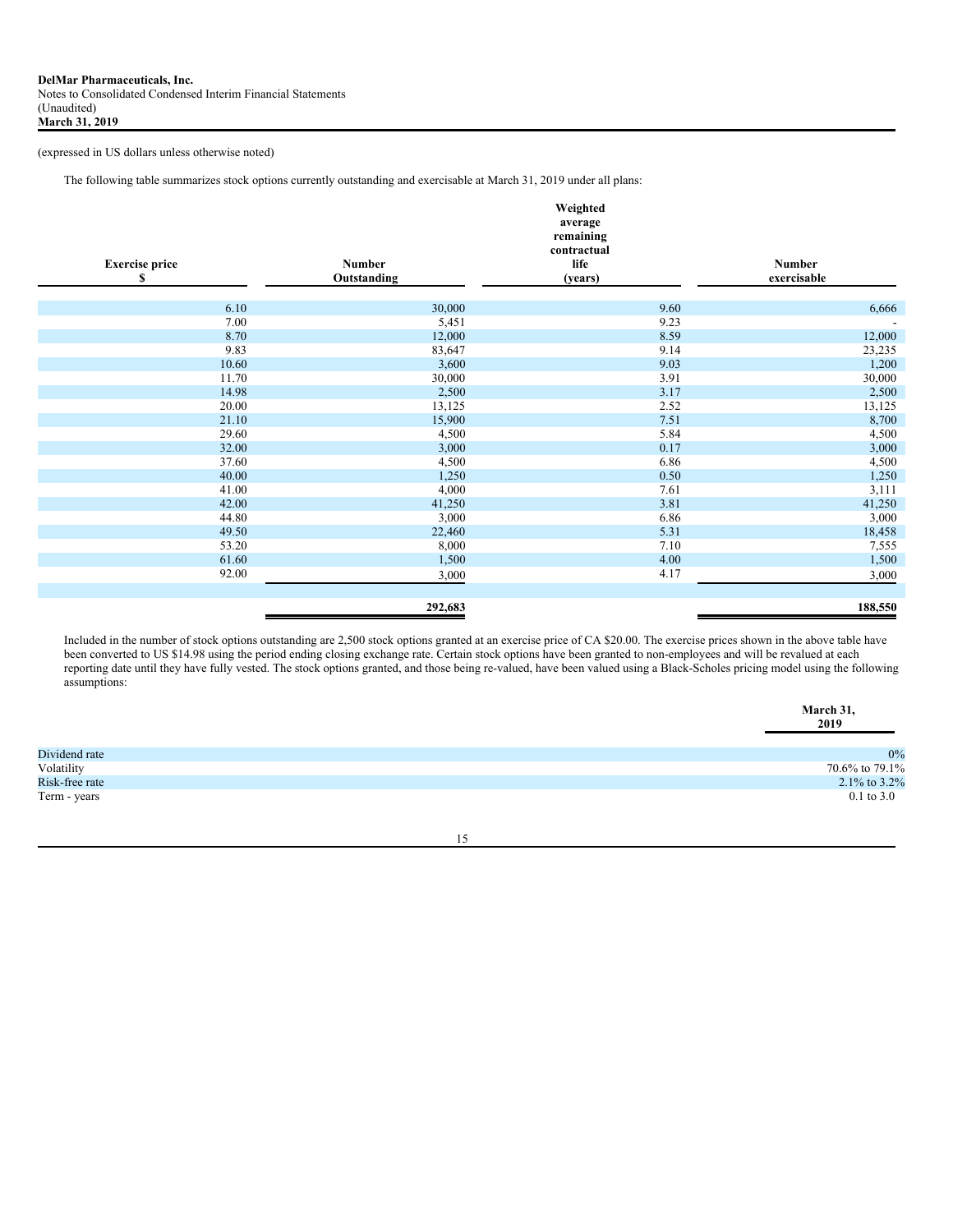Notes to Consolidated Condensed Interim Financial Statements (Unaudited) **March 31, 2019**

(expressed in US dollars unless otherwise noted)

The Company has recognized the following amounts as stock option expense for the periods noted:

|                            |        | Three months ended<br>March 31, |         | Nine months ended<br>March 31, |  |
|----------------------------|--------|---------------------------------|---------|--------------------------------|--|
|                            | 2019   | 2018                            | 2019    | 2018                           |  |
| Research and development   | 12,889 | 9,145                           | 64,466  | 130,546                        |  |
| General and administrative | 86,846 | 128,151                         | 290,922 | 300,127                        |  |
|                            | 99,735 | 137,296                         | 355,388 | 430,673                        |  |

All of the stock option expense for the periods ended March 31, 2019 and 2018 has been recognized as additional paid in capital. The aggregate intrinsic value of stock options outstanding at March 31, 2019 was \$0 (2018 - \$8,400) and the aggregate intrinsic value of stock options exercisable at March 31, 2019 was \$0 (2018 - \$2,800). As of March 31, 2019, there was \$234,974 in unrecognized compensation expense that will be recognized over the next 2.61 years. No stock options granted under any plan have been exercised to March 31, 2019. Upon the exercise of stock options new shares will be issued.

A summary of the Company's unvested stock options under all plans is presented below:

|                            | Number of<br><b>Options</b> | Weighted<br>average<br>exercise<br>price | Weighted<br>average<br>grant date<br>fair value |
|----------------------------|-----------------------------|------------------------------------------|-------------------------------------------------|
| Unvested at June 30, 2018  | 138,160                     | 14.39                                    | 7.63                                            |
| Granted                    | 30,000                      | 6.10                                     | 2.56                                            |
| Vested                     | (64, 027)                   | 14.82                                    | 7.88                                            |
|                            |                             |                                          |                                                 |
| Unvested at March 31, 2019 | 104,133                     | 11.62                                    | 5.95                                            |

### **Warrants**

Certain of the Company's warrants have been recognized as a derivative liability (note 4). The following table summarizes changes in the Company's outstanding warrants as of March 31, 2019:

| <b>Description</b>              | <b>Number</b> |
|---------------------------------|---------------|
|                                 |               |
| <b>Balance – June 30, 2018</b>  | 1,428,128     |
|                                 |               |
| Exercised for cash (i)          | (197,500)     |
| Cashless exchange (i)           | (297,500)     |
| Issued for services (ii)        | 14,000        |
| Forfeited (iii)                 | (2,400)       |
| Expired (iv)                    | (82, 225)     |
|                                 |               |
| <b>Balance - March 31, 2019</b> | 862,503       |

i) On November 25, 2018, the Company entered into Warrant Exercise and Exchange Agreements (the "Warrant Exercise Agreements") with certain holders (the "Exercising Holders") of the 2018 Investor Warrants. Pursuant to the Warrant Exercise Agreements, in order to induce the Exercising Holders to exercise the 2018 Investor Warrants for cash, the Company agreed to reduce the exercise price from \$12.50 to \$4.00 per share. Pursuant to the Warrant Exercise Agreements, the Exercising Holders exercised their 2018 Investor Warrants with respect to an aggregate of 197,500 shares of common stock underlying such 2018 Investor Warrants (the "Exercised Shares"). The Company received net proceeds of \$726,481, comprising aggregate gross proceeds of \$790,000 net of expenses of \$63,519, from the exercise of the 2018 Investor Warrants.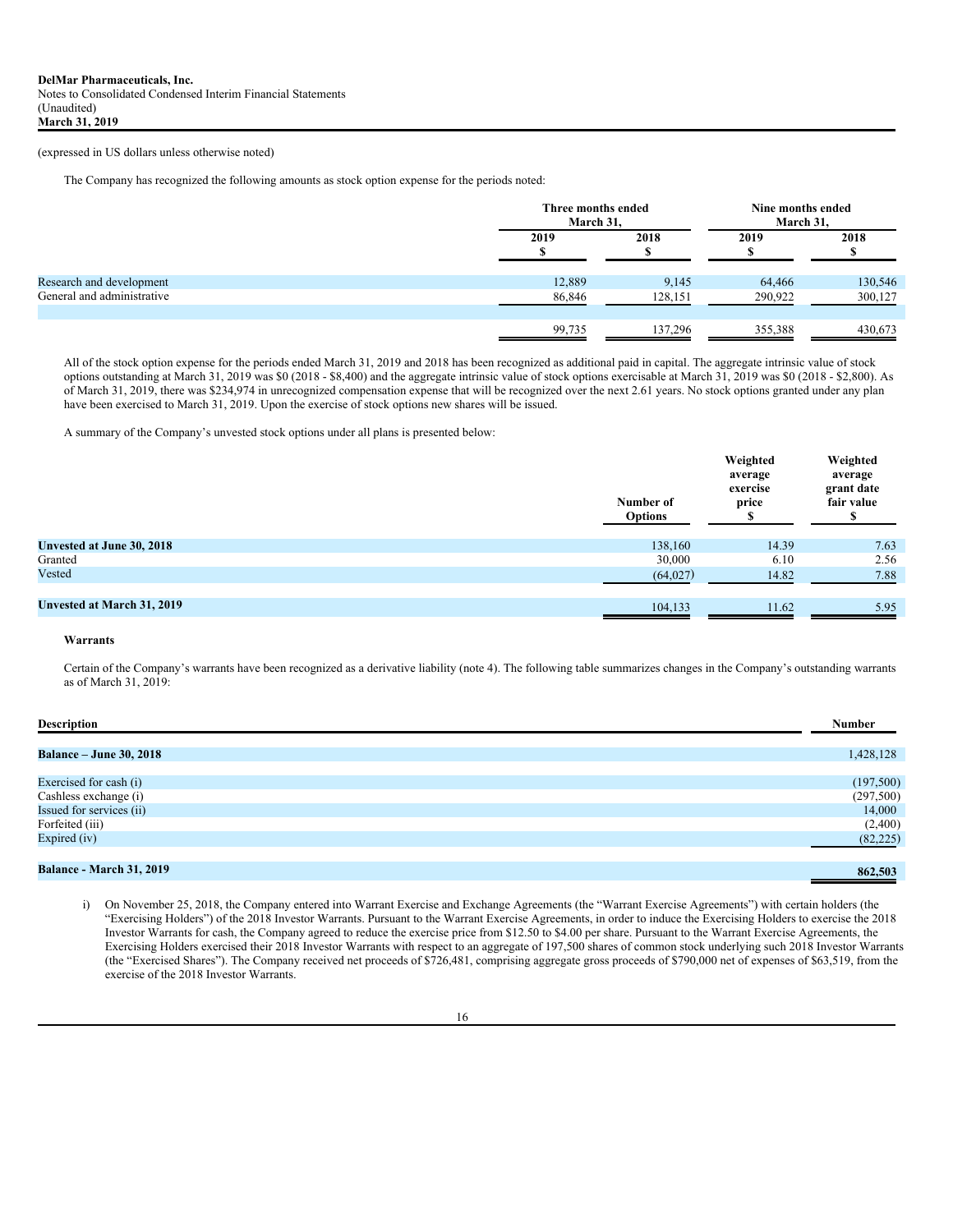In addition, in order to further induce the Exercising Holders to exercise the 2018 Investor Warrants, the Warrant Exercise Agreements also provided for the issuance of one share of common stock to the Exercising Holders in exchange for every three shares of common stock underlying the 2018 Investor Warrants held by the Exercising Holders that are not being exercised for cash pursuant to the Warrant Exercise Agreements, if any. On November 26, 2018, the Company issued an aggregate of 99,167 shares of common stock in exchange for 297,500 2018 Investor Warrants, resulting in a 198,333 reduction in the Company's total shares of common stock outstanding on a fully-diluted basis.

- ii) All of the warrants issued for services are exercisable at \$9.00 with 12,000 expiring on September 15, 2023 and 2,000 expiring on October 11, 2021. Of the total, 12,000 vest pro rata monthly over twelve months commencing September 15, 2018 and 2,000 are fully vested as of November 11, 2018.
- iii) Warrants issued for services exercisable at \$11.70 were forfeited upon termination of the underlying agreement.
- iv) Warrants issued for services exercisable at \$70.40 expired September 12, 2018. In addition, warrants exercisable at \$31.40 expired March 31, 2019.

The following table summarizes the Company's outstanding warrants as of March 31, 2019:

|                      |               | <b>Exercise</b><br>price |                                  |
|----------------------|---------------|--------------------------|----------------------------------|
| <b>Description</b>   | <b>Number</b> | S                        | <b>Expiry date</b>               |
|                      |               |                          |                                  |
| 2018 Investor        | 280,000       | 12.50                    | September 22, 2022               |
| 2017 Investor        | 207,693       | 35.00                    | April 19, 2022                   |
| 2015 Investor        | 97,900        | 30.00                    | July 31, 2020                    |
| 2013 Placement Agent | 126,250       | 31.40                    | June 30, 2019                    |
| Issued for services  | 26,500        | 30.00                    | July 1, 2020 to February 1, 2021 |
| Issued for services  | 6,000         | 17.80                    | January 25, 2023                 |
| Issued for services  | 33,600        | 11.70                    | February 27, 2023                |
| Issued for services  | 12,000        | 9.00                     | September 15, 2023               |
| Issued for services  | 4,140         | 59.30                    | February 27, 2020                |
| Issued for services  | 2,000         | 9.00                     | October 11, 2021                 |
| $2018$ Agent         | 40,000        | 12.50                    | September 20, 2022               |
| 2017 Agent           | 13,846        | 40.60                    | April 12, 2022                   |
| $2016$ Agent         | 10,396        | 40.00                    | May 12, 2021                     |
| 2015 Agent           | 2,178         | 30.00                    | July 15, 2020                    |
|                      | 862,503       | 24.80                    |                                  |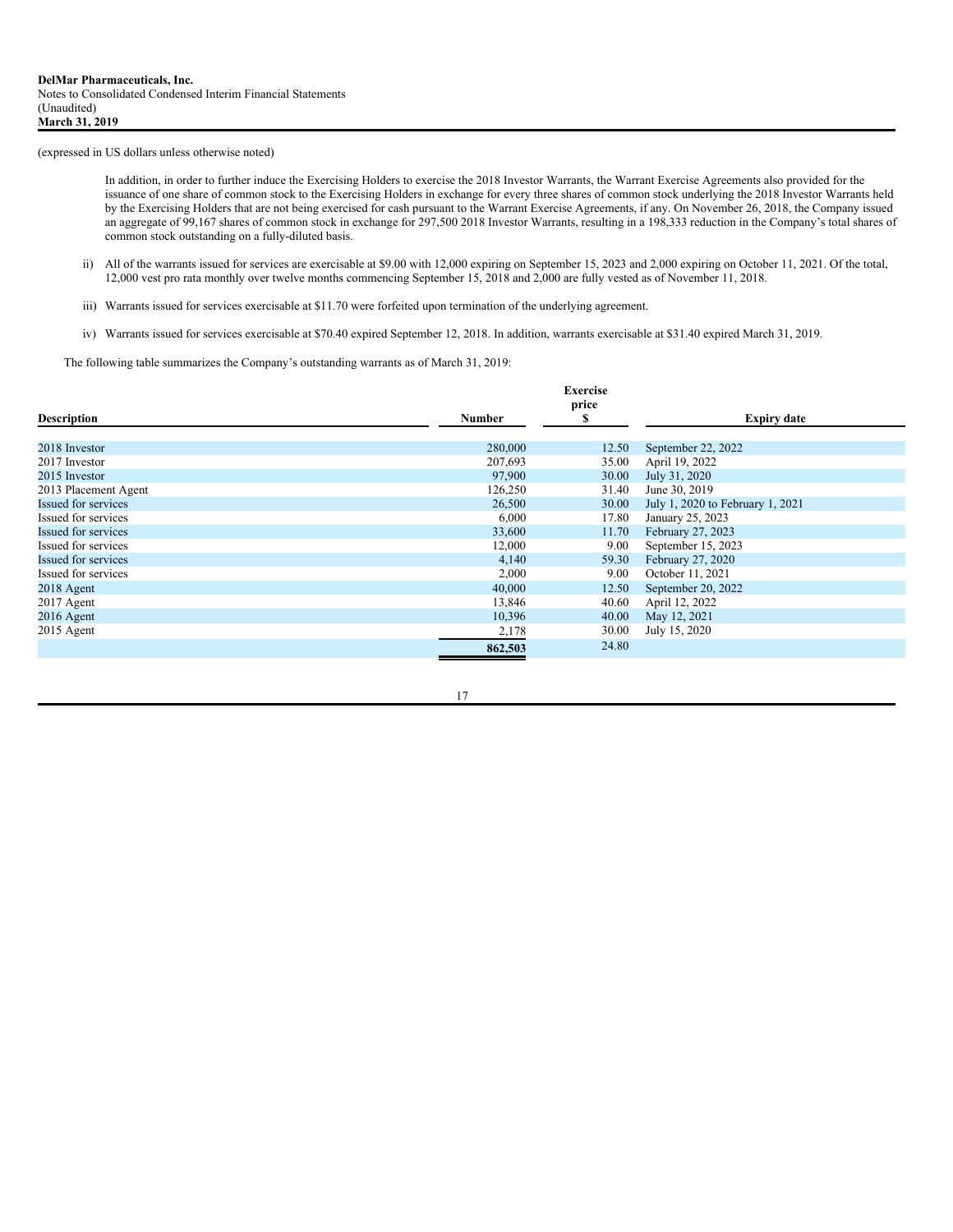#### **6 Financial instruments**

The Company has financial instruments that are measured at fair value. To determine the fair value, we use the fair value hierarchy for inputs used in measuring fair value that maximizes the use of observable inputs and minimizes the use of unobservable inputs by requiring that the most observable inputs be used when available. Observable inputs are inputs market participants would use to value an asset or liability and are developed based on market data obtained from independent sources. Unobservable inputs are inputs based on assumptions about the factors market participants would use to value an asset or liability. The three levels of inputs that may be used to measure fair value are as follows:

- Level one inputs utilize quoted prices (unadjusted) in active markets for identical assets or liabilities;
- Level two inputs are inputs other than quoted prices included in Level 1 that are observable for the asset or liability, either directly or indirectly such as interest rates, foreign exchange rates, and yield curves that are observable at commonly quoted intervals; and
- Level three unobservable inputs developed using estimates and assumptions, which are developed by the reporting entity and reflect those assumptions that a market participant would use.

Assets and liabilities are classified based on the lowest level of input that is significant to the fair value measurements. Changes in the observability of valuation inputs may result in a reclassification of levels for certain securities within the fair value hierarchy.

The Company's financial instruments consist of cash and cash equivalents, other receivables, accounts payable, related party payables and derivative liability. The carrying values of cash and cash equivalents, other receivables, accounts payable and related party payables approximate their fair values due to the immediate or short-term maturity of these financial instruments.

#### Derivative liability

The Company accounts for certain warrants under the authoritative guidance on accounting for derivative financial instruments indexed to, and potentially settled in, a company's own stock, on the understanding that in compliance with applicable securities laws, the warrants require the issuance of securities upon exercise and do not sufficiently preclude an implied right to net cash settlement. The Company classifies these warrants on its balance sheet as a derivative liability which is fair valued at each reporting period subsequent to the initial issuance. The Company has used a Black-Scholes Option Pricing Model (based on a closed-form model that uses a fixed equation) to estimate the fair value of the share warrants. Determining the appropriate fair-value model and calculating the fair value of warrants requires considerable judgment. Any change in the estimates (specifically probabilities and volatility) used may cause the value to be higher or lower than that reported. The estimated volatility of the Company's common stock at the date of issuance, and at each subsequent reporting period, is based on the historical volatility of the Company. The risk-free interest rate is based on rates published by the government for bonds with a maturity similar to the expected remaining life of the warrants at the valuation date. The expected life of the warrants is assumed to be equivalent to their remaining contractual term.

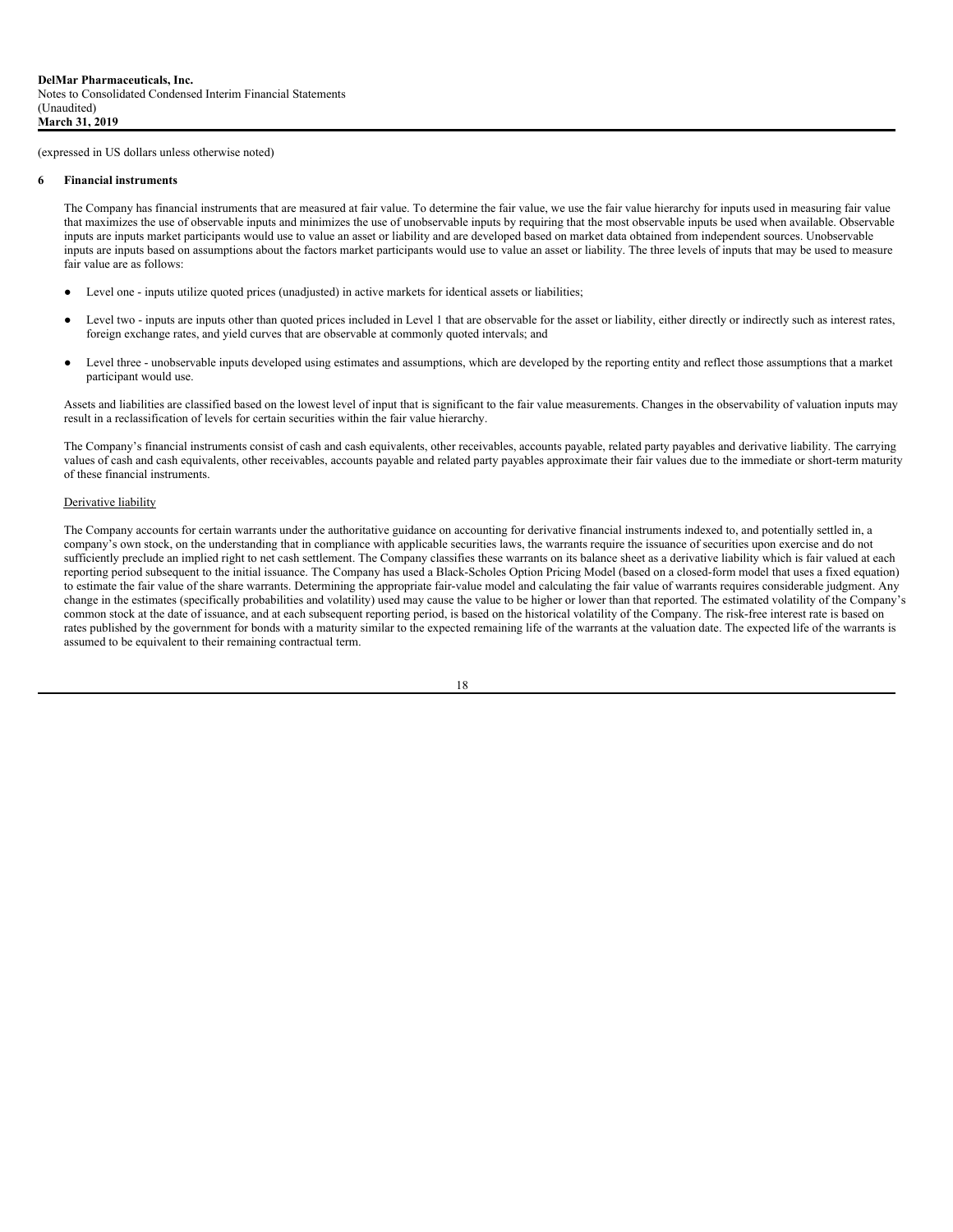a) Fair value of derivative liability

The derivative is not traded in an active market and the fair value is determined using valuation techniques. The Company uses judgment to select a variety of methods to make assumptions that are based on specific management plans and market conditions at the end of each reporting period. The Company uses a fair value estimate to determine the fair value of the derivative liability. The carrying value of the derivative liability would be higher, or lower, as management estimates around specific probabilities change. The estimates may be significantly different from those amounts ultimately recorded in the consolidated financial statements because of the use of judgment and the inherent uncertainty in estimating the fair value of these instruments that are not quoted in an active market. All changes in the fair value are recorded in the consolidated statement of operations and comprehensive loss each reporting period. This is considered to be a Level 3 financial instrument as volatility is considered a Level 3 input.

The Company has the following liabilities under the fair value hierarchy:

|                      |         | March 31, 2019                                       |         |  |  |
|----------------------|---------|------------------------------------------------------|---------|--|--|
| Liability            | Level 1 | <b>Level 2</b>                                       | Level 3 |  |  |
| Derivative liability |         | $\overline{\phantom{0}}$<br>$\overline{\phantom{0}}$ | 265     |  |  |
|                      |         | June 30, 2018                                        |         |  |  |
| Liability            | Level 1 | <b>Level 2</b>                                       | Level 3 |  |  |
| Derivative liability |         | $\overline{a}$<br>$\overline{\phantom{0}}$           | 1,117   |  |  |

### **7 Supplementary statement of cash flows information**

|                                                                                   |         | Nine months ended<br>March 31, |  |
|-----------------------------------------------------------------------------------|---------|--------------------------------|--|
|                                                                                   | 2019    | 2018                           |  |
| Series B Preferred share common stock dividend (note 5)                           | 75,477  | 142,358                        |  |
| Series B Preferred shares converted to common stock (note 5)                      | 279.051 |                                |  |
| Share issuance costs accrued through accounts payable and accrued liabilities     | 15.884  |                                |  |
| Deferred financing costs accrued through accounts payable and accrued liabilities | 15,873  |                                |  |
| Income taxes paid                                                                 |         |                                |  |
| Interest paid                                                                     |         |                                |  |

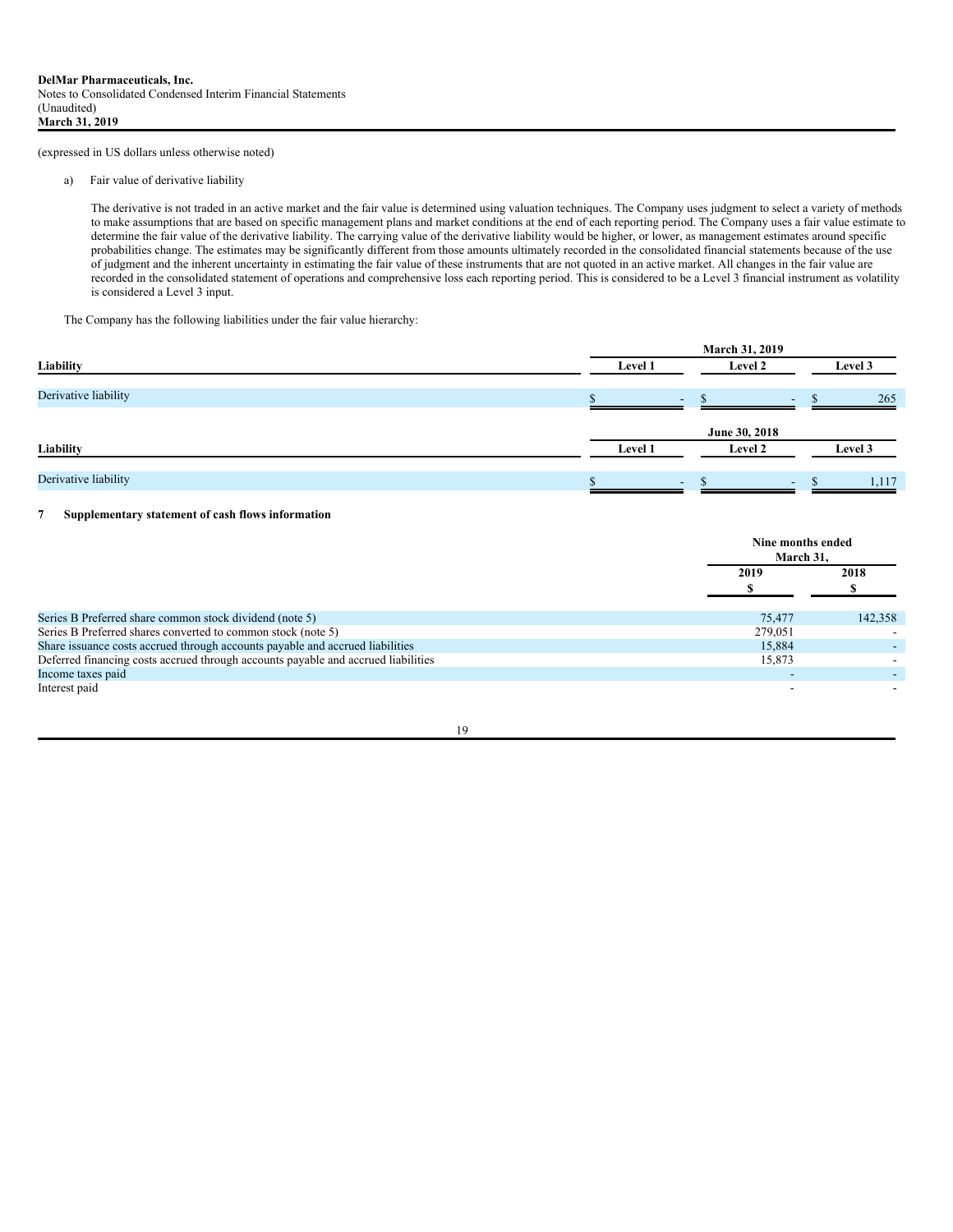#### **8 Subsequent events**

#### **Reverse Stock Split**

On May 7, 2019, the Company filed a Certificate of Change with the Secretary of State of Nevada that effected a 1-for-10 (1:10) reverse stock split of its common stock, par value \$0.001 per share, which became effective on May 8, 2019. Pursuant to the Certificate of Change, the Company's authorized common stock was decreased in the same proportion as the split resulting in a decrease from 70,000,000 authorized shares of common stock to 7,000,000 shares authorized. The par value of its common stock was unchanged at \$0.001 per share, post-split. All common shares, warrants, stock options, conversion ratios, and per share information in these consolidated condensed interim financial statements give retroactive effect to the 1-for-10 reverse stock split. The Company's authorized and issued preferred stock was not affected by the split.

#### **Rights Offering**

Subsequent to March 31, 2019, the Company filed a registration statement relating to a rights offering for a maximum gross proceeds of \$8.0 million. For every common share of stock owned (including each share of common stock issuable upon exercise of certain outstanding warrants) as of the record date, the stockholder will receive one basic subscription right, which gives the stockholder the opportunity to purchase one unit, consisting of one share of the Company's Series C Preferred Stock and 0.50 warrants, for a price of \$1,000 per Unit. The raising of any funds will not be assured until the closing of the offering which is expected to be in the first week of June 2019.

#### **Performance Stock Units**

On April 30, 2019, the Company's Board of Directors approved the cancellation of all 120,000 PSU's outstanding at March 31, 2019.

#### **2017 Omnibus Plan**

On April 30, 2019, the Company's Board of Directors also approved a temporary reduction in the reserve under the Company's 2017 Plan. As a result, the 367,317 shares of common stock available for issuance under the 2017 Plan as of March 31, 2019 was reduced to 14,217. If the Company's authorized common shares are increased at the 2019 annual meeting of stockholders, the reserve will be increased back to 367,317.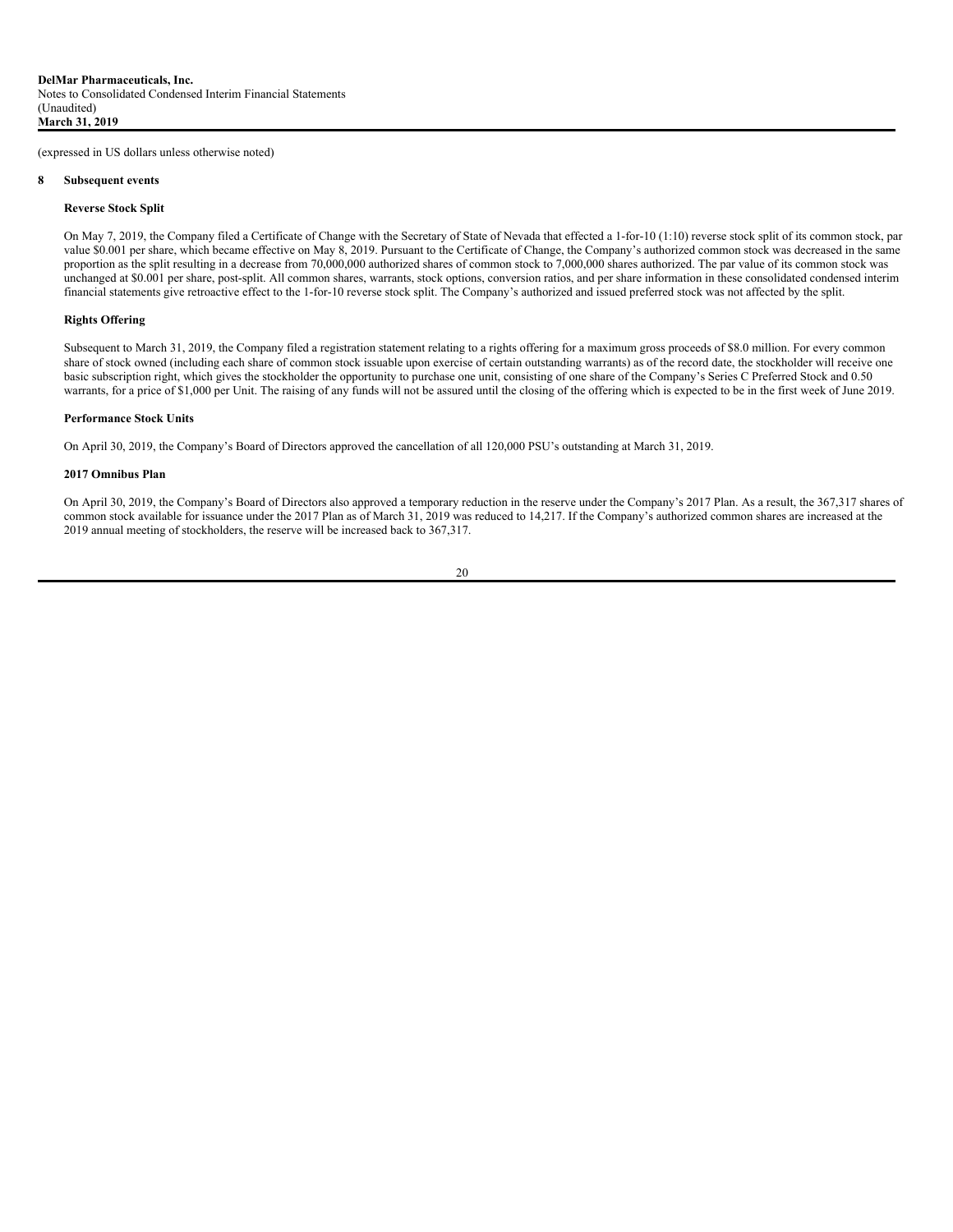#### **Item 2. Management's Discussion and Analysis of Financial Condition and Results of Operations.**

This Management's Discussion and Analysis ("MD&A") contains "forward-looking statements", within the meaning of the Private Securities Litigation Reform Act of 1995, which represent our projections, estimates, expectations, or beliefs concerning, among other things, financial items that relate to management's future plans or objectives or to our future economic and financial performance. In some cases, you can identify these statements by terminology such as "may", "should", "plans", "believe", "will", "anticipate", "estimate", "expect" "project", or "intend", including their opposites or similar phrases or expressions. You should be aware that these statements are projections or estimates as to future events and are subject to a number of factors that may tend to influence the accuracy of the statements. These forward-looking statements should not be regarded as a representation by us or any other person that our events or plans will be achieved. You should not unduly rely on these forward-looking statements, which speak only as of the date of this report. Except as may be required under applicable securities laws, we undertake no obligation to publicly revise any forward-looking statement to reflect circumstances or events after the date of this report or to reflect the occurrence of unanticipated events.

You should review the factors and risks we describe under "Risk Factors" in our report on Form 10-K for the year ended June 30, 2018 and in our other filings with the Securities and Exchange Commission, available at www.sec.gov. Actual results may differ materially from any forward-looking statement.

On May 8, 2019, we effected a one-for-ten reverse stock split (the "Reverse Stock Split") of our issued and outstanding and authorized common stock. All per share amounts and number of shares of common stock in the MD&A and consolidated condensed interim financial statements reflect the Reverse Stock Split. The Reverse Stock Split does not affect the our authorized preferred stock of 5,000,000 shares; except that, pursuant to the terms of the Certificate of Designations of Series B Convertible Preferred Stock for the issued and outstanding shares of our Series B Convertible Preferred Stock, par value \$0.001 per share (the "Series B Preferred Stock"), the conversion price at which shares of Series B Preferred Stock may be converted into shares of common stock will be proportionately adjusted to reflect the Reverse Stock Split.

References to "we", "us", and "our", refer to DelMar Pharmaceuticals, Inc. and our wholly-owned subsidiaries, Del Mar (BC), Callco and Exchangeco.

#### **Recent Highlights**

- On April 4, 2019, we announced the formation of a Scientific Advisory Board ("SAB"). Its inaugural members are Drs. Napoleone Ferrara and John de Groot. Dr. Ferrara is a world-renowned molecular biologist whose pioneering work on the identification of VEGF, a signal protein produced by cells that stimulates the formation of blood vessels, led to the development of Genentech Inc.'s Avastin<sup>®</sup> for the treatment of certain types of cancer, including ovarian cancer and glioblastoma multiforme ("GBM"). Dr. Ferrara is also a member of our Board of Directors and he will serve as the SAB's Chairman. The SAB will work closely with our management team to optimize the development of VAL-083. Dr. John de Groot, Chairman, ad interim of the Department of Neuro-Oncology at the MD Anderson Cancer Center ("MDACC") is an expert in glioma biology and angiogenesis which is the key area of clinical development for VAL-083.
- On April 3, 2019, we announced that the MDACC Institutional Review Board ("IRB") had approved the addition of up to 35 patients to our recurrent GBM study at a dose of 30 mg/m<sup>2</sup>. As previously disclosed, we had lowered the dose in this study from 40 mg/m<sup>2</sup> to 30 mg/m<sup>2</sup> to improve tolerance in this patient population and to maximize overall exposure to VAL-083 thereby increasing the number of cycles of drug patients are able to receive. Upon completion of the initial 48 patients in this study, 13 will have had the 30 mg/m<sup>2</sup> dose and 35 will have had the 40 mg/m<sup>2</sup>. Therefore, potentially adding an additional 35 patients at 30 mg/m<sup>2</sup> would result in a total of 48 patients receiving the 30 mg/m<sup>2</sup> dose. In addition, the MDACC IRB approved the addition of up to 24 patients in the pre-temozolomide ("TMZ") maintenance setting. These patients will have had an initial cycle of temozolomide following radiation but will not have yet started subsequent cycles of temozolomide (i.e. maintenance stage TMZ patients). Subject to obtaining financing and all regulatory approvals, we are planning a new study arm that would potentially enroll up to 24 pre-TMZ maintenance stage, MGMT-unmethylated GBM patients.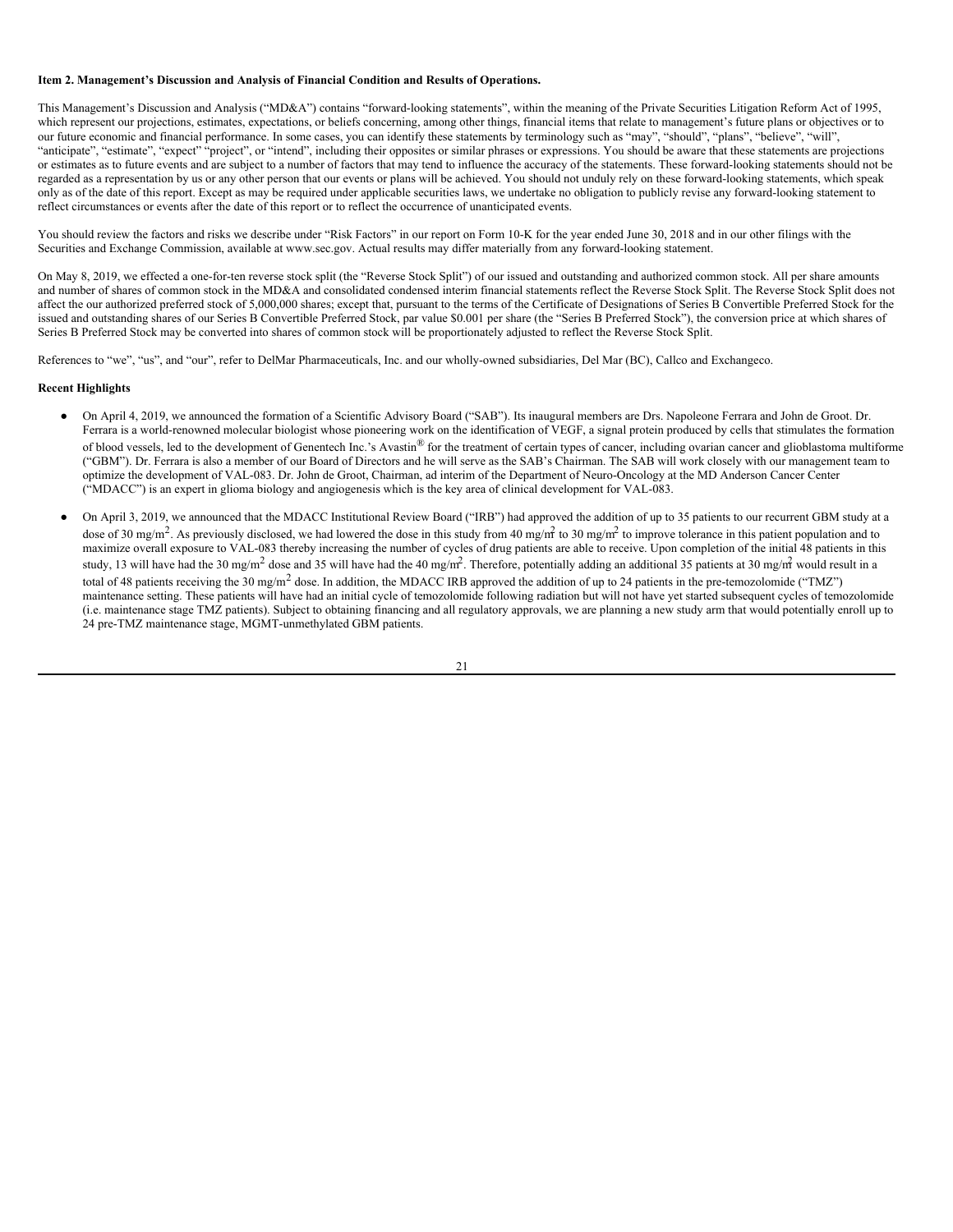- At the annual meeting of the American Association for Cancer Research ("AACR") held March 29 to April 3, 2019, we presented clinical study updates on both of our Phase 2 studies in MGMT-unmethylated GBM patients, as well as, preclinical presentations on VAL-083 in combination with Avastin<sup>®</sup> and on the potential to overcome major challenges in the treatment of diffuse intrinsic pontine glioma ("DIPG").
- As reported at AACR's annual meeting in April 2019, as of March 13, 2019, we have enrolled 47 of the planned 48 patients in our Phase 2, open-label clinical study of VAL-083 in bevacizumab (Avastin®)-naïve, recurrent glioblastoma multiforme ("rGBM") patients with MGMT-unmethylated status. This study is being conducted at MDACC in Houston, Texas. The study is designed to determine the impact of VAL-083 treatment on overall survival compared to historical reference control.
- As reported at AACR's annual meeting in April 2019 as of February 15, 2019, we have enrolled 15 of the planned up to 30 patients in our Phase 2, open-label clinical study of VAL-083 in newly-diagnosed, MGMT-unmethylated GBM patients being conducted in Guangzhou, China. This study is a single-site study being conducted at Sun Yat-sen University Cancer Center ("SYSUCC") on newly diagnosed MGMT-unmethylated GBM patients. Patients in this study are being treated with VAL-083 in combination with radiotherapy as a potential alternative to the current standard-of-care chemo-radiation regimen.
- On February 4, 2019, we received a written notice that The Nasdaq Capital Market LLC ("Nasdaq") had granted us an extension until June 25, 2019 to regain compliance with the Minimum Bid Price requirement. During the extension, we must remain in compliance with all other listing requirements of Nasdaq.

#### **VAL-083 Clinical Studies**

We are currently developing VAL-083, a novel DNA-targeting agent for the treatment of GBM and potentially other solid tumors, including ovarian cancer. Our recent research has highlighted the opportunities afforded by VAL-083's unique mechanism of action and its potential to address unmet medical needs by focusing our development efforts on patients whose tumors exhibit biological features that make them resistant to, or unlikely to respond to, currently available therapies. For example, our research demonstrating VAL-083's activity in GBM is independent of the MGMT methylation status allows us to focus patient selection based on this important biomarker.

The evaluation of MGMT promotor methylation status has increasingly become common practice in the diagnostic assessment of GBM. In September 2017, the National Comprehensive Cancer Network ("NCCN") updated guidelines for the standard treatment of GBM based on MGMT methylation status. We believe these recently published guidelines provide for enhanced opportunities for us to capitalize on VAL-083's unique mechanism of action by utilizing MGMT methylation as a biomarker to optimize patient selection for our novel DNA-targeting agent to target the majority of GBM patients who are diagnosed with MGMT-unmethylated tumors.

Our current priority is to leverage this research and VAL-083's unique mechanism of action to efficiently advance our drug candidate for the most promising indications, including:

- MGMT-unmethylated GBM, currently comprising two ongoing separate Phase 2 clinical studies for:
	- rGBM patients (ongoing study at MDACC); and
	- Newly diagnosed GBM patients (ongoing study at SYSUCC); and
- Based on published data from our Phase 2 studies being conducted at MDACC and in China, we have identified an additional opportunity in pre-temozolomide maintenance GBM patients, and
- Potential future indications include ovarian cancer, non-small cell lung cancer ("NSCLC"), and other solid tumor indications.

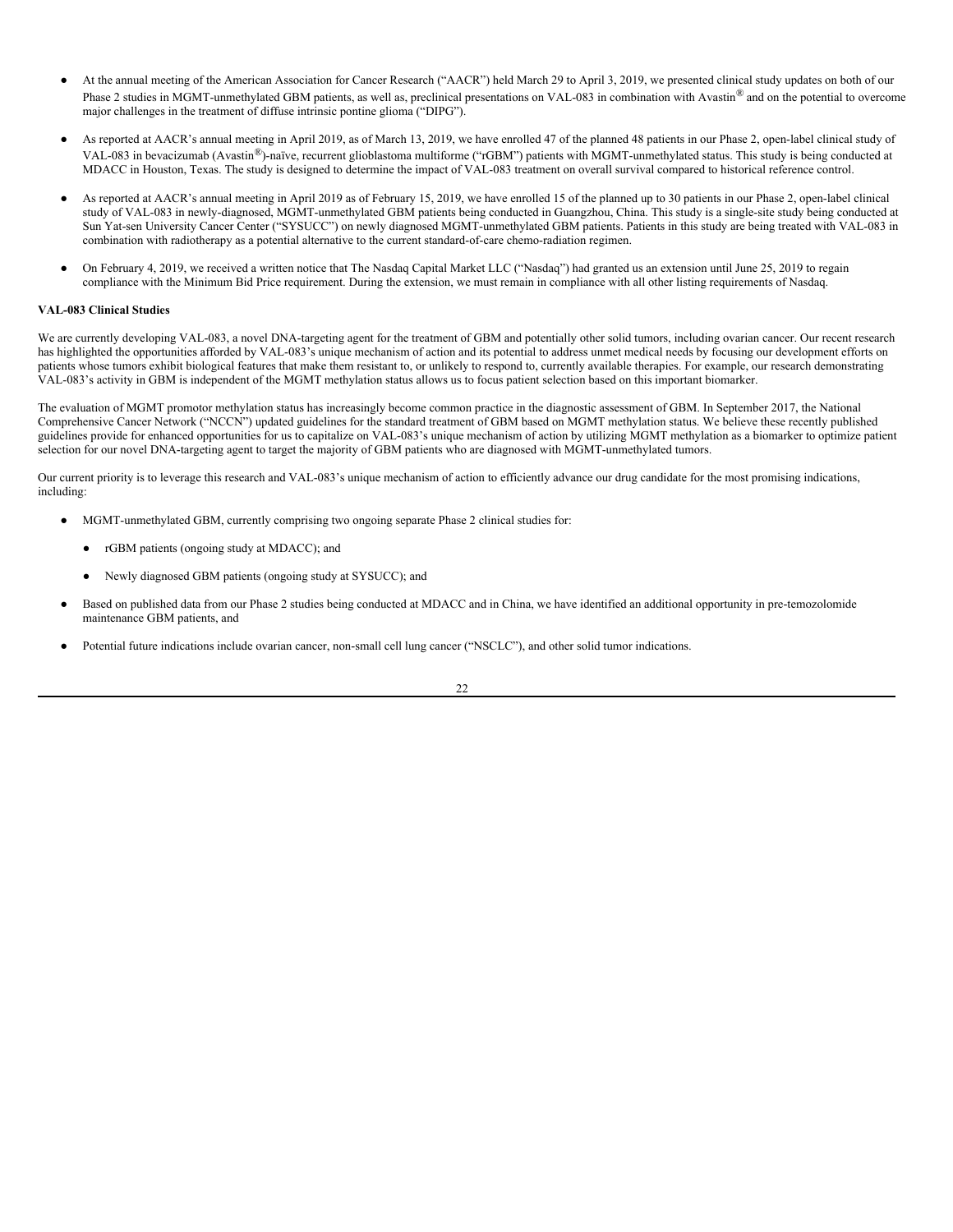### **MGMT-unmethylated GBM**

GBM is the most common and the most lethal form of glioma. According to the Central Brain Tumor Registry of the United States, GBM occurs with an incidence of 3.20 per 100,000 person-years. Approximately 13,000 new cases of GBM were diagnosed in the United States and 16,000 in Europe during 2017. Within the GBM patient population, approximately two-thirds of patients are unmethylated with respect to their MGMT status.

Measurement of MGMT (O6-methyl guanine methyltransferase) methylation status has become routine in clinical practice as a biomarker that correlates with resistance to the

standard-of-care chemotherapy with temozolomide (Temodar® "TMZ"), and patient outcomes in GBM. Greater than 60% of GBM patients' tumors are characterized as "MGMT-unmethylated" and exhibit a high expression of MGMT, a naturally occurring DNA-repair enzyme, the activity of which nullifies the chemotherapeutic activity of TMZ. The development of new therapies for MGMT-unmethylated GBM is a significant unmet medical need. Importantly, the most recent update to NCCN guidelines states that the treatment benefit of TMZ is likely to be lower in GBM patients with an unmethylated MGMT promoter, and therefore, allows for withholding of TMZ in the treatment of newly diagnosed GBM patients with MGMT-unmethylated tumors due to lack of efficacy.

We have demonstrated that VAL-083's anti-tumor mechanism is active independent from the MGMT status*in vitro*. We believe this suggests the potential of VAL-083 as a replacement for the current standard-of-care chemotherapy, temozolomide, in MGMT-unmethylated GBM. We are therefore utilizing MGMT-methylation status to identify GBM patients who are unlikely to respond to temozolomide and instead treat them with VAL-083.

We believe that our research, in the context of the recent amendment to NCCN guidelines, highlights this unmet need and the opportunity for VAL-083 as a potential new standard-of-care in the treatment of MGMT-unmethylated GBM.

#### *Phase 2 Study in MGMT-unmethylated rGBM in Collaboration with University of Texas MD Anderson Cancer Center*

In February 2017, we initiated a biomarker driven, open-label, single-arm Phase 2 study in collaboration with MDACC. This study will enroll up to 48 MGMT-unmethylated GBM patients whose tumors have recurred following treatment with temozolomide. These patients will not have been treated previously with Avastin<sup>®</sup>. The primary endpoint of the study is overall survival. The historical comparison survival data for this study is lomustine based on a median overall survival of 7.2 months in unmethylated patients. Safety data from this study will become part of the overall safety dossier to support future filings with the FDA and other regulatory agencies.

As reported at the AACR's annual meeting in April 2019, as of March 13, 2019, 47 patients had been enrolled in this Phase 2 study. The original starting dose of 40 mg/mof VAL-083 on days 1, 2 and 3, of a 21-day cycle, which was based on the results from our previous Phase 1/2 safety study of VAL-083 in patients with recurrent glioma (clinicaltrials.gov identifier: NCT01478178), has continued to demonstrate myelosuppression as the principal side effect of VAL-083, as per prior clinical experience. The safety profile has been well within the existing safety monitoring guidelines described in the present study protocol. However, in consultation with the principal investigator at MDACC, we have amended the protocol for this clinical study to modify the starting dose of VAL-083 to 30 mg/m<sup>2</sup> on days 1, 2 and 3, of a 21-day cycle for this specific population previously treated with temozolomide. This modification may improve tolerance in this patient population and maximize overall exposure to VAL-083 thereby increasing the number of cycles of drug patients are able to receive. We have modified the patient screening platelet count, from 100,000/µL to 125,000/µL, for the same reasons.

At AACR's annual meeting in April 2019, we reported that per investigator assessment at the end of cycle 2:

- 9/35 (25.7%) patients initially receiving 40 mg/m2 exhibited Stable Disease
- 4/10 (40.0%) patients initially receiving 30 mg/m2 exhibited Stable Disease
- Two patients have not yet reached the end of cycle 2

On April 3, 2019, we announced that MDACC approved the adding of up to 35 patients to the recurrent GBM study at a dose of 30 mg/m. We had previously lowered the dose in this study from 40 mg/m<sup>2</sup> to 30 mg/m<sup>2</sup> to improve tolerance in this patient population and maximize overall exposure to VAL-083 thereby increasing the number of cycles of drug patients are able to receive. Upon completion of original 48 patients in this study, 13 will have had the 30 mg/m<sup>2</sup> dose and 35 will have had the 40 mg/m<sup>2</sup>. Therefore, potentially adding an additional 35 patients at 30 mg/m<sup>2</sup> would result in a total of 48 patients receiving the 30 mg/m<sup>2</sup> dose. We are still determining how many, if any, additional patients will be added at the  $30 \text{ mg/m}^2$  dose.

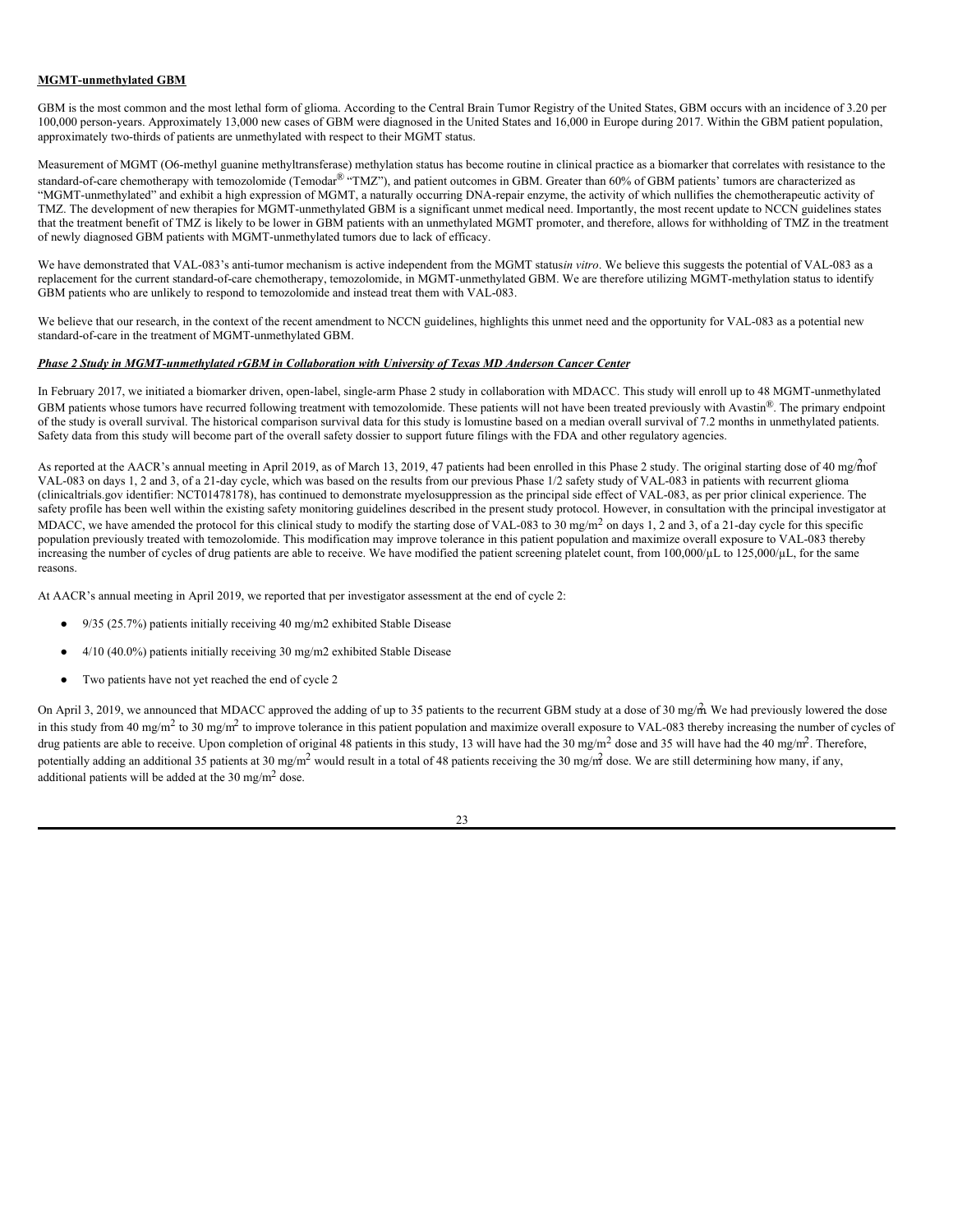It is important for this GBM patient population, which has been heavily pre-treated with temozolomide, to be able to be treated with multiple cycles of VAL-083 without significant hematological toxicities. We believe the modified dose of VAL-083, in addition to the change in patient eligibility platelet counts, should help provide for enhanced patient safety. We believe a positive outcome from this study can establish a position for VAL-083 in the treatment of MGMT-unmethylated rGBM.

Based on current enrollment rates, we are forecasting full enrollment in the second calendar quarter of 2019. Data from this study will be used to help develop potential future clinical study designs with VAL-083 in MGMT-unmethylated rGBM. A detailed description of this study can be found at clinicaltrials.gov, Identifier Number: NCT02717962.

As noted above, patients in our current MDACC clinical study have been heavily pre-treated with temozolomide. Based on published data from our MDACC and SYSUCC clinical studies, we believe there is a significant opportunity to treat GBM patients in the pre-temozolomide maintenance stage. As reported at AACR's annual meeting in April 2019, we reported that myelosuppression (thrombocytopenia and neutropenia) is the most common adverse event associated with VAL-083. The higher potential for myelosuppression with 40 mg/m<sup>2</sup>/day of VAL-083 in this study appears to be correlated with the number of cycles of prior TMZ maintenance therapy (> 5 cycles). These patients will have had an initial cycle of temozolomide following radiation but will not have yet started subsequent cycles of temozolomide (i.e. maintenance stage TMZ patients). The MDACC IRB has approved the addition of up to 24 patients to the pre-TMZ maintenance setting. These patients will have had an initial cycle of temozolomide following radiation but will not have yet started subsequent cycles of temozolomide (i.e. maintenance stage TMZ patients). Subject to obtaining financing and all regulatory approvals, we are planning a new Phase 2 study that would potentially enroll up to 24 pre-TMZ maintenance stage, MGMT-unmethylated GBM patients. The comparison survival data for this study is survival data from Tanguturi et al (2017 Nero-Oncology) for MGMT-unmethylated patients of 6.9 months.

#### *Phase 2 Study in Newly Diagnosed MGMT-unmethylated GBM*

In September 2017, we initiated a single arm, biomarker driven, open-label Phase 2 study in newly diagnosed MGMT-unmethylated GBM patients at SYSUCC in Guangzhou, China. The study is being conducted under our collaboration agreement with Guangxi Wuzhou Pharmaceutical Company.

In this Phase 2 study, VAL-083 is being combined with radiotherapy as a potential replacement for standard-of-care chemoradiation with temozolomide in patients with MGMT-unmethylated GBM. One goal of the study will be to confirm the safety of the three-day VAL-083 dosing regimen in combination with radiotherapy and to investigate outcomes of the combination of VAL-083 and radiotherapy in MGMT-unmethylated GBM patients.

We plan to enroll up to 30 newly-diagnosed, MGMT-unmethylated GBM patients in this study. The efficacy endpoints of the study include tumor response, as assessed by the Response Assessment in NeuroOncology ("RANO"), and progression-free survival ("PFS"), progression-free survival at six months ("PFS6"), and overall survival ("OS"), compared to historical results in the target population. The study is being conducted in two parts: (1) Dose-confirmation: VAL-083 in cohorts (20, 30 and 40 mg/m2/day IV daily x 3 every 21 days) to assess safety and activity when administered concurrently with x-ray therapy ("XRT") to confirm the maximum tolerated dose ("MTD"), and (2) Expansion: VAL-083 will be studied in up to 20 additional patients at the target dose, as determined by the dose-confirmation part of the study, administered concurrently with XRT. Assessments of safety and tolerability will be used to support further clinical development of VAL-083 in combination with radiotherapy. Pharmacokinetic assessments of VAL-083 in plasma and cerebral spinal fluid ("CSF") will be used to correlate drug exposure in the central nervous system with patient outcomes.

Dose confirming cohorts studying 20, 30, and 40 mg/m<sup>2</sup>/day x three every 21 days have been completed. Based on the dose confirmation phase of the study, we have selected 30 mg/m<sup>2</sup> for combination with irradiation for the treatment of newly-diagnosed MGMT-unmethylated GBM patients.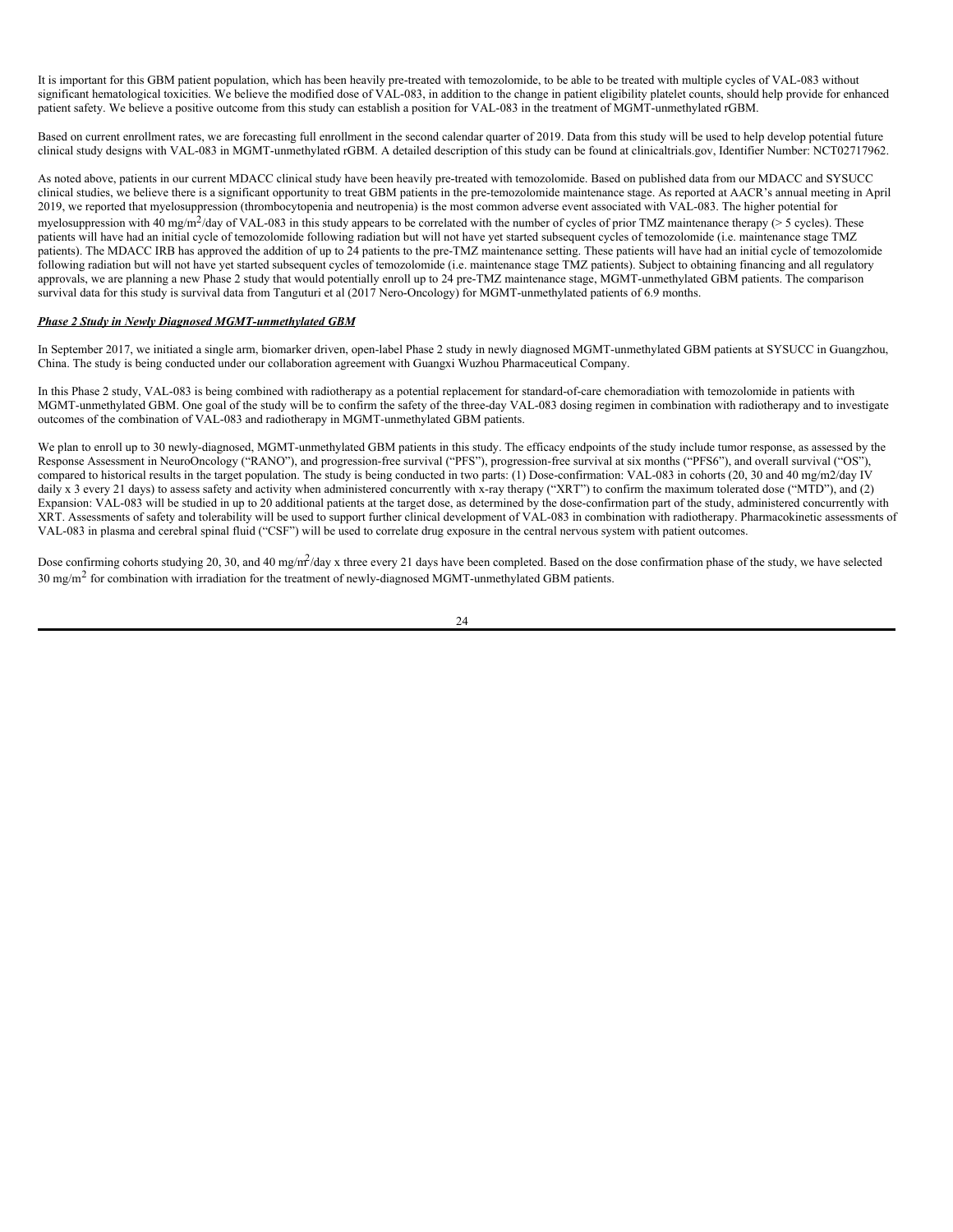As reported at the AACR's annual meeting in April 2019, as of February 15, 2019, 15 patients have been enrolled in this study. Of these 15 patients, 11 have completed their prospectively planned Magnetic Resonance Imaging (MRI) scans and have had their initial assessment for tumor progression. Tumor progression is based on the study investigator's clinical and radiologic assessment, according to the RANO criteria. Of these 11 patients, five were assessed by the Principal Investigator as having a "Complete Response", three of whom were based on significant tumor shrinkage, and two of whom were based on their tumors continuing to remain "below measurable level" from postsurgery baseline MRI to post-cycle 3 MRI. Additionally, six patients were assessed as having "Stable Disease." Of the remaining four patients, one died prior to their post-cycle 3 MRI and three have not been on study long enough to reach their planned post-cycle 3 MRI. As of the February 15, 2019 data cutoff, 12 of the 15 enrolled patients are still alive. Similar to prior experience, myelosuppression has been the most common adverse event observed. Two dose-limiting toxicities have been reported (thrombocytopenia) — one at the 40 mg/m<sup>2</sup>/day dose and one at the 30 mg/m<sup>2</sup>/day dose.

Through our research, and that of the NCI, we have previously demonstrated that VAL-083 crosses the blood brain barrier. New preliminary data from the SYSUCC study indicate that the concentration of VAL-083 is generally higher in CSF than in plasma at two hours post-infusion. By comparison, temozolomide is typically 80% lower in the CSF than the plasma (Schreck et al. 2018, Oncology (Williston Park)). The reason this is important is that accumulation of VAL-083 in the CSF further validates that VAL-083 crosses the blood-brain-barrier and demonstrates that therapeutic drug concentrations in the CSF are achievable for extended periods of time.

| Dose $(mg/m2)$<br>n |  | <b>Mean Concentrations (ng/mL)</b> | Conc. Ratio @ 2 hours   |                   |
|---------------------|--|------------------------------------|-------------------------|-------------------|
|                     |  | Plasma (2 hours post dose)         | CSF (2 hours post dose) | <b>CSF/Plasma</b> |
| 20                  |  | 110                                | 154                     | 1.40              |
| 30                  |  |                                    | 134                     | 1.41              |
| 40                  |  | 170                                | 190                     | 1.13              |

#### **Concentration of VAL-083 — Two Hours Post Dose**

#### **Ovarian Cancer**

In April 2016, the FDA granted orphan drug designation for the use of VAL-083 in the treatment of ovarian cancer.

In September 2017, we filed an IND for the use of VAL-083 in ovarian cancer, along with a protocol for a Phase 1/2, open-label, multicenter, study of VAL-083 in patients with **Re**current **P**latinum **R**esistant **Ov**arian Cancer (the REPROVe study).

The FDA has allowed this study to begin enrolling patients, but based on ongoing evaluation and input from our ovarian advisory board, we are reassessing the ovarian cancer program. We are in the process of evaluating the best path forward in ovarian cancer and are looking at various strategic options including combination with PARP inhibitors.

#### **Fast Track Designation**

In December 2017, the FDA granted Fast Track designation for VAL-083, in rGBM.

Fast Track designation is designed to expedite the review of drugs that show promise in treating life-threatening diseases and address unmet medical needs, with the goal of getting new treatments to patients earlier. Fast Track designation provides sponsors with an opportunity for increased frequency for communication with the FDA to ensure an optimal development plan and to collect appropriate data needed to support drug approval. Additional benefits of the Fast Track designation may include an Accelerated Approval, a Priority Review, and a Rolling Review. Accelerated Approval is granted to drugs that demonstrate an effect on a surrogate, or intermediate endpoints, reasonably likely to predict clinical benefit. Priority Review shortens the FDA review process for a new drug from ten months to nine months and is appropriate for drugs that demonstrate significant improvements in both safety and efficacy of an existing therapy. Rolling Review provides a drug company the opportunity to submit completed sections of its New Drug Application ("NDA") for review by the FDA. Typically, NDA reviews do not commence until the drug company has submitted the entire application to the FDA. Through the Fast Track designation, the FDA attempts to ensure that questions raised during the drug development process are resolved quickly, often leading to earlier approval and increased access for patients.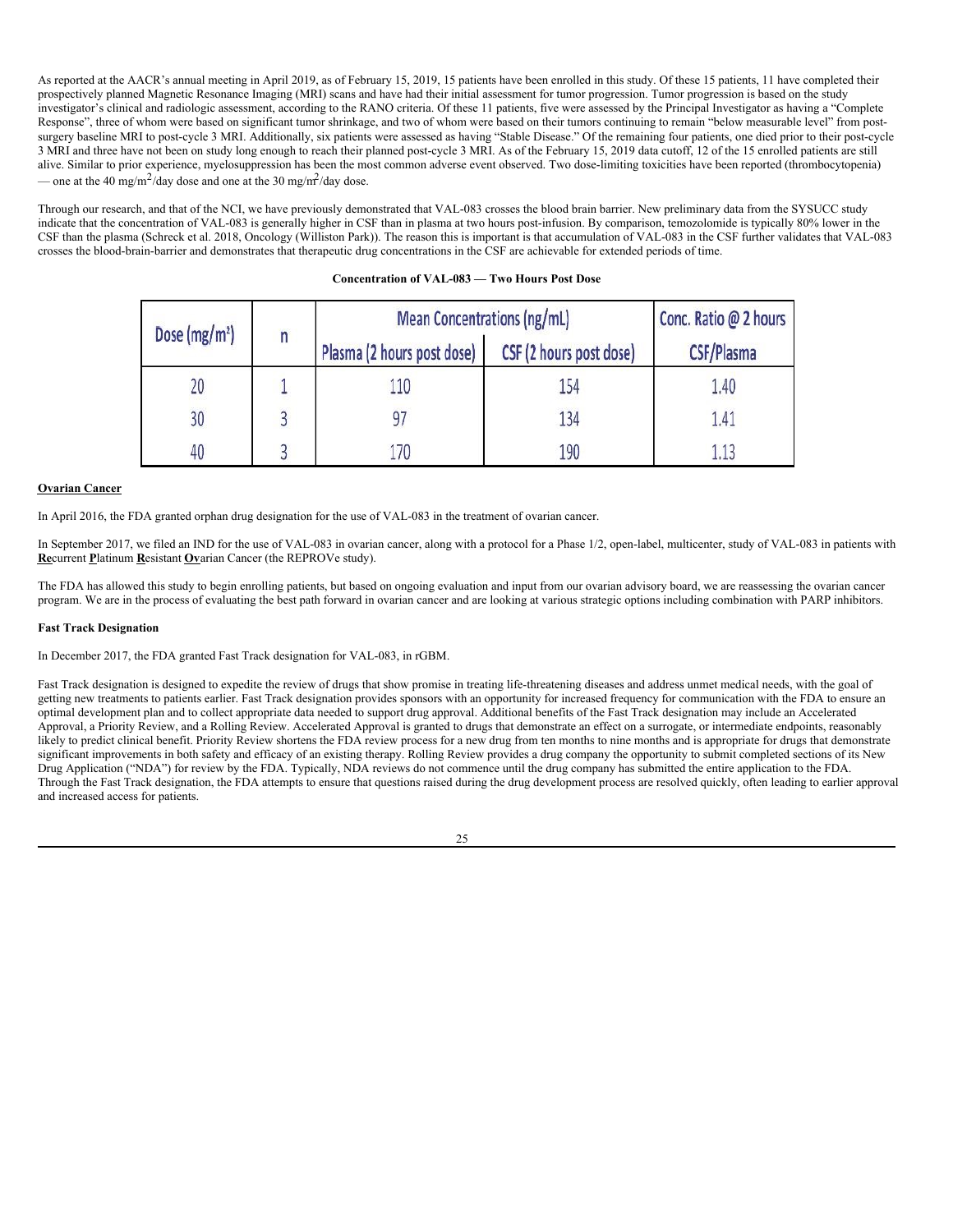#### **Current Treatments for Gliomas and Glioblastoma Multiforme**

Gliomas are a type of Central Nervous System ("CNS") tumor that arises from glial cells in the brain or spine. Glial cells are the cells surrounding nerves. Their primary function is to provide support and protection for neurons in the CNS.

GBM is the most common and the most lethal form of glioma. According to the Central Brain Tumor Registry of The United States, GBM occurs with an incidence of 3.20 per 100,000 person-years. Approximately 13,000 new cases of GBM were diagnosed in the United States and 16,000 in Europe during 2017.

Common symptoms of GBM include headaches, seizures, nausea, weakness, paralysis and personality or cognitive changes such as loss of speech or difficulty in thinking clearly. GBM progresses quickly and patients' conditions deteriorate rapidly progressing to death. The outlook for GBM patients is generally poor. The overall median survival in newly diagnosed GBM patients with best available treatments is less than 15 months, and two-year and five-year survival rates are approximately 30% and 10%, respectively. Median overall survival in newly-diagnosed, unmethylated GBM patients is 12.2 months.

In September 2017, the National Comprehensive Cancer Network ("NCCN"), updated treatment guidelines for GBM. The recommended treatment regimen for GBM includes surgical resection to remove as much of the tumor as possible ("debulking") followed by radiotherapy with concomitant and adjuvant chemotherapy with temozolomide with or without tumor treating fields ("TTF"). GBM patients whose tumors exhibit an unmethylated promotor for the gene encoding the DNA repair enzyme MGMT, a biomarker correlated with resistance to temozolomide, may be treated with radiation alone following surgery.

Patients with an unmethylated MGMT promotor have high levels of MGMT, a naturally-occurring DNA repair enzyme that repairs tumor-fighting lesions induced by TMZ thus allowing a patient's tumor to continue to grow despite treatment which leads to poor outcomes. Measurement of MGMT methylation status has become routine in clinical practice as biomarker that correlates with response to TMZ and patient outcomes in GBM.



**Probability of GBM Patient Survival Correlated to Expression of MGMT Enzyme (Unmethylated promoter = High MGMT Expression and Significantly Shorter Survival)**

TTF (Optune<sup>®</sup>) is a non-invasive technique for adults with GBM. TTF uses alternating electrical fields to disrupt tumor cell division, or cause cell death, thereby preventing the tumor from growing or spreading as quickly. A clinical study reported that GBM patients treated with TTF combined with TMZ experienced longer survival than those treated with TMZ alone.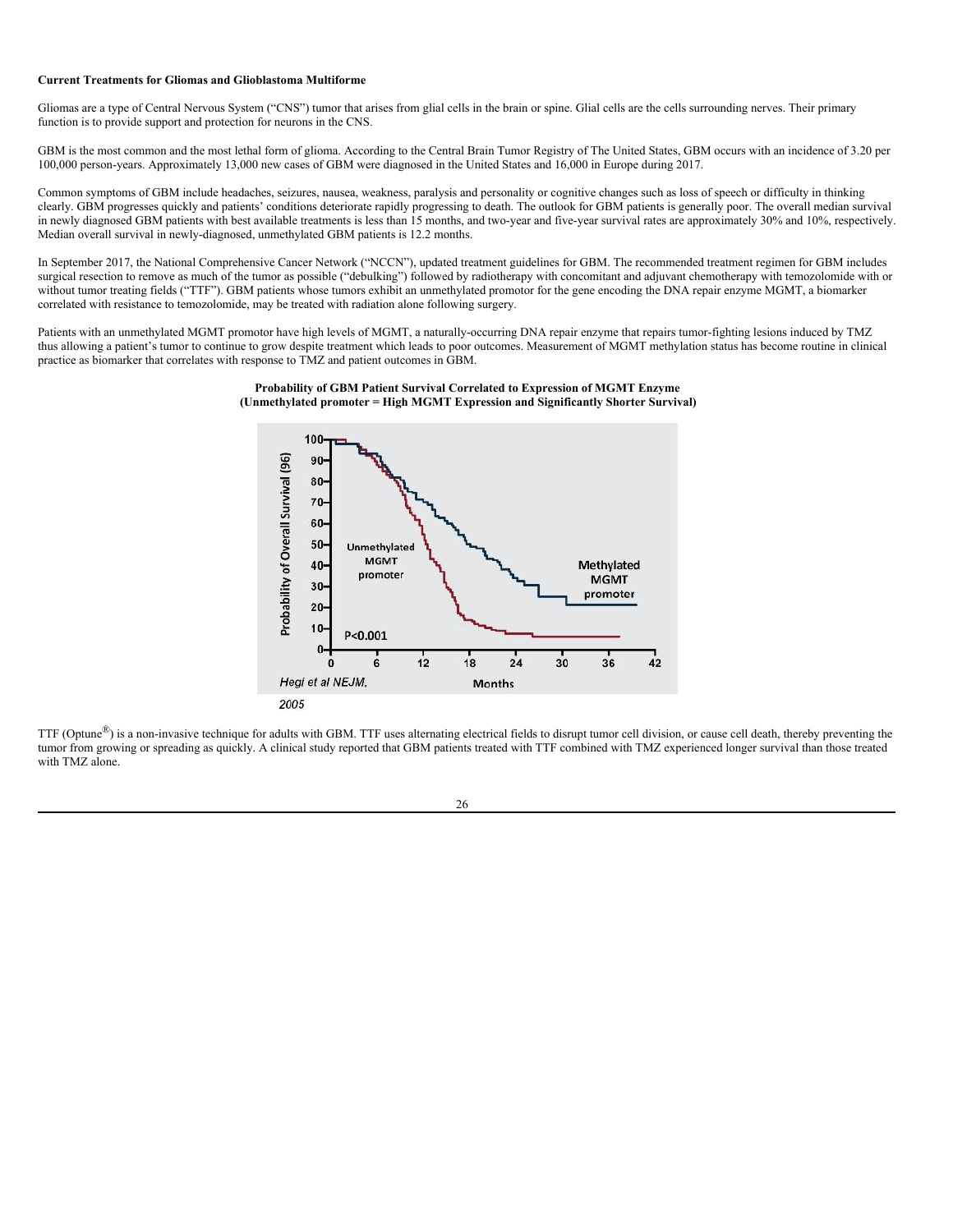The majority of GBM patients' tumors recur within 6 – 12 months of initial treatment. Experimental therapy through clinical studies is recommended under NCCN guidelines for eligible patients. NCCN guidelines also recommend treatment with systemic chemotherapy, such as lomustine ("CCNU"). For patients who are eligible for additional surgical debulking, local chemotherapy with carmustine ("BCNU") wafers may be employed. CCNU and BCNU target the same DNA-site as TMZ and are also subject to MGMT-related resistance.

Avastin (Avastin<sup>®</sup>, an anti-VEGF antibody) recently received full approval in the US, Canada, Australia, and Japan as a single agent for patients with recurrent GBM following prior therapy. Avastin carries an FDA "black-box warning" related to severe, sometimes fatal, side effects such as gastrointestinal perforations, wound healing complications and hemorrhage. There are no data demonstrating an improvement in disease-related symptoms or increased survival for GBM patients treated with Avastin.

Recurrent GBM patients, especially those whose tumors progress following treatment with Avastin, have limited or no treatment options and a very poor prognosis. According to published literature, the median survival for GBM patients whose tumors progress following Avastin is less than five months.

#### **VAL-083 Mechanism of Action and the Opportunity in the Treatment of Cancer**

Chemotherapy forms the basis of treatment in nearly all cancers. We believe that VAL-083 may be effective in treating tumors exhibiting biological features that cause resistance to currently available chemotherapy, particularly for patients who have failed, or become resistant to, other treatment regimens.

Based on published research and our own data, the cytotoxic functional groups, and the mechanism of action of VAL-083 are functionally different from alkylating agents commonly used in the treatment of cancer. VAL-083 has previously demonstrated activity in cell-lines that are resistant to other types of chemotherapy. No evidence of crossresistance has been reported in published clinical studies.

Our research suggests that VAL-083 attacks cancer cells via a unique mechanism of action which is distinct from other chemotherapies used in the treatment of cancer. Our data indicate that VAL-083 forms inter-strand crosslinks at the  $N^7$  position of guanine on the DNA of cancer cells. Our data also indicate that this crosslink forms rapidly and is not easily repaired by the cancer cell resulting in cell-cycle arrest and lethal double-strand DNA breaks in cancer cells. VAL-083 readily crosses the blood brain barrier. Published preclinical and clinical research demonstrate that VAL-083 is absorbed more readily in tumor cells than in normal cells.

*In vitro*, our data also demonstrate that VAL-083's distinct mechanism may be able to overcome drug resistance against a range of cancers. For example, VAL-083 is active against MGMT-unmethylated GBM cells which are resistant to treatment with temozolomide and nitrosoureas. VAL-083 also retains a high level of activity in p53 mutated non-small cell lung cancer ("NSCLC"), ovarian cancer and medulloblastoma cell lines that are resistant to platinum-based chemotherapy.

Importantly, clinical activity against each of the tumors mentioned above was established in prior NCI-sponsored Phase 2 clinical studies. We believe that these historical clinical data and our own research support the development of VAL-083 as a potential new treatment for multiple types of cancer.

The main dose-limiting toxicity ("DLT") related to the administration of VAL-083 in previous NCI-sponsored clinical studies and our own clinical studies is myelosuppression, particularly thrombocytopenia. Myelosuppression, including thrombocytopenia, is a common side effect of chemotherapy. Myelosuppression is the decrease in cells responsible for providing immunity, carrying oxygen, and causing normal blood clotting. Thrombocytopenia is a reduction in platelet counts which assist in blood clotting. Modern medicine allows for better management of myelosuppressive side effects. We believe this offers the potential opportunity to improve upon the drug's already established efficacy profile by substantially increasing the dose of VAL-083 that can be safely administered to cancer patients.

There is no evidence of lung, liver, or kidney toxicity even with prolonged treatment by VAL-083. Data from the Chinese market where the drug has been approved for more than 15 years supports the safety findings of the NCI studies.

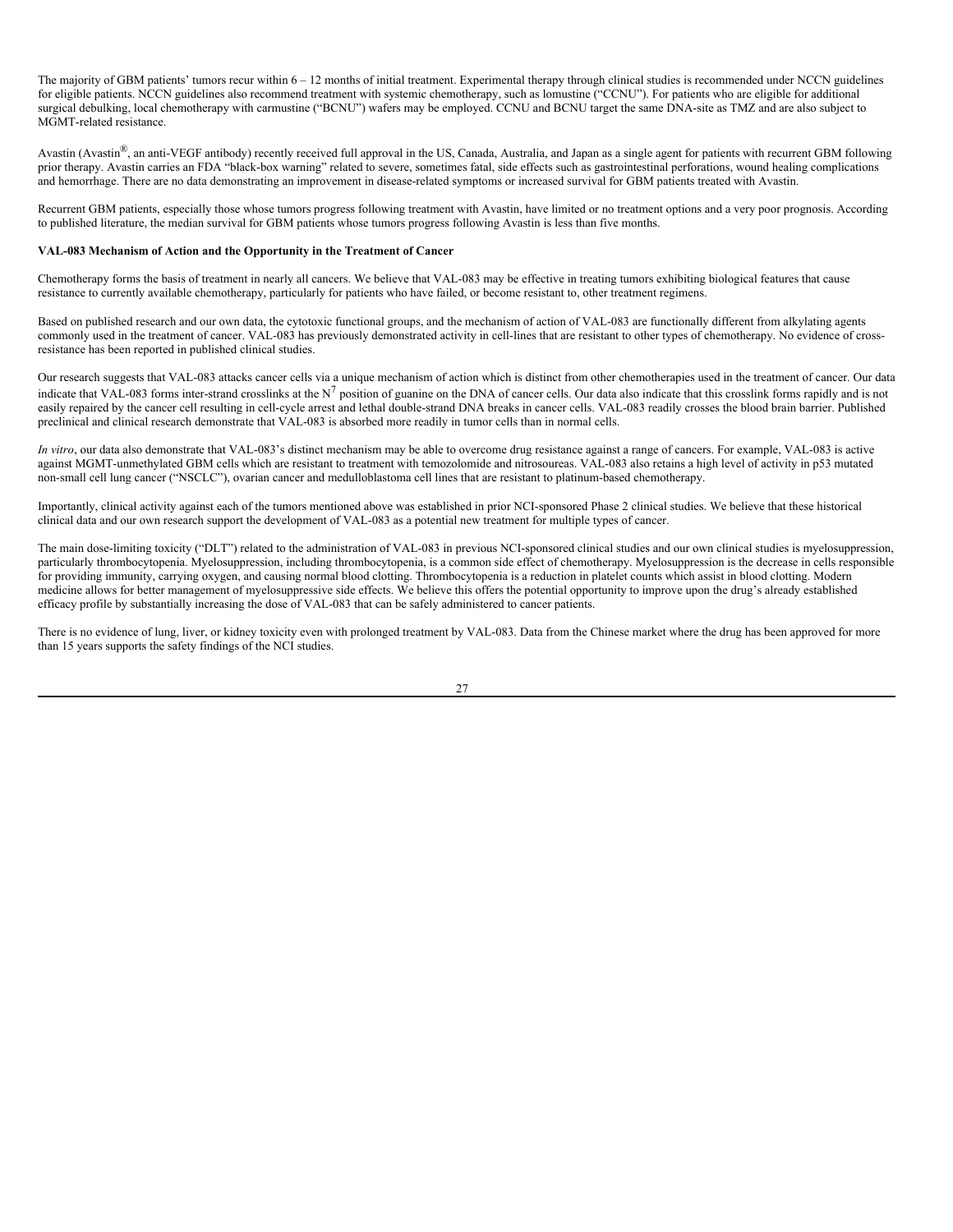#### **Corporate History**

We are a Nevada corporation formed on June 24, 2009 under the name Berry Only, Inc. ("Berry'). Prior to a reverse acquisition undertaken on January 25, 2013, Berry did not have any significant assets or operations. We are the parent company of Del Mar Pharmaceuticals (BC) Ltd. ("Del Mar (BC)"), a British Columbia, Canada corporation incorporated on April 6, 2010, that is focused on the development of drugs for the treatment of cancer. We are also the parent company to 0959454 B.C. Ltd., a British Columbia corporation ("Callco"), and 0959456 B.C. Ltd., a British Columbia corporation ("Exchangeco"). Callco and Exchangeco were formed to facilitate the reverse acquisition.

#### **Outstanding Securities**

As of May 14, 2019, we had 2,652,038 shares of common stock issued and outstanding, 9,063 shares of common stock issuable upon exchange of the Exchangeable Shares of Exchangeco (which entitle the holder to require Exchangeco to redeem (or, at our option or Callco's, to have us or Callco purchase) the Exchangeable Shares, and upon such redemption or purchase to receive an equal number of shares of our common stock) (the Exchangeable Shares are recognized on an as-exchanged for common stock basis for financial statement purposes), outstanding warrants to purchase 862,503 shares of common stock, 677,988 outstanding shares of Series B Preferred Stock that are convertible into 169,521 shares of common stock, and outstanding stock options to purchase 292,683 shares of common stock. All Exchangeable Shares, warrants, and stock options are convertible, or exercisable into, one share of common stock. Each Series B convertible preferred share is convertible into 0.25 shares of common stock.

### **Related Parties**

We acquired our initial patents and technology rights from Valent, an entity owned by Dr. Dennis Brown, our Chief Scientific Officer. As a result, Valent is a related party to us.

#### **Selected Quarterly Information**

The financial information reported herein has been prepared in accordance with accounting principles generally accepted in the United States. Our functional currency at June 30, 2018 and March 31, 2019 is the US\$. The following tables represent selected financial information for us for the periods presented.

#### *Selected Balance Sheet Data*

|                            | March 31,<br>2019 | <b>June 30,</b><br>2018 |
|----------------------------|-------------------|-------------------------|
| Cash and cash equivalents  | 2,152,233         | 5,971,995               |
| Working capital            | 1,244,563         | 5,407,929               |
| Total assets               | 2,457,126         | 7,074,855               |
| Total stockholders' equity | 1,259,161         | 5,435,223               |

*Selected Statement of operations data*

#### **For the three months ended:**

|                                                             | March 31.<br>2019 | March 31.<br>2018 |
|-------------------------------------------------------------|-------------------|-------------------|
|                                                             |                   |                   |
| Research and development                                    | 735,844           | 1,779,609         |
| General and administrative                                  | 935.530           | 1,155,038         |
| Change in fair value of derivative liability                | 189               | (2,160)           |
| Foreign exchange loss                                       | 5,819             | 6,420             |
| Interest income                                             | (13, 397)         | (5,850)           |
| Net and comprehensive loss for the period                   | 1,663,985         | 2,933,057         |
| Series B preferred stock dividend                           | 23,202            | 46,626            |
| Net and comprehensive loss available to common stockholders | 1.687.187         | 2,979,683         |
| Basic weighted average number of shares outstanding         | 2,518,452         | 2,283,245         |
| Basic loss per share                                        | 0.67              | 1.31              |

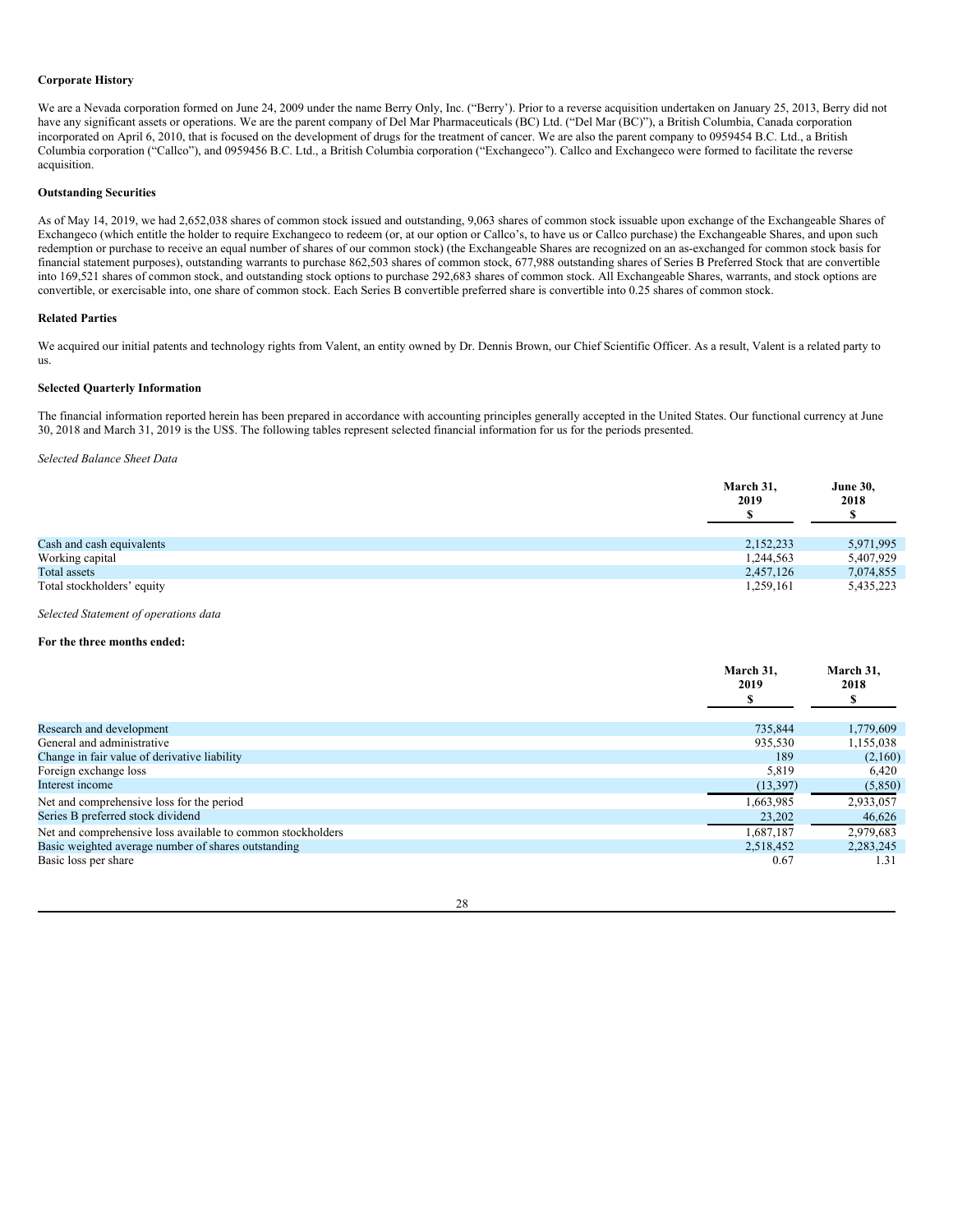### **For the nine months ended:**

|                                                             | March 31.<br>2019 | March 31,<br>2018 |
|-------------------------------------------------------------|-------------------|-------------------|
|                                                             |                   |                   |
| Research and development                                    | 2.702.213         | 5,856,197         |
| General and administrative                                  | 2.796.884         | 2,911,538         |
| Change in fair value of derivative liability                | (852)             | (57, 839)         |
| Foreign exchange loss                                       | 16,754            | 57,406            |
| Interest income                                             | (49, 513)         | (6,241)           |
| Net and comprehensive loss for the period                   | 5,465,486         | 8,761,061         |
| Series B Preferred stock dividend                           | 75,477            | 142,358           |
| Net and comprehensive loss available to common stockholders | 5.540.963         | 8,903,419         |
| Basic weighted average number of shares outstanding         | 2.444,065         | 2,017,977         |
| Basic loss per share                                        | 2.27              | 4.41              |

### **Expenses net of non-cash, share-based compensation expense**

The following table discloses research and development, and general and administrative expenses net of non-cash, share-based compensation payment expense.

### **For the three months ended:**

|                                                                               | March 31.<br>2019 | March 31,<br>2018 |
|-------------------------------------------------------------------------------|-------------------|-------------------|
|                                                                               |                   |                   |
| Research and development                                                      | 735,844           | 1,779,609         |
| Less: non-cash, share-based compensation expense                              | (16, 401)         | (13,966)          |
| Research and development net of non-cash, share-based, compensation expense   | 719.443           | 1,765,643         |
|                                                                               |                   |                   |
| General and administrative                                                    | 935,530           | 1,155,038         |
| Less: non-cash, share-based compensation expense                              | (155,756)         | (284, 836)        |
| General and administrative net of non-cash, share-based, compensation expense | 779,774           | 870,202           |
|                                                                               |                   |                   |

### **For the nine months ended:**

| March 31,<br>2019 | March 31,<br>2018 |
|-------------------|-------------------|
|                   |                   |
| (74, 735)         | (135, 367)        |
| 2,627,478         | 5,720,830         |
|                   |                   |
| 2,796,884         | 2,911,538         |
| (510, 661)        | (455, 331)        |
| 2,286,223         | 2,456,207         |
|                   |                   |

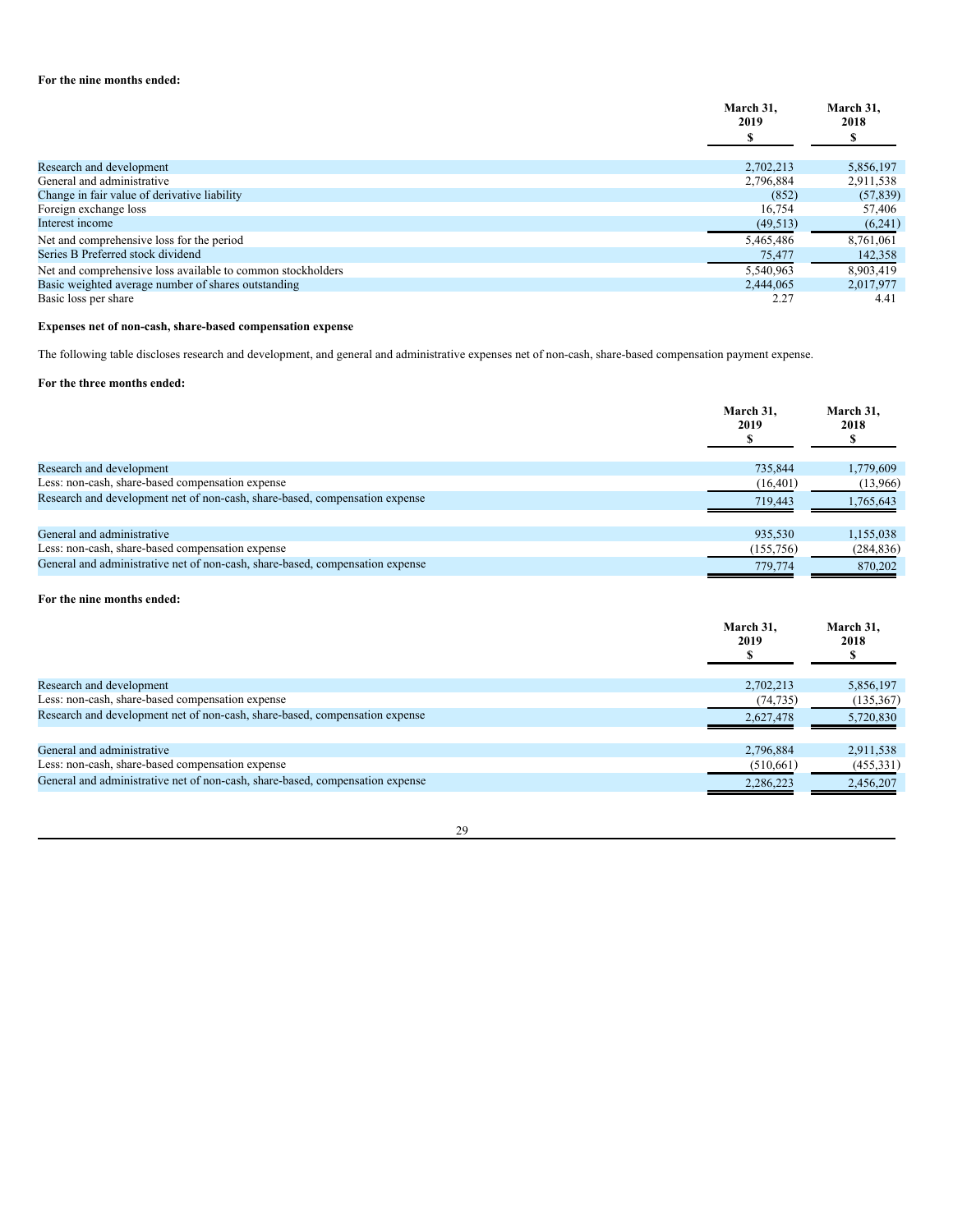#### **Results of Operations**

#### **Comparison of the three months ended March 31, 2019 and March 31, 2018**

|                                              |                   | <b>Three Months Ended</b> |             |                         |
|----------------------------------------------|-------------------|---------------------------|-------------|-------------------------|
|                                              | March 31,<br>2019 | March 31,<br>2018         | Change      | Change<br>$\frac{0}{0}$ |
| Research and development                     | 735,844           | 1,779,609                 | (1,043,765) | (59)                    |
| General and administrative                   | 935,530           | 1,155,038                 | (219, 508)  | (19)                    |
| Change in fair value of derivative liability | 189               | (2,160)                   | 2,349       | (109)                   |
| Foreign exchange loss                        | 5,819             | 6,420                     | (601)       | (9)                     |
| Interest income                              | (13, 397)         | (5,850)                   | (7, 547)    | 129                     |
| Net loss and comprehensive loss              | 1,663,985         | 2,933,057                 | (1,269,072) |                         |

#### *Research and Development*

Research and development expenses decreased to \$735,844 for the three months ended March 31, 2019 from \$1,779,609 for the three months ended March 31, 2018. The decrease was primarily attributable to a decrease in clinical development costs with smaller decreases due to intellectual property, personnel, and preclinical research expenses. Non-cash, share-based compensation expense during the three months ended March 31, 2019 was \$16,401 compared to \$13,966 for the three months ended March 31, 2018. For both the three months ended March 31, 2019 and March 31, 2018, non-cash, share-based compensation expense related to shares issued for services and stock option expense.

Excluding the impact of non-cash, share-based compensation expense, research and development expenses decreased to \$719,443 during the three months ended March 31, 2019 from \$1,765,643 the three months ended March 31, 2018. The decrease in clinical development costs for the three months ended March 31, 2019 compared to the three months ended March 31, 2018 was primarily due to manufacturing costs for GMP drug product as well as the recognition of certain costs relating to the parking of our STAR-3, Phase 3 trial during the quarter ended March 31, 2018 which were not incurred in the current quarter. Intellectual property costs decreased in the three months ended March 31, 2019 compared to the three months ended March 31, 2018 as we have refined our patent portfolio by focusing on our most important patent claims in the most important jurisdictions. Patent costs can vary considerably depending on the filing of new patents, conversion of the provisional applications to PCT applications, foreign office actions, and actual filing costs. Personnel costs are lower in the current quarter compared to the prior quarter due to staff reductions in the current period compared to the prior period. Preclinical research decreased in the three months ended March 31, 2019 compared to the three months ended March 31, 2018 largely due to us focusing our resources on our clinical trials in the current period.

#### *General and Administrative*

General and administrative expenses were \$935,530 for the three months ended March 31, 2019 compared to \$1,155,038 for the three months ended March 31, 2018. The decrease was primarily due to a decrease in non-cash, share-based compensation expense, professional fees, and travel partially offset by higher personnel costs. For general and administrative expenses during the three months ended March 31, 2019, we recognized non-cash, share-based compensation expense relating to performance stock unit, stock option expense and warrants issued for services of \$155,756 while during the three months ended March 31, 2018 we incurred non-cash, share-based compensation expense relating to stock option expense and warrants issued for services of \$284,836. The performance stock units were issued in April 2018. As a result, there was no performance stock unit expense in the three months ended March 31, 2018.

Excluding the impact of non-cash, share-based compensation expense, general and administrative expenses decreased in the three months ended March 31, 2019 to \$779,774 from \$870,202 for the three months ended March 31, 2018. Professional fees decreased during the three months ended March 31, 2019 compared to the three months ended March 31, 2018 primarily due to costs associated with preparation for our first annual meeting of stockholders which was held on April 11, 2018 as well as to higher investor relations and business development efforts during the three months ended March 31, 2018. We intend to hold our annual meeting of stockholders for the current year in June 2019. Travel decreased during the three months ended March 31, 2019 compared to the three months ended March 31, 2018 due to us focusing on reducing all travel costs. Personnel costs have increased in the three months ended March 31, 2019 compared to the three months ended March 31, 2018 due to higher management compensation in the current period.

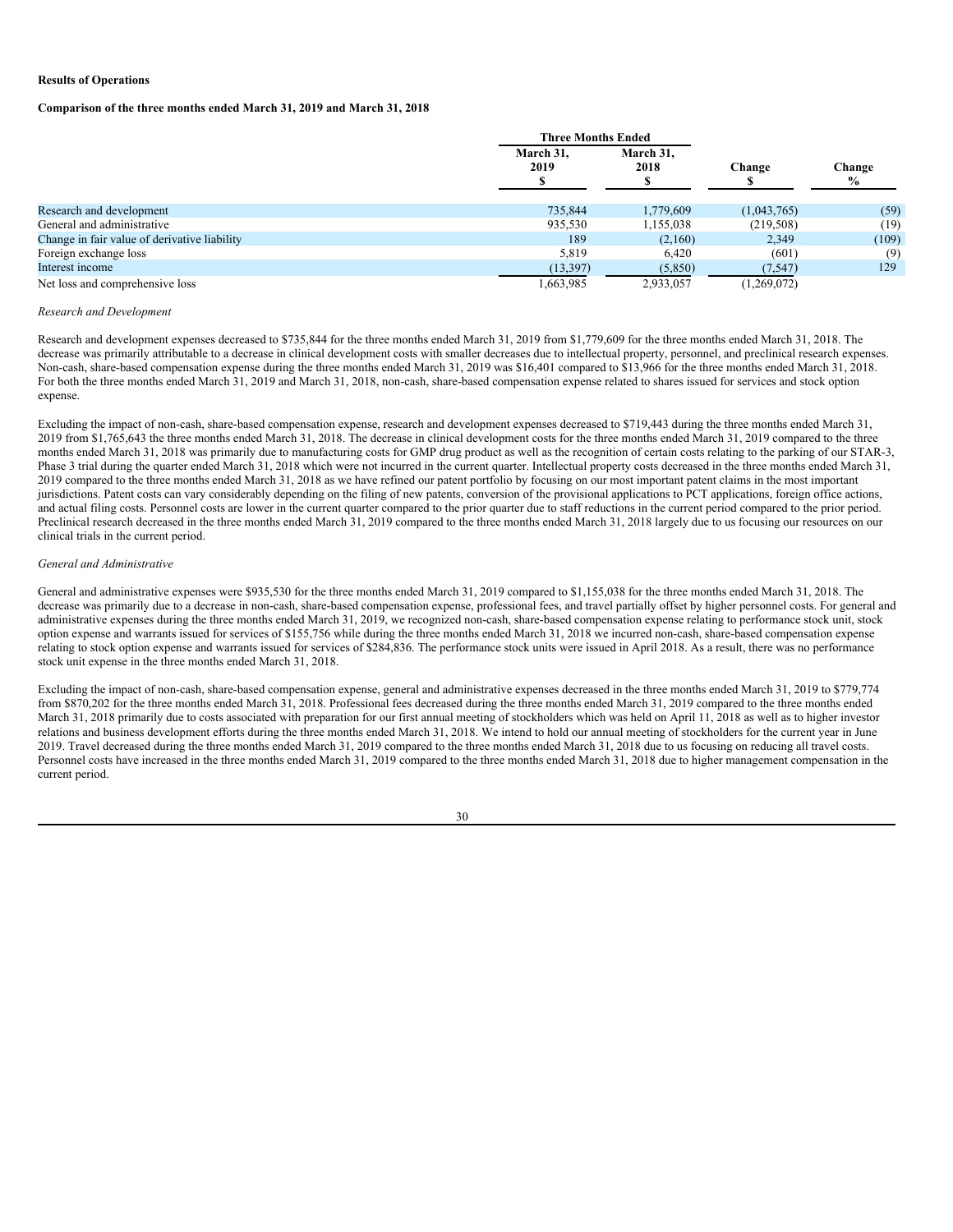#### *Change in fair value of the derivative liability*

Based on the terms of certain warrants issued by us, we determined that such warrants were a derivative liability which is recognized at fair value at the date of the transaction and re-measured at fair value every reporting period with gains or losses on the changes in fair value recorded in the consolidated condensed statement of loss and comprehensive loss. We recognized a loss of \$189 from the change in fair value of the derivative liability for the three months ended March 31, 2019, compared to a gain of \$2,160 for the three months ended March 31, 2018.

#### *Foreign Exchange*

Our functional currency at March 31, 2019 is the US\$ but we incur a portion of our expenses in CA\$. The foreign exchange gains and losses are reported in other loss (income) in the consolidated condensed interim statement of loss and comprehensive loss.

We recognized foreign exchange losses of \$5,819 and \$6,420 respectively, for the three months ended March 31, 2019 and 2018. The losses were due to changes in the exchange rate between the CA\$ and the US\$ and to varying levels of CA\$ cash and accounts payable.

#### *Preferred Share Dividends*

For each of the three months ended March 31, 2019 and 2018, we recognized \$2,089 related to the dividend payable to Valent on the Series A preferred stock. The dividend has been recorded as a direct increase in accumulated deficit for both periods.

We issued 4,735 (2018 – 4,960) shares of common stock on March 31, 2019 as a dividend on the Series B preferred stock and recognized \$23,202 (2018 - \$46,626) as a direct increase in accumulated deficit.

#### **Comparison of the nine months ended March 31, 2019 and March 31, 2018**

|                                              | Nine months ended |           |               |               |
|----------------------------------------------|-------------------|-----------|---------------|---------------|
|                                              |                   | March 31, |               |               |
|                                              | March 31, 2019    | 2018      | Change        | Change        |
|                                              |                   |           |               | $\frac{0}{0}$ |
|                                              |                   |           |               |               |
| Research and development                     | 2,702,213         | 5,856,197 | (3, 153, 984) | (54)          |
| General and administrative                   | 2,796,884         | 2,911,538 | (114, 654)    | (4)           |
| Change in fair value of derivative liability | (852)             | (57, 839) | 56,987        | (99)          |
| Foreign exchange loss                        | 16.754            | 57,406    | (40,652)      | (71)          |
| Interest income                              | (49, 513)         | (6,241)   | (43,272)      | 693           |
| Net loss and comprehensive loss              | 5,465,486         | 8.761.061 | (3,295,575)   |               |

#### *Research and Development*

Research and development expenses decreased to \$2,702,213 for the nine months ended March 31, 2019 from \$5,856,197 for the nine months ended March 31, 2018. The decrease was largely attributable to a decrease in clinical development costs, personnel, preclinical research, intellectual property and travel costs during the nine months ended March 31, 2019 compared to the nine months ended March 31, 2018. For the nine months ended March 31, 2019 and 2018 non-cash, share-based compensation expense of \$74,735 and \$135,367 respectively, related to stock option expense and shares issued for services. During the nine months ended March 31, 2018, we entered into a separation agreement with our former President and Chief Operating Officer that required the accelerated vesting of certain stock options. The full expense of the accelerated vesting was recognized during the nine months ended March 31, 2018 resulting in a higher non-cash, share-based compensation expense for the nine months ended March 31, 2018 compared to the nine months ended March 31, 2019.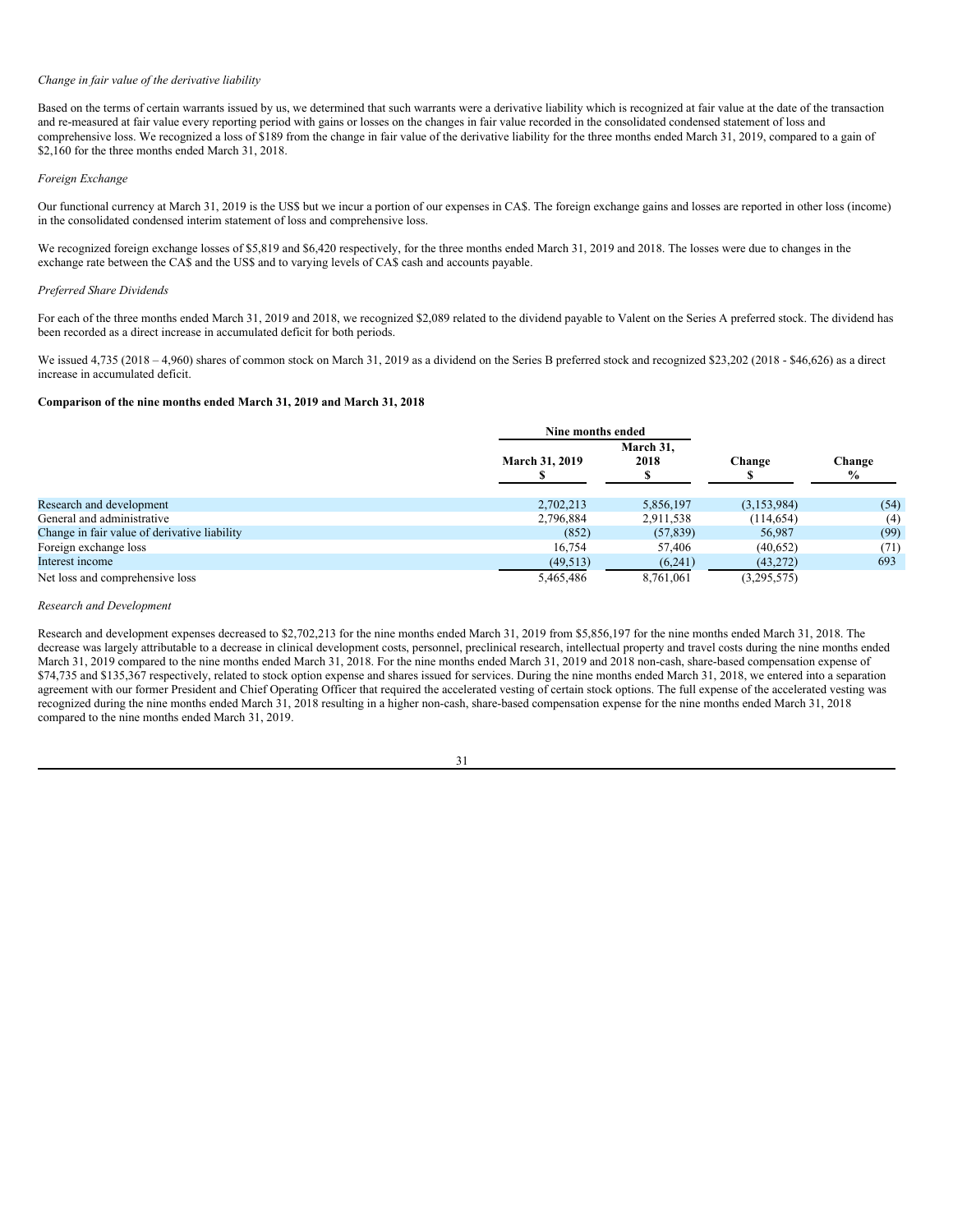Excluding the impact of non-cash, share-based compensation expense, research and development expenses decreased to \$2,627,478 during the current period from \$5,720,830 for the prior period. The decrease in clinical development costs for the nine months ended March 31, 2019 compared to the nine months ended March 31, 2018 was primarily due to the parking of our STAR-3, Phase 3 study which was announced in February 2018. During the nine months ended March 31, 2018, we incurred significant study start-up costs. In addition, clinical development costs were higher in the prior period compared to the current period due to the timing of certain manufacturing activities for the production of GMP material and related stability studies. Clinical development costs can vary significantly due to the timing of patient enrollment, how a patient reacts to treatment, and the number of treatment cycles a patient receives.

Personnel costs decreased during the nine months ended March 31, 2019 compared to the nine months ended March 31, 2018 primarily due to amounts recognized pursuant to the settlement agreement with our former President and Chief Operating Officer. Preclinical research decreased largely due to a decrease in the ongoing mechanism of action research that we have undertaken in the prior period. Intellectual property costs decreased in the nine months ended March 31, 2019 compared to the nine months ended March 31, 2018 as we have refined our patent portfolio by focusing on our most important patent claims in the most important jurisdictions. Patent costs can vary considerably depending on the filing of new patents, conversion of the provisional applications to PCT applications, foreign office actions, and actual filing costs. Travel costs have decreased in the nine months ended March 31, 2019 compared to the nine months ended March 31, 2018 as we have focused on reducing all travel expenses.

#### *General and Administrative*

General and administrative expenses were \$2,796,884 for the nine months ended March 31, 2019 compared to \$2,911,538 for the nine months ended March 31, 2018. The decrease was largely due to lower professional fees and travel partially offset by higher personnel and non-cash, share-based compensation expense in the current period compared to the prior period. In relation to general and administrative expenses during the nine months ended March 31, 2019, we incurred non-cash, share-based compensation expense of \$510,661 relating to performance share units, warrants issued for services, and stock option expense while during the nine months ended March 31, 2018, we incurred non-cash, share-based compensation expense of \$455,331 relating to warrants issued for services and stock option expense. The performance stock units were issued in April 2018 so no expense for these equity instruments were recognized during the nine months ended March 31, 2018.

Excluding the impact of non-cash, share-based compensation expense, general and administrative expenses decreased in the nine months ended March 31, 2019 to \$2,286,223 from \$2,456,207 for the nine months ended March 31, 2018. The decrease was primarily due to decreased professional fees and travel costs partially offset by higher personnel costs. Professional fees decreased as a result of certain costs incurred in the prior period that have not been incurred in the current period. Legal fees have decreased in the nine months ended March 31, 2019 compared to nine months ended March 31,  $2018$  in part due to the timing of our annual meeting of stockholders. In the current period, we have not yet incurred costs for this matter while a portion of these costs was incurred in the prior period. Overall, costs for regulatory filings and corporate governance matters have been lower in the current nine months compared to the prior nine months. Partially offsetting lower legal fees are increased public relations and business development costs due to our efforts to expand our outreach to investors while accounting support has increased due to the complexity of the valuation, and accounting for, our equity instruments. Travel costs have decreased in the nine months ended March 31, 2019 compared to the nine months ended March 31, 2018 as we have focused on reducing all travel expenses. Personnel costs have increased during the nine months ended March 31, 2019 compared to the nine months ended March 31, 2018 primarily due to the appointment of our President and Chief Executive Officer in May 2018.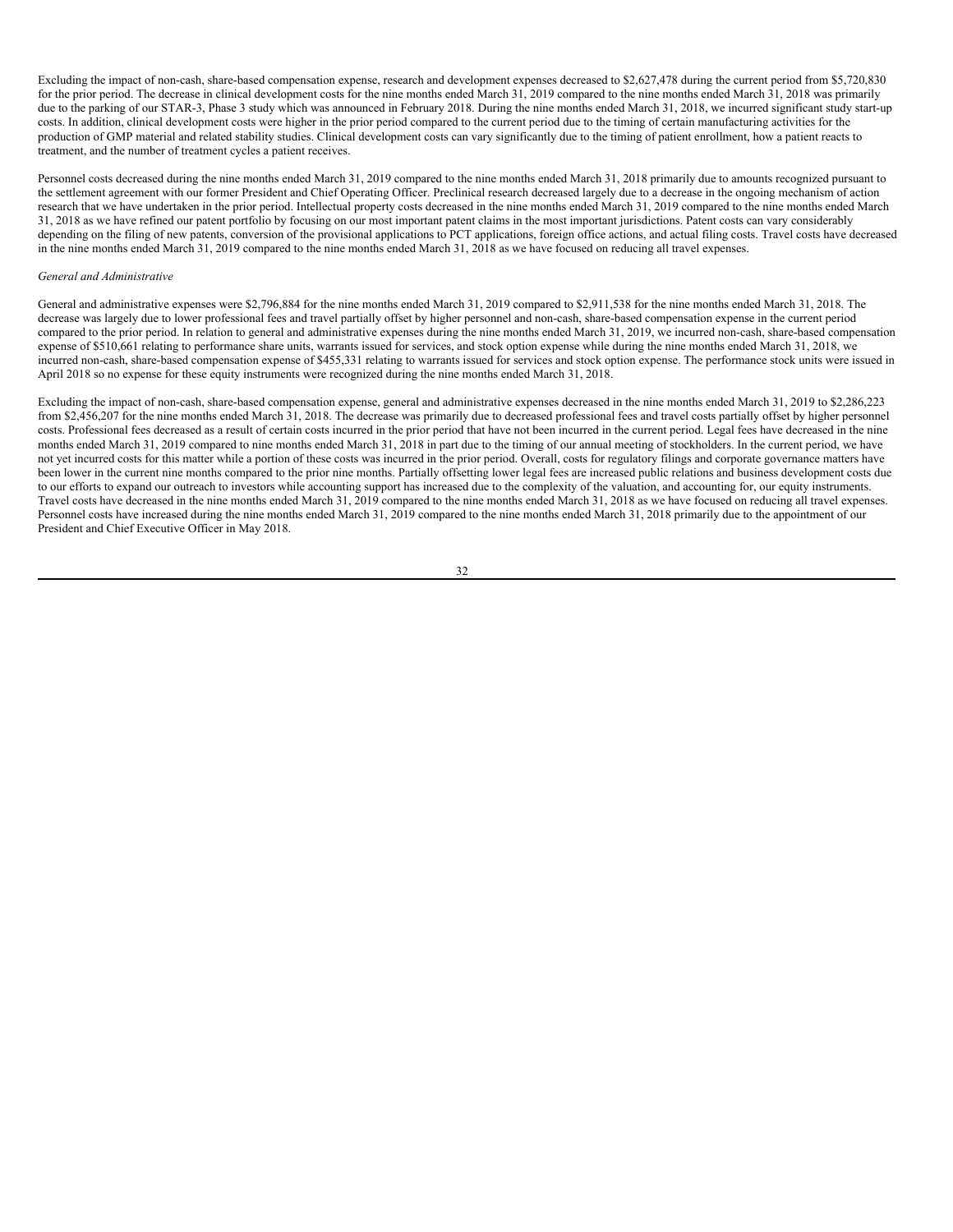#### *Change in fair value of derivative liability*

Based on the terms of certain warrants issued by us, we have determined that the warrants were a derivative liability which is recognized at fair value at the date of the transaction and re-measured at fair value every reporting period with gains or losses on the changes in fair value recorded in the consolidated condensed statement of loss and comprehensive loss. The balances recognized during the nine months ended March 31, 2019 and 2018 were primarily due to changes in our common stock price between the date the warrants were last valued on June 30, 2018 and 2017 respectively. These are the previous valuation dates used for the nine months ended March 31.

We recognized gains of \$852 and \$57,839 from the change in fair value of the derivative liability for the nine months ended March 31, 2019 and 2018, respectively.

#### *Foreign Exchange*

Our functional currency at June 30, 2018 and March 31, 2019 is the US\$ but we incur a portion of our expenses in CA\$. The foreign exchange gains and losses are reported in other loss (income) in the consolidated condensed interim statement of loss and comprehensive loss. We have recognized foreign exchange losses of \$16,754 and \$57,406 for the nine-month periods ended March 31, 2019 and 2018, respectively. The losses were due to changes in the exchange rate between the CA\$ and the US\$ and to varying levels of CA\$ cash and accounts payable.

#### *Preferred Share Dividends*

For each of the nine-month periods ended March 31, 2019 and 2018 we recorded \$6,267 related to the dividend payable to Valent on the Series A preferred stock. The dividend has been recorded as a direct increase in accumulated deficit for both periods.

During the nine months ended March 31, 2019, we issued 14,430 (2018 – 14,881) shares of common stock as a dividend on the Series B Preferred stock and recognized \$75,477 (2018 - \$142,358) as a direct increase in accumulated deficit.

#### **Liquidity and Capital Resources**

#### **Nine months ended March 31, 2019 compared to the nine months ended March 31, 2018**

|                                      | March 31,<br>2019        | March 31,<br>2018 | Change      | Change<br>$\frac{0}{0}$ |
|--------------------------------------|--------------------------|-------------------|-------------|-------------------------|
| Cash flows from operating activities | (4,514,674)              | (7,318,012)       | 2,803,338   | (38)                    |
| Cash flows from investing activities | $\overline{\phantom{0}}$ | (12, 649)         | 12.649      | (100)                   |
| Cash flows from financing activities | 694.912                  | 9.251.569         | (8,556,657) | (92)                    |

#### *Operating Activities*

Net cash used in operating activities decreased to \$4,514,674 for the nine months ended March 31, 2019 from \$7,318,012 for the nine months ended March 31, 2018. During the nine months ended March 31, 2019 and 2018, we reported net losses of \$5,465,486 and \$8,761,061, respectively. During the nine months ended March 31, 2019, we recorded a gain from the revaluation of the derivative liability of \$852 compared to a gain of \$57,839 for the nine months ended March 31, 2018. Excluding the impact of changes in the fair value of the derivative liability, non-cash items relating to amortization of intangible assets, shares and warrants issued for services, stock option expense, and performance share unit expense totaled \$598,944 for the nine months ended March 31, 2019. Non-cash items relating to amortization of intangible assets, warrants issued for services, and stock option expense totaled \$608,567 for the nine months ended March 31, 2018.

The most significant changes in non-cash working capital for the nine months ended March 31, 2019 was an increase in cash from a decrease in prepaid expenses and deposits of \$794,859 due to a partial refund of our clinical trial deposit related to our now-parked STAR-3 Phase 3 study. The other significant change in on-cash working capital in the current period was a decrease in cash from a reduction in accounts payable and accrued liabilities of \$425,383. The most significant changes in non-cash working capital for the nine months ended March 31, 2018 was cash from an increase of accounts payable and accrued liabilities of \$708,634 and cash from a decrease in prepaid expense and deposits of \$135,293.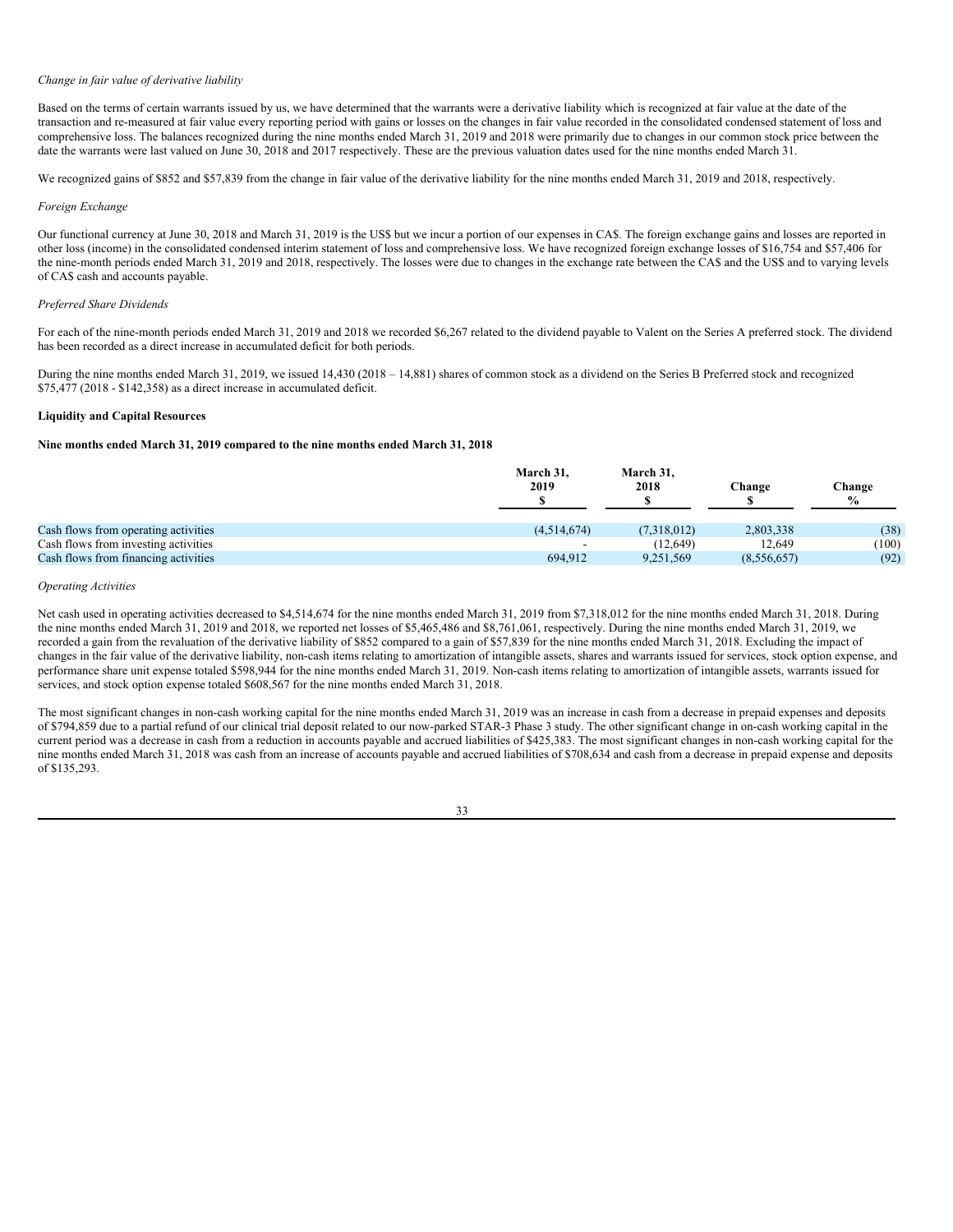#### *Investing activities*

During the nine months ended March 31, 2018, we incurred \$12,649 in relation to the development of our website. There were no cash flows from investing activities during the nine months ended March 31, 2019.

#### *Financing Activities*

During the nine months ended March 31, 2019, we received \$726,179 in net proceeds from the exercise of warrants pursuant to the Warrant Exercise Agreements. During the nine months ended March 31, 2018, we received \$8,945,336 in net proceeds from the completion of a registered direct offering by us of common stock and common stock purchase warrants. In addition, we recorded \$6,267 related to the dividend payable to Valent during each of the nine months ended March 31, 2019 and 2018 respectively. During the nine months ended March 31, 2019, we also recognized \$25,000 in deferred costs related to our pending financing.

#### **Going Concern and Capital Expenditure Requirements**

#### Going Concern

(See note 1 to the consolidated condensed interim financial statements)

The consolidated condensed interim financial statements have been prepared on a going concern basis which assumes that we will continue our operations for the foreseeable future and contemplates the realization of assets and the settlement of liabilities in the normal course of business.

For the nine months ended March 31, 2019, we reported a loss of \$5,465,486 and negative cash flow from operations of \$4,514,674. As of March 31, 2019, we had an accumulated deficit of \$57,988,567 and cash and cash equivalents on hand of \$2,152,233. We are in the development stage and have not generated any revenues to date. We do not have the prospect of achieving revenues until such time that our product candidate is commercialized, or partnered, which may not ever occur. In the near future, we will require additional funding to maintain our clinical trials, research and development projects, and for general operations. These circumstances indicate substantial doubt exists about our ability to continue as a going concern.

Consequently, management is pursuing various financing alternatives to fund our operations so we can continue as a going concern, including the proposed rights offering recently announced by us. Management plans to secure the necessary financing through the issue of new equity and/or the entering into of strategic partnership arrangements. We may tailor our drug candidate development program based on the amount of funding we are able to raise in the future. Nevertheless, there is no assurance that these initiatives will be successful.

The financial statements do not give effect to any adjustments to the amounts and classification of assets and liabilities that may be necessary should we be unable to continue as a going concern. Such adjustments could be material.

Our future funding requirements will depend on many factors, including but not limited to:

- the rate of progress and cost of our clinical trials, preclinical studies and other discovery and research and development activities;
- the costs associated with establishing manufacturing and commercialization capabilities;
- the costs of acquiring or investing in businesses, product candidates and technologies;
- the costs of filing, prosecuting, defending and enforcing any patent claims and other intellectual property rights;

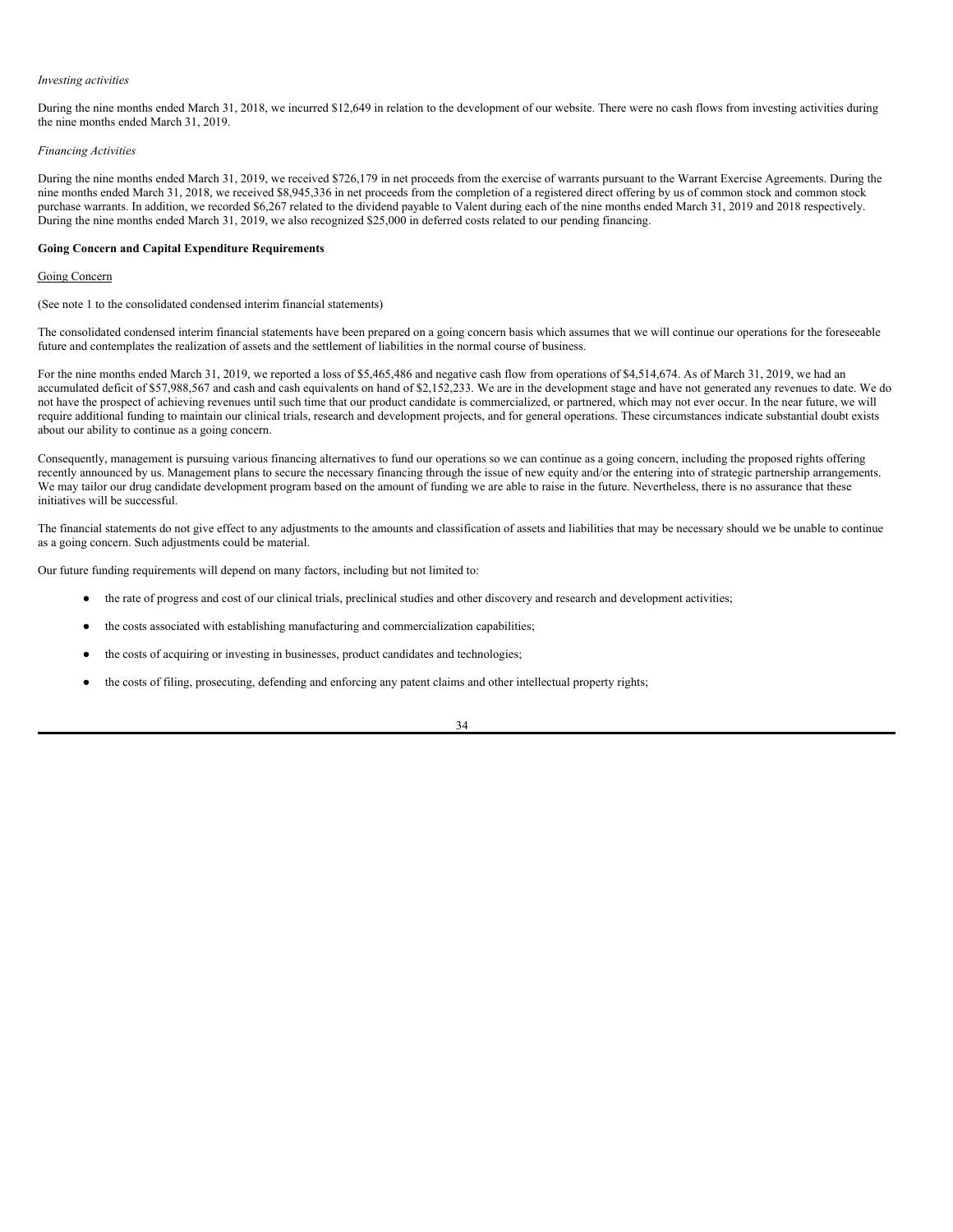- the costs and timing of seeking and obtaining FDA and other regulatory approvals;
- the effect of competing technological and market developments;
- the economic and other terms and timing of any collaboration, licensing or other arrangements into which we may enter; and.
- the impact of us being a public entity.

In September 2018, we announced that we had engaged Oppenheimer & Co. Inc. as our strategic advisor to help manage the exploration and evaluation of a wide range of strategic opportunities. Until we can generate a sufficient amount of product revenue to finance our cash requirements, which we may never do, we expect to finance future cash needs primarily through public or private equity offerings, the proposed rights offering or strategic collaborations. The sale of equity and convertible debt securities may result in dilution to our stockholders and certain of those securities may have rights senior to those of our shares of capital stock. If we raise additional funds through the issuance of preferred stock, convertible debt securities or other debt financing, these securities or other debt could contain covenants that would restrict our operations. Any other thirdparty funding arrangement could require us to relinquish valuable rights. Economic conditions may affect the availability of funds and activity in equity markets. We do not know whether additional funding will be available on acceptable terms, or at all. If we are not able to secure additional funding when needed, we may have to delay, reduce the scope of or eliminate one or more of our clinical trials or research and development programs or make changes to our operating plan. In addition, we may have to seek a partner for one or more of our product candidate programs at an earlier stage of development, which would lower the economic value of those programs to us.

#### **Critical Accounting Policies**

The preparation of financial statements, in conformity with generally accepted accounting principles in the United States, requires companies to establish accounting policies and to make estimates that affect both the amount and timing of the recording of assets, liabilities, revenues and expenses. Some of these estimates require judgments about matters that are inherently uncertain and therefore actual results may differ from those estimates.

A detailed presentation of all of our significant accounting policies and the estimates derived therefrom is included in Note 2 to our consolidated financial statements for the year ended June 30, 2018 contained in our Form 10-K filed with the SEC on September 24, 2018. While all of the significant accounting policies are important to our consolidated condensed financial statements, the following accounting policies and the estimates derived therefrom are critical:

- Warrants and shares issued for services
- Stock options
- Performance stock units
- Derivative liability
- Clinical trial accruals

#### Warrants and shares issued for services

We have issued equity instruments for services provided by employees and nonemployees. The equity instruments are valued at the fair value of the instrument granted.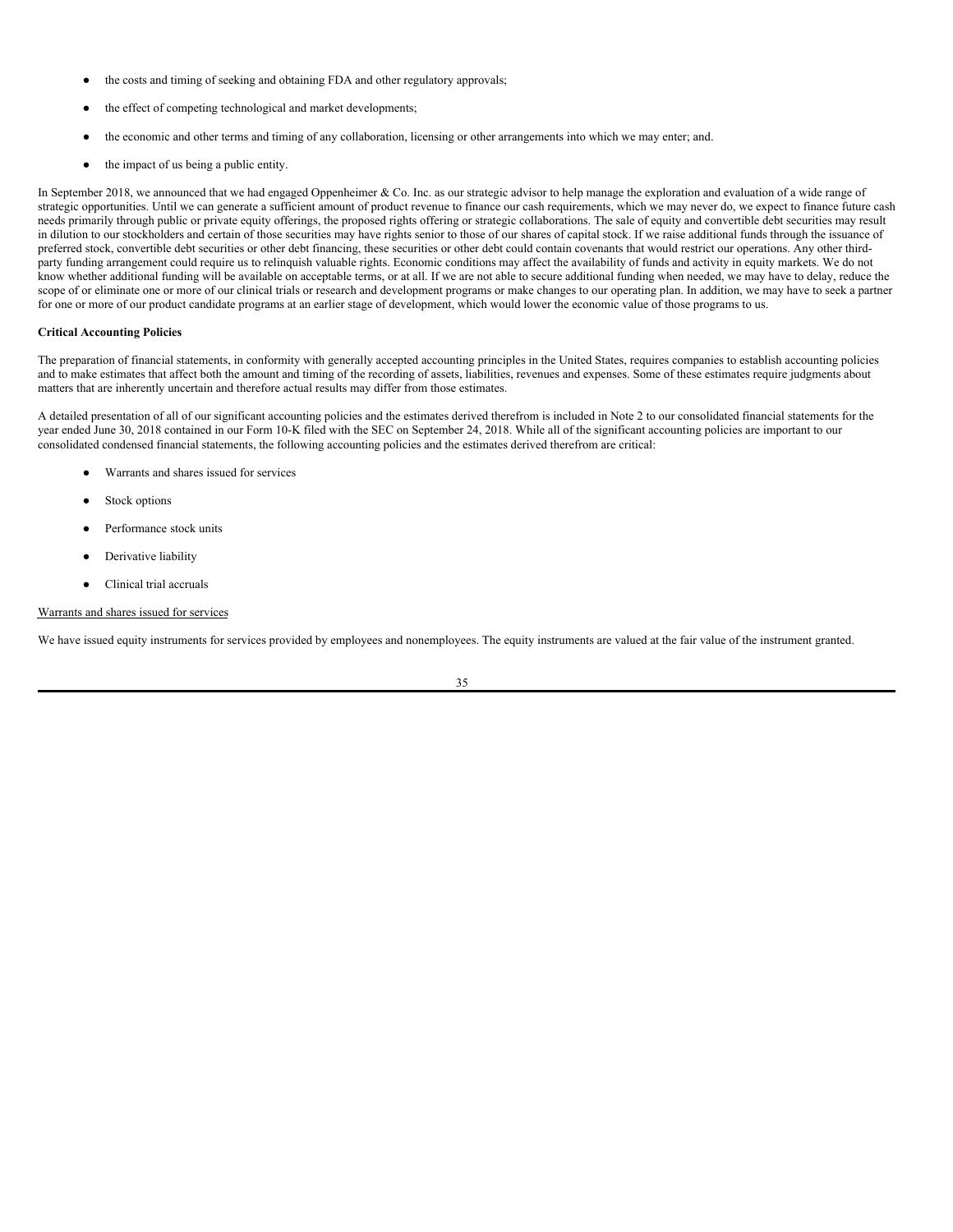#### Stock options

We account for these awards under Accounting Standards Codification ("ASC") 718, "Compensation - Stock Compensation" ("ASC 718"). ASC 718 requires measurement of compensation cost for all stock-based awards at fair value on the date of grant and recognition of compensation over the requisite service period for awards expected to vest. Compensation expense for unvested options to non-employees is revalued at each period end and is being amortized over the vesting period of the options. The determination of grant-date fair value for stock option awards is estimated using the Black-Scholes model, which includes variables such as the expected volatility of our share price, the anticipated exercise behavior of its grantee, interest rates, and dividend yields. These variables are projected based on our historical data, experience, and other factors. Changes in any of these variables could result in material adjustments to the expense recognized for share-based payments. Such value is recognized as expense over the requisite service period, net of actual forfeitures, using the accelerated attribution method. We recognize forfeitures as they occur. The estimation of stock awards that will ultimately vest requires judgment, and to the extent actual results, or updated estimates, differ from current estimates, such amounts are recorded as a cumulative adjustment in the period estimates are revised.

#### Performance stock units

We also account for performance stock units (PSU's) under ASC 718. ASC 718 requires measurement of compensation cost for all stock-based awards at fair value on the date of grant and recognition of compensation over the requisite service period for awards expected to vest. As vesting of the PSU's is based on a number of factors, the determination of the grant-date fair value for PSU's has been estimated using a Monte Carlo simulation approach which includes variables such as the expected volatility of our share price and interest rates to generate potential future outcomes. These variables are projected based on our historical data, experience, and other factors. Changes in any of these variables could result in material adjustments to the expense recognized for the PSUs. Such value is recognized as expense over the derived service period using the accelerated attribution method. The estimation of PSUs that will ultimately vest requires judgment, and to the extent actual results, or updated estimates, differ from current estimates, such amounts are recorded as a cumulative adjustment in the period estimates are revised.

#### Derivative liability

We account for certain warrants under the authoritative guidance on accounting for derivative financial instruments indexed to, and potentially settled in, a company's own stock, on the understanding that in compliance with applicable securities laws, the warrants require the issuance of securities upon exercise and do not sufficiently preclude an implied right to net cash settlement. We classify these warrants on our balance sheet as a derivative liability which is fair valued at each reporting period subsequent to the initial issuance. We have used a binomial model as well as a Black-Scholes Option Pricing Model (based on a closed-form model that uses a fixed equation) to estimate the fair value of the share warrants. Determining the appropriate fair-value model and calculating the fair value of warrants requires considerable judgment. Any change in the estimates (specifically probabilities and volatility) used may cause the value to be higher or lower than that reported. The estimated volatility of our common stock at the date of issuance, and at each subsequent reporting period, is based on our historical volatility. The risk-free interest rate is based on rates published by the government for bonds with a maturity similar to the expected remaining life of the warrants at the valuation date. The expected life of the warrants is assumed to be equivalent to their remaining contractual term.

#### Clinical trial accruals

Clinical trial expenses are a component of research and development costs and include fees paid to contract research organizations, investigators and other service providers who conduct specific research for development activities on our behalf. The amount of clinical trial expenses recognized in a period related to service agreements is based on estimates of the work performed on an accrual basis. These estimates are based on patient enrollment, services provided and goods delivered, contractual terms and experience with similar contracts. We monitor these factors by maintaining regular communication with the service providers. Differences between actual expenses and estimated expenses recorded are adjusted for in the period in which they become known. Prepaid expenses or accrued liabilities are adjusted if payments to service providers differ from estimates of the amount of service completed in a given period.

#### **Off-Balance Sheet Arrangements**

We do not have any off-balance sheet arrangements.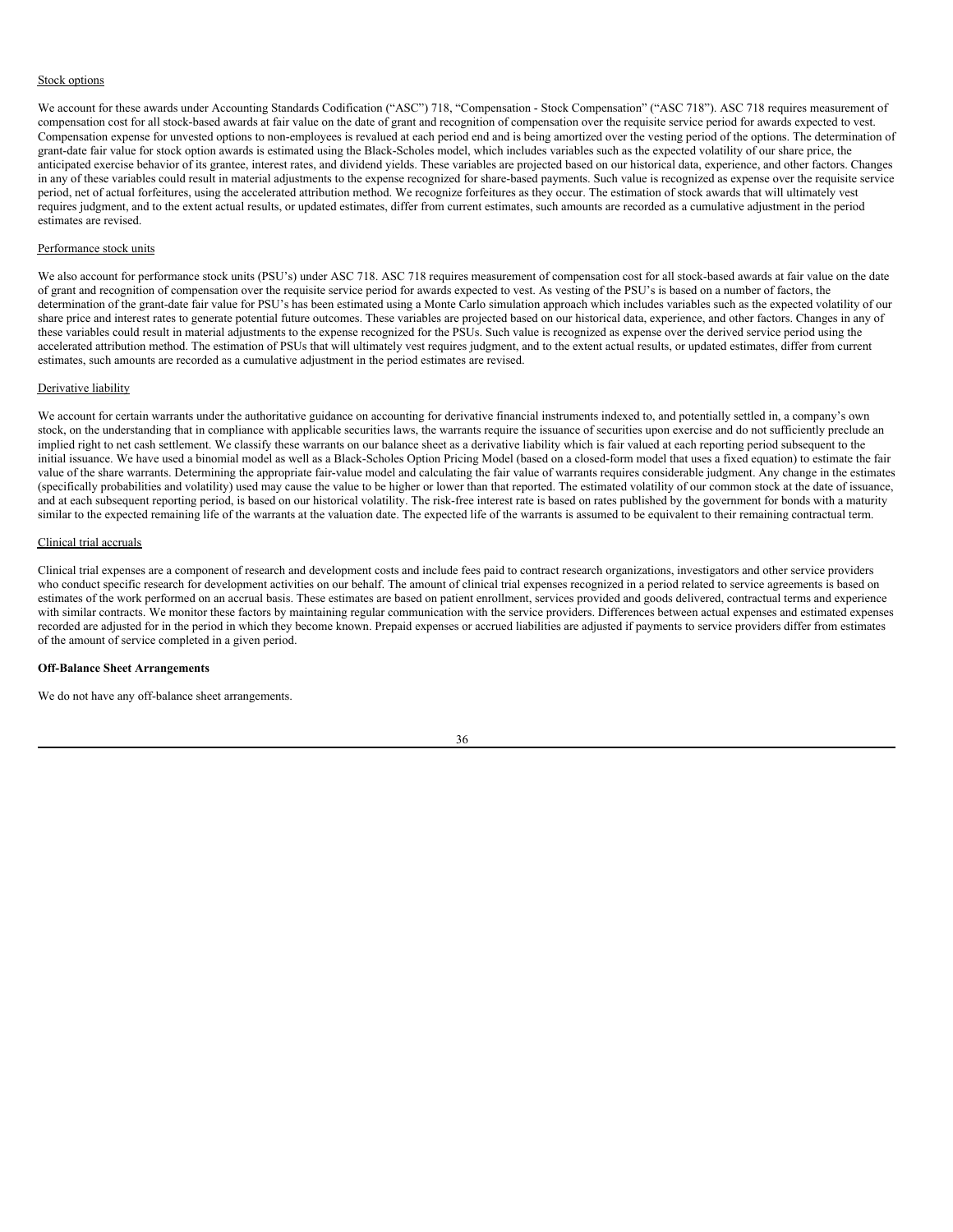#### **Item 3. Quantitative and Qualitative Disclosures About Market Risk.**

Not required for a smaller reporting company.

#### **Item 4. Controls and Procedures.**

#### **Disclosure Controls and Procedures**

Management, with the participation of the Chief Executive Officer and Chief Financial Officer, conducted an evaluation (as required by Rule 13a-15 under the Exchange Act) of the effectiveness of our disclosure controls and procedures (as defined in Rules 13a-15(e) and 15d-15(e) under the Exchange Act) as of the end of the period covered by this report. Based on that evaluation, our Chief Executive Officer and Chief Financial Officer concluded that our disclosure controls and procedures were not effective as of the end of the period covered by this report, due to the material weakness in internal control over financial reporting as discussed in the Company's Annual Report on Form 10-K for the year ended June 30, 2018, filed with the SEC on September 24, 2018.

#### **Changes in internal controls**

There have been no changes in our internal control over financial reporting that occurred during the quarter ended March 31, 2019 that have materially affected, or are reasonably likely to materially affect, our internal control over financial reporting.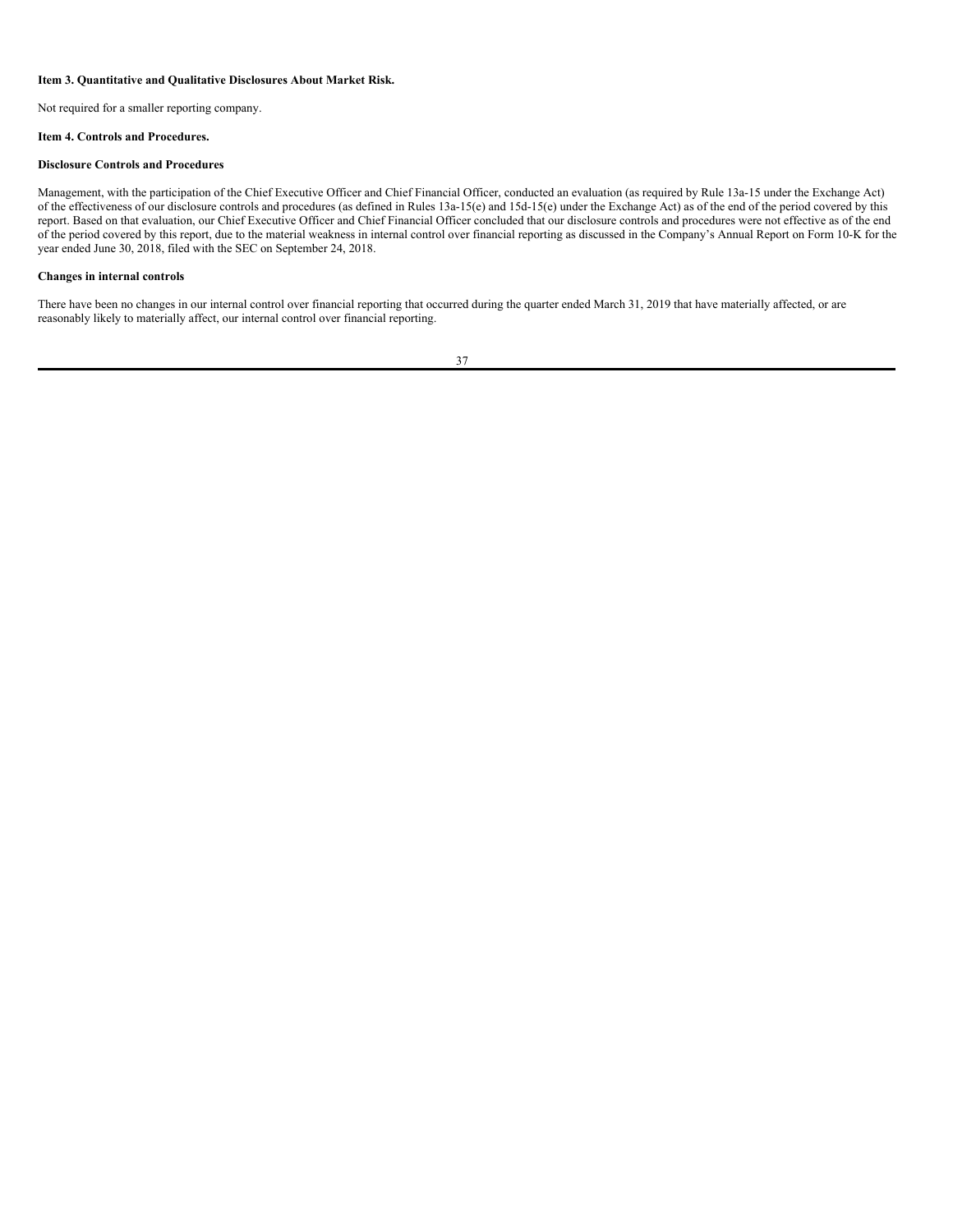#### **PART II - OTHER INFORMATION**

#### **Item 1. Legal Proceedings.**

There are no legal proceedings the Company is party to or any of its property is subject to.

#### **Item 1A. Risk Factors.**

#### If we fail to comply with the continued minimum closing bid requirements of the Nasdaq Capital Market LLC ("Nasdaq") by June 25, 2019 or other requirements for continued listing, including stockholder equity requirements, our common stock may be delisted and the price of our common stock and our ability to access the capital *markets could be negatively impacted.*

Our common stock is listed for trading on Nasdaq. We must satisfy Nasdaq's continued listing requirements, including, among other things, a minimum closing bid price requirement of \$1.00 per share for 30 consecutive business days. If a company's common stock trades for 30 consecutive business days below the \$1.00 minimum closing bid price requirement, Nasdaq will send a deficiency notice, advising that such company has been afforded a "compliance period" of 180 calendar days to regain compliance with the applicable requirements. Thereafter, if such a company does not regain compliance with the bid price requirement, a second 180-day compliance period may be available, provided (i) it meets the continued listing requirement for market value of publicly held shares and all other applicable requirements for initial listing on Nasdaq, including stockholder equity requirements, which we may be unable to satisfy (except for the bid price requirement), and (ii) it provides written notice to Nasdaq of its intention to cure this deficiency during the second compliance period by effecting a reverse stock split, if necessary. In the event the company does not regain compliance with Rule 5550(a)(2) prior to the expiration of the initial 180 calendar day period, and if it appears to the Staff of the Listing Qualifications Department of The Nasdaq Stock Market LLC (the "Nasdaq Staff") that the company will not be able to cure the deficiency, or if the company is not otherwise eligible, the Nasdaq Staff will provide the company with written notification that its securities are subject to delisting from Nasdaq. At that time, the company may appeal the delisting determination to a Hearings Panel.

On June 28, 2018, the Nasdaq Staff notified us that we did not comply with the minimum \$1.00 per share bid price requirement for continued listing, as set forth in Nasdaq Listing Rule 5550(a)(2), and we were therefore granted 180 calendar days, through December 26, 2018, to regain compliance. On December 27, 2018, the Nasdaq Staff notified us that we had not regained compliance with the \$1.00 per share bid price requirement and that our stockholders' equity as reported in our Quarterly Report on Form 10-Q for the quarter ended September 30, 2018 did not qualify us for an additional 180 calendar day extension period for compliance and therefore, we would be subject to delisting unless we requested a hearing before a Nasdaq Hearings Panel. Accordingly, we requested a hearing, which was held on January 31, 2019, at which we presented the plan of compliance that was the basis for the Nasdaq Hearings Panel's decision.

On February 4, 2019, the Nasdaq Hearings Panel issued a decision granting our request for continued listing of our common stock on The Nasdaq Capital Market pursuant to an extension through June 25, 2019, subject to the condition that we shall have demonstrated a closing bid price of \$1.00 per share or more for a minimum of ten consecutive business days by June 25, 2019. In order to meet compliance with the \$1.00 per share bid price, we effected a one-for-ten reverse stock split on May 8, 2019; provided that our common stock trades at a price greater than \$1.00 for ten consecutive trading days prior to June 25, 2019. In addition, we have not met the stockholder equity requirements as of March 31, 2019 but expect to utilize the net proceeds from our recently announced rights offering in order to establish compliance with such requirements. However, there can be no assurance that the amounts raised in the rights offering will fulfill our stockholder equity requirements with Nasdaq.

In addition, if we are unable to regain compliance with the minimum closing bid price requirement by June 25, 2019 or the stockholder equity requirements, or if we fail to meet any of the other continued listing requirements, our securities may be delisted from Nasdaq, which could reduce the liquidity of our common stock materially and result in a corresponding material reduction in the price of our common stock. In addition, delisting could harm our ability to raise capital through alternative financing sources on terms acceptable to us, or at all, and may result in the potential loss of confidence by investors, employees and business development opportunities. Such a delisting likely would impair your ability to sell or purchase our common stock when you wish to do so. Further, if we were to be delisted from Nasdaq, our common stock may no longer be recognized as a "covered security" and we would be subject to regulation in each state in which we offer our securities. Thus, delisting from Nasdaq could adversely affect our ability to raise additional financing through the public or private sale of equity securities, would significantly impact the ability of investors to trade our securities and would negatively impact the value and liquidity of our common stock.

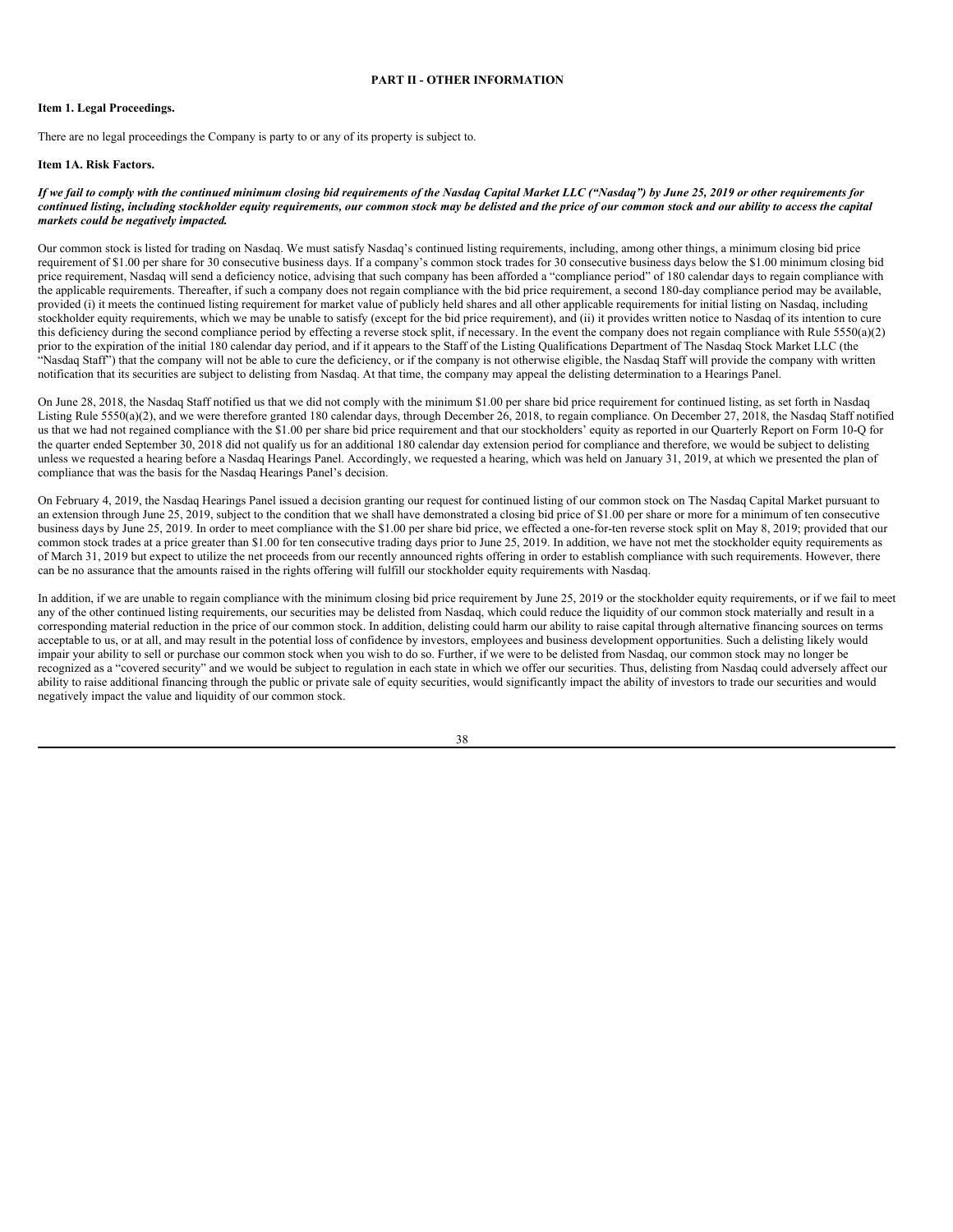### **Item 2. Unregistered Sales of Equity Securities and Use of Proceeds.**

During the three months ended March 31, 2019, we issued 4,735 shares of common stock as dividends on our outstanding shares of Series B Preferred Stock and 956 shares of common stock in relation to services received by us.

In connection with the foregoing, we relied upon the exemption from registration provided by Section 4(a)(2) under the Securities Act of 1933, as amended, for transactions not involving a public offering.

#### **Item 3. Defaults Upon Senior Securities.**

None.

### **Item 4. Mine Safety Disclosures.**

Not applicable.

#### **Item 5. Other Information.**

None.

### **Item 6. Exhibits.**

| No.               | <b>Description</b>                                                                                                                                             |
|-------------------|----------------------------------------------------------------------------------------------------------------------------------------------------------------|
| 3.1               | Certificate of Correction to the Company's articles of incorporation, filed with the Secretary of State of the State of Nevada on April 17, 2019 (incorporated |
|                   | by reference to Exhibit 3.1 of the Company's Current Report on Form 8-K filed with the SEC on April 17, 2019)                                                  |
| 3.2               | Certificate of Change of DelMar Pharmaceuticals, Inc., dated May 7, 2019 and effective May 8, 2019 (incorporated by reference to Exhibit 3.1 of the            |
|                   | Company's Current Report on Form 8-K filed with the SEC on May 8, 2019)                                                                                        |
| 31.1              | Rule 13a-14(a)/ 15d-14(a) Certification of Chief Executive Officer*                                                                                            |
| 31.2              | Rule 13a-14(a)/ 15d-14(a) Certification of Chief Financial Officer*                                                                                            |
| 32.1              | Section 1350 Certification of Chief Executive Officer**                                                                                                        |
| 32.2              | Section 1350 Certification of Chief Financial Officer**                                                                                                        |
| <b>EX-101.INS</b> | <b>XBRL INSTANCE DOCUMENT</b>                                                                                                                                  |
| <b>EX-101 SCH</b> | XBRL TAXONOMY EXTENSION SCHEMA DOCUMENT                                                                                                                        |
| <b>EX-101.CAL</b> | XBRL TAXONOMY EXTENSION CALCULATION LINKBASE                                                                                                                   |
| $EX-101.LAB$      | XBRL TAXONOMY EXTENSION LABELS LINKBASE                                                                                                                        |
| EX-101.PRE        | XBRL TAXONOMY EXTENSION PRESENTATION LINKBASE                                                                                                                  |

Filed herewith.

\*\* Furnished herewith.

+ Indicates management contract or compensatory plan.

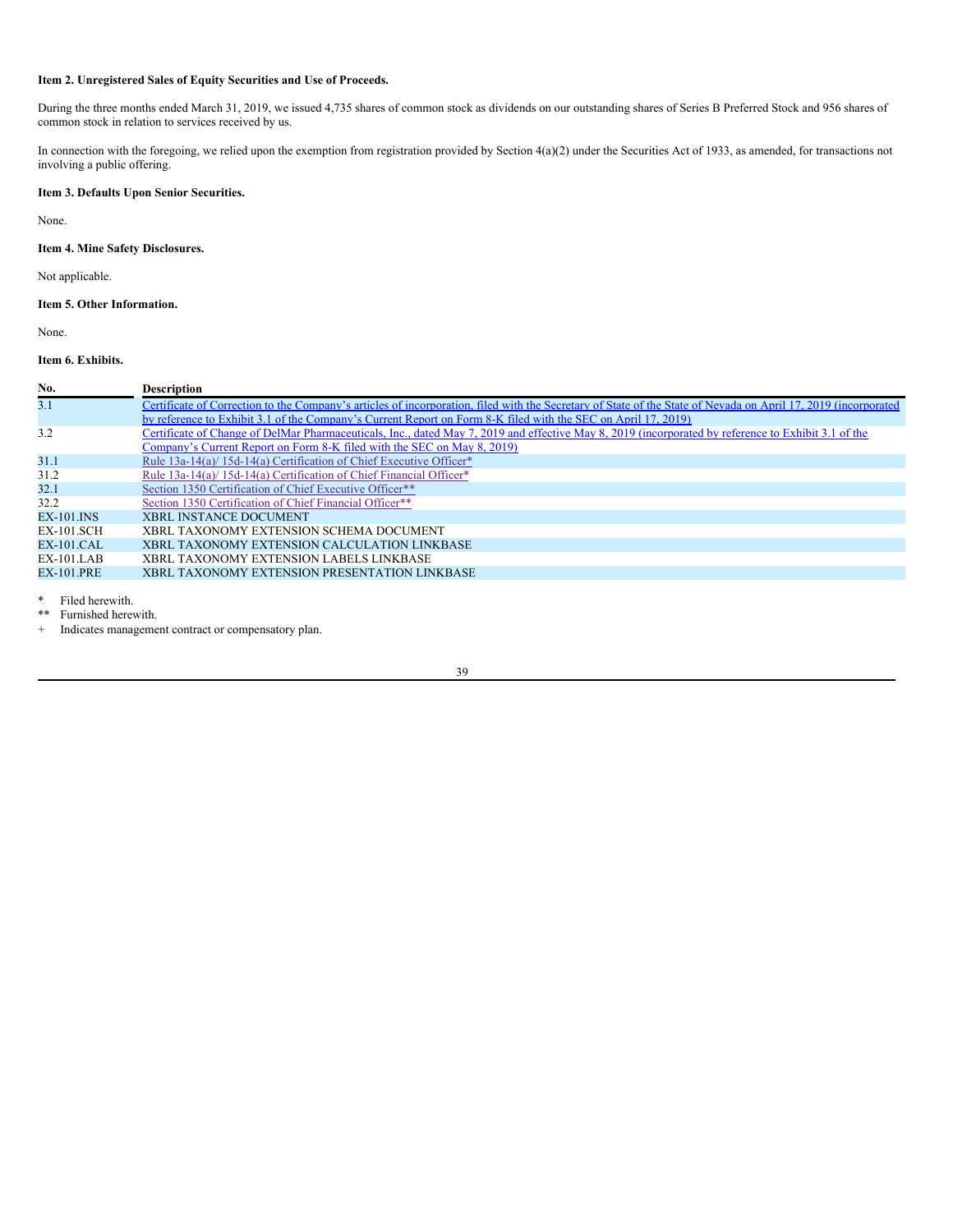### **SIGNATURES**

Pursuant to the requirements of the Securities Exchange Act of 1934, the registrant has duly caused this report to be signed on its behalf by the undersigned thereunto duly authorized.

Date: May 14, 2019 By: /s/ Saiid Zarrabian

Date: May 14, 2019 By: /s/ Scott Praill

### **DelMar Pharmaceuticals, Inc.**

Saiid Zarrabian Chief Executive Officer (Principal Executive Officer)

Scott Praill Chief Financial Officer (Principal Financial and Accounting Officer)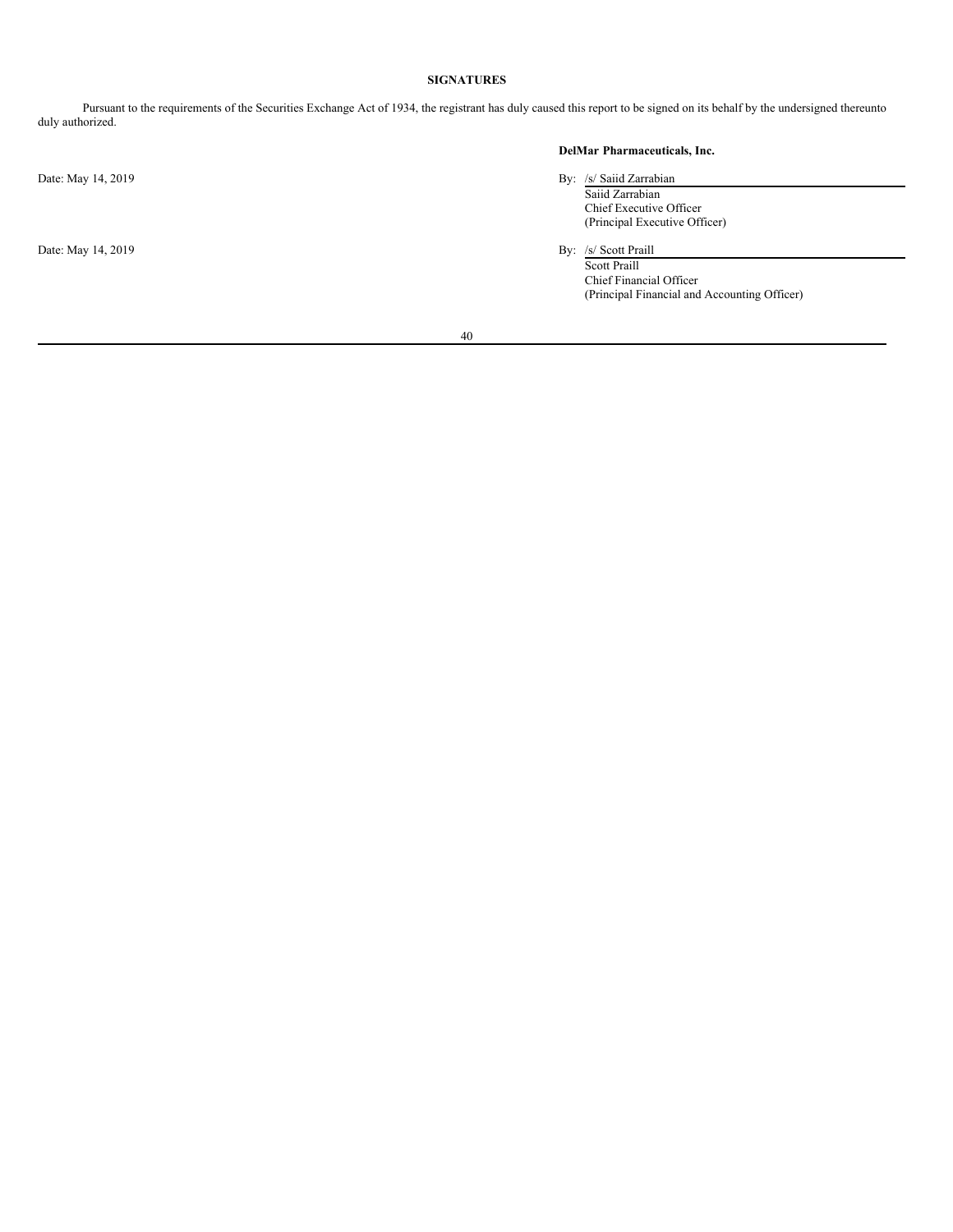<span id="page-42-0"></span>I, Saiid Zarrabian, certify that:

- 1. I have reviewed this quarterly report on Form 10-Q of DelMar Pharmaceuticals, Inc.;
- 2. Based on my knowledge, this report does not contain any untrue statement of a material fact or omit to state a material fact necessary to make the statements made, in light of the circumstances under which such statements were made, not misleading with respect to the period covered by this report;
- 3. Based on my knowledge, the financial statements, and other financial information included in this report, fairly present in all material respects the financial condition, results of operations and cash flows of the registrant as of, and for, the periods presented in this report;
- The registrant's other certifying officer(s) and I are responsible for establishing and maintaining disclosure controls and procedures (as defined in Exchange Act Rules 13a-15(e) and 15d-15(e)) and internal control over financial reporting (as defined in Exchange Act Rules 13a-15(f) and 15d-15(f)) for the registrant and have:
	- (a) Designed such disclosure controls and procedures, or caused such disclosure controls and procedures to be designed under our supervision, to ensure that material information relating to the registrant, including its consolidated subsidiaries, is made known to us by others within those entities, particularly during the period in which this report is being prepared;
	- (b) Designed such internal control over financial reporting, or caused such internal control over financial reporting to be designed under our supervision, to provide reasonable assurance regarding the reliability of financial reporting and the preparation of financial statements for external purposes in accordance with generally accepted accounting principles;
	- (c) Evaluated the effectiveness of the registrant's disclosure controls and procedures and presented in this report our conclusions about the effectiveness of the disclosure controls and procedures, as of the end of the period covered by this report based on such evaluation; and
	- (d) Disclosed in this report any change in the registrant's internal control over financial reporting that occurred during the registrant's most recent fiscal quarter (the registrant's fourth fiscal quarter in the case of an annual report) that has materially affected, or is reasonably likely to materially affect, the registrant's internal control over financial reporting; and
- 5. The registrant's other certifying officer(s) and I have disclosed, based on our most recent evaluation of internal control over financial reporting, to the registrant's auditors and the audit committee of the registrant's board of directors (or persons performing the equivalent functions):
	- (a) All significant deficiencies and material weaknesses in the design or operation of internal control over financial reporting which are reasonably likely to adversely affect the registrant's ability to record, process, summarize and report financial information; and
	- (b) Any fraud, whether or not material, that involves management or other employees who have a significant role in the registrant's internal control over financial reporting.

Date: May 14, 2019

/s/ Saiid Zarrabian

Saiid Zarrabian Chief Executive Officer (Principal Executive Officer)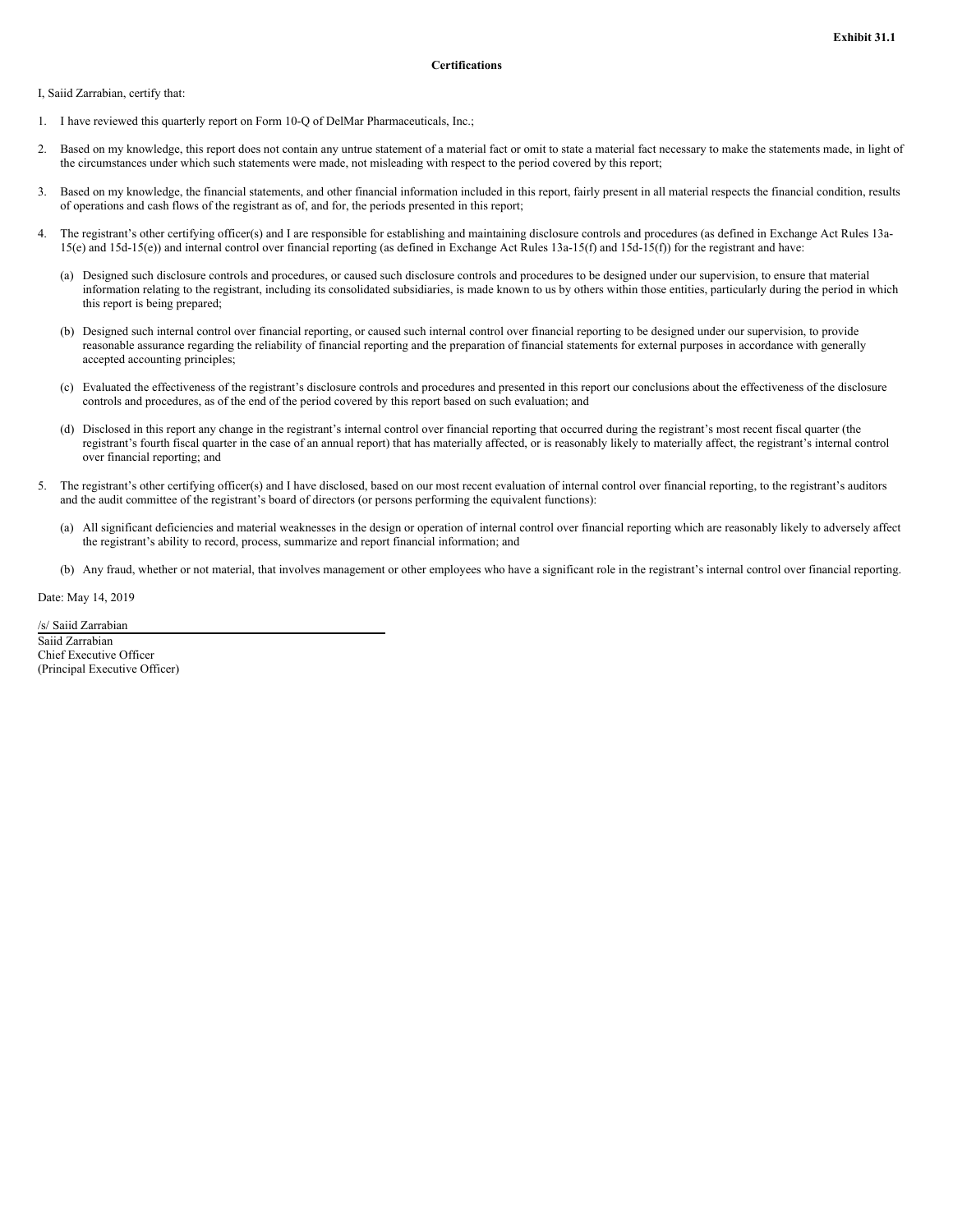<span id="page-43-0"></span>I, Scott Praill, certify that:

- 1. I have reviewed this quarterly report on Form 10-Q of DelMar Pharmaceuticals, Inc.;
- 2. Based on my knowledge, this report does not contain any untrue statement of a material fact or omit to state a material fact necessary to make the statements made, in light of the circumstances under which such statements were made, not misleading with respect to the period covered by this report;
- 3. Based on my knowledge, the financial statements, and other financial information included in this report, fairly present in all material respects the financial condition, results of operations and cash flows of the registrant as of, and for, the periods presented in this report;
- The registrant's other certifying officer(s) and I are responsible for establishing and maintaining disclosure controls and procedures (as defined in Exchange Act Rules 13a-15(e) and 15d-15(e)) and internal control over financial reporting (as defined in Exchange Act Rules 13a-15(f) and 15d-15(f)) for the registrant and have:
	- (a) Designed such disclosure controls and procedures, or caused such disclosure controls and procedures to be designed under our supervision, to ensure that material information relating to the registrant, including its consolidated subsidiaries, is made known to us by others within those entities, particularly during the period in which this report is being prepared;
	- (b) Designed such internal control over financial reporting, or caused such internal control over financial reporting to be designed under our supervision, to provide reasonable assurance regarding the reliability of financial reporting and the preparation of financial statements for external purposes in accordance with generally accepted accounting principles;
	- (c) Evaluated the effectiveness of the registrant's disclosure controls and procedures and presented in this report our conclusions about the effectiveness of the disclosure controls and procedures, as of the end of the period covered by this report based on such evaluation; and
	- (d) Disclosed in this report any change in the registrant's internal control over financial reporting that occurred during the registrant's most recent fiscal quarter (the registrant's fourth fiscal quarter in the case of an annual report) that has materially affected, or is reasonably likely to materially affect, the registrant's internal control over financial reporting; and
- 5. The registrant's other certifying officer(s) and I have disclosed, based on our most recent evaluation of internal control over financial reporting, to the registrant's auditors and the audit committee of the registrant's board of directors (or persons performing the equivalent functions):
	- (a) All significant deficiencies and material weaknesses in the design or operation of internal control over financial reporting which are reasonably likely to adversely affect the registrant's ability to record, process, summarize and report financial information; and
	- (b) Any fraud, whether or not material, that involves management or other employees who have a significant role in the registrant's internal control over financial reporting.

Date: May 14, 2019

/s/ Scott Praill

Scott Praill Chief Financial Officer (Principal Financial Officer)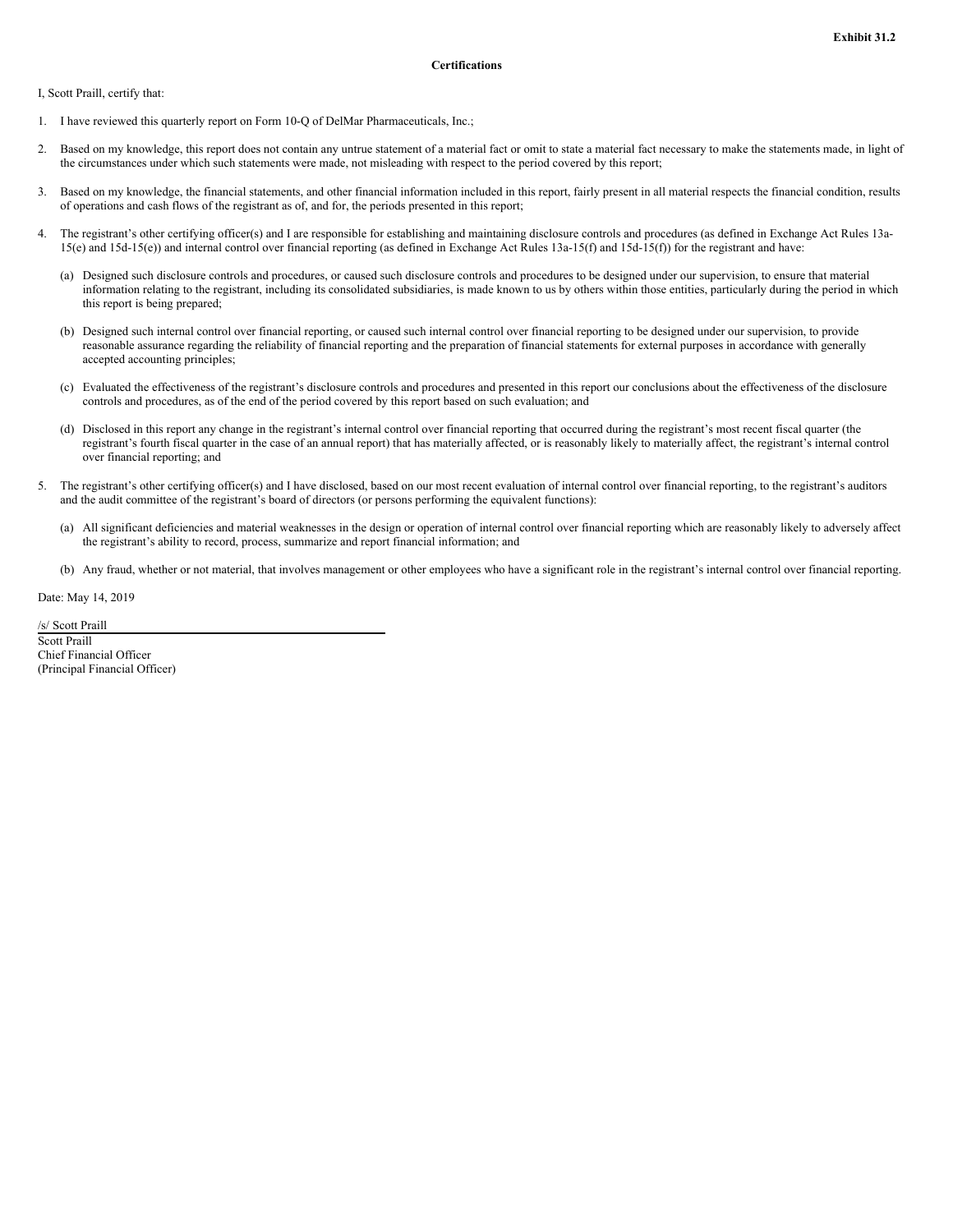#### **CERTIFICATION PURSUANT TO 18 U.S.C. SECTION 1350, AS ADOPTED PURSUANT TO SECTION 906 OF THE SARBANES-OXLEY ACT OF 2002**

<span id="page-44-0"></span>In connection with the Quarterly Report of DelMar Pharmaceuticals, Inc. (the "Company") on Form 10-Q for the period ended March 31, 2019, as filed with the Securities and Exchange Commission on the date hereof (the "Report"), I, Saiid Zarrabian, Chief Executive Officer of the Company, certify to my knowledge and in my capacity, pursuant to 18 U.S.C. § 1350, as adopted pursuant to § 906 of the Sarbanes-Oxley Act of 2002, that:

(1) the Report fully complies with the requirements of Section 13(a) or 15(d) of the Securities Exchange Act of 1934; and

(2) the information contained in the Report fairly presents, in all material respects, the financial condition and results of operations of the Company.

Dated: May 14, 2019

/s/ Saiid Zarrabian Saiid Zarrabian Chief Executive Officer (Principal Executive Officer)